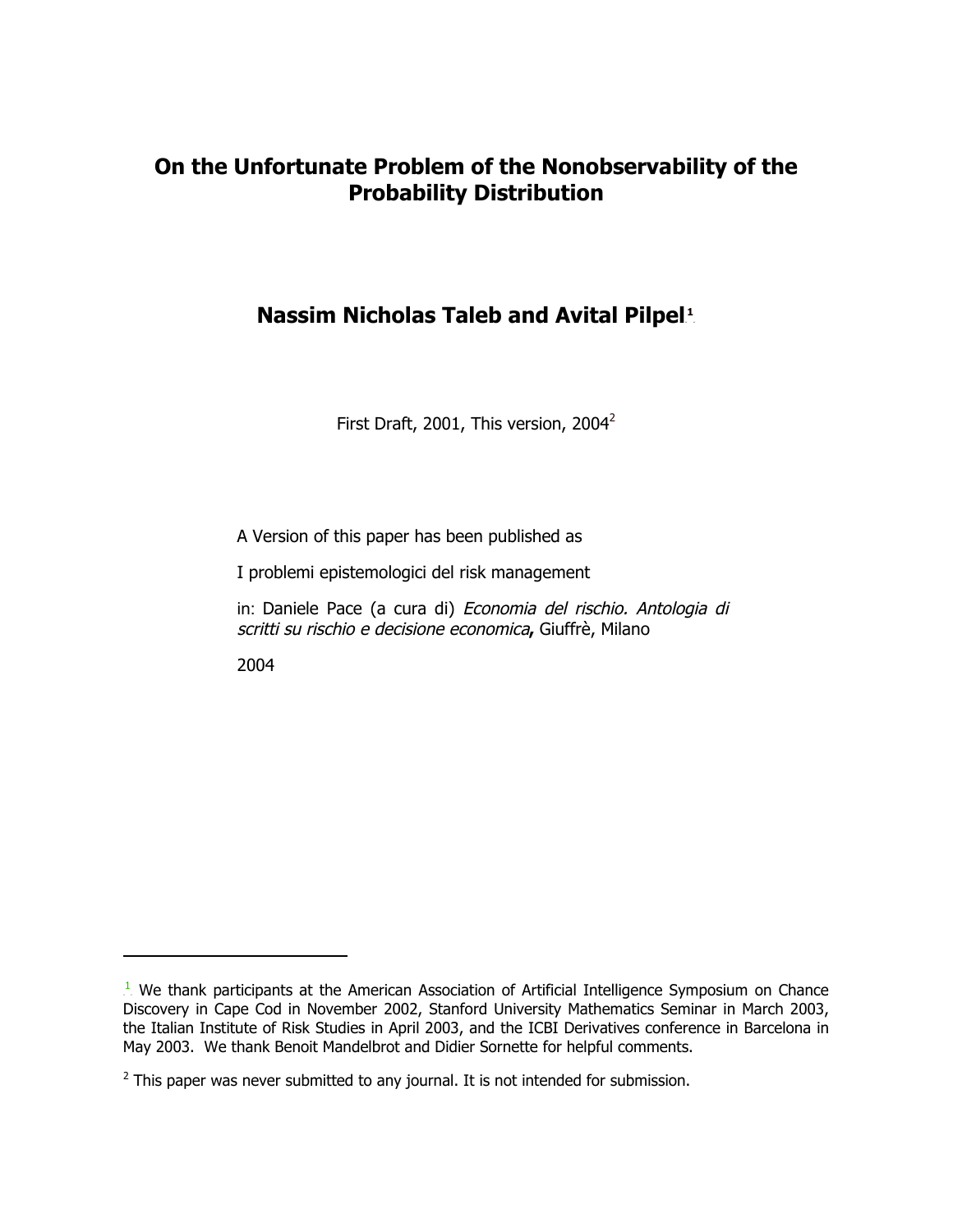A severe problem with risk bearing is when one does not have the faintest idea about the risks incurred. A more severe problem is when one does not have the faintest idea about the risks incurred yet thinks he has a precise idea of them. Simply, one needs a probability distribution to be able to compute the risks and assess the likelihood of some events.

These probability distributions are not directly observable, which makes any risk calculation suspicious since it hinges on knowledge about these distributions. Do we have enough data? If the distribution is, say, the traditional bell-shaped Gaussian, then yes, we may say that we have sufficient data. But if the distribution is not from such well-bred family, then we do not have enough data. But how do we know which distribution we have on our hands? Well, from the data itself. If one needs a probability distribution to gauge knowledge about the future behavior of the distribution from its past results, and if, at the same time, one needs the past to derive a probability distribution in the first place, then we are facing a severe regress loop–a problem of self reference akin to that of Epimenides the Cretan saying whether the Cretans are liars or not liars. And this self-reference problem is only the beginning.

What is a probability distribution? Mathematically, it is a function with various properties over a domain of "possible outcomes", X, which assigns values to (some) subsets of X. A probability distribution describes a general property of a system: a die is a *fair die* if the probability distribution assigned to it gives the values… It is not that different, essentially, than describing mathematically other properties of the system (such as describing its mass by assigning it a numerical value of two kilograms).

The probability function is derived from specific instances from the system's past: the tosses of the die in the past might justify the conclusion that, in fact, the die has the property of being fair, and thus correctly described by the probability function above. Typically with time series one uses the past for sample, and generates attributes of the future based on what was observed in the past. Very elegant perhaps, very rapid shortcut maybe, but certainly dependent on the following: that the properties of the future resemble those of the past, that the observed properties in the past are sufficient, and that one has an idea on how large a sample of the past one needs to observe to infer properties about the future.

But there are worst news. Some distributions change all the time, so no matter how large the data, definite attributes about the risks of a given event cannot be inferred. Either the properties are slippery, or they are unstable, or they become unstable because we tend to act upon them and cause some changes in them.

Then what is all such fuss about "scientific risk management" in the social sciences with plenty of equations, plenty of data, and neither any adequate empirical validity (these methods regularly fail to estimate the risks that matter) or any intellectual one (the argument above). Are we missing something?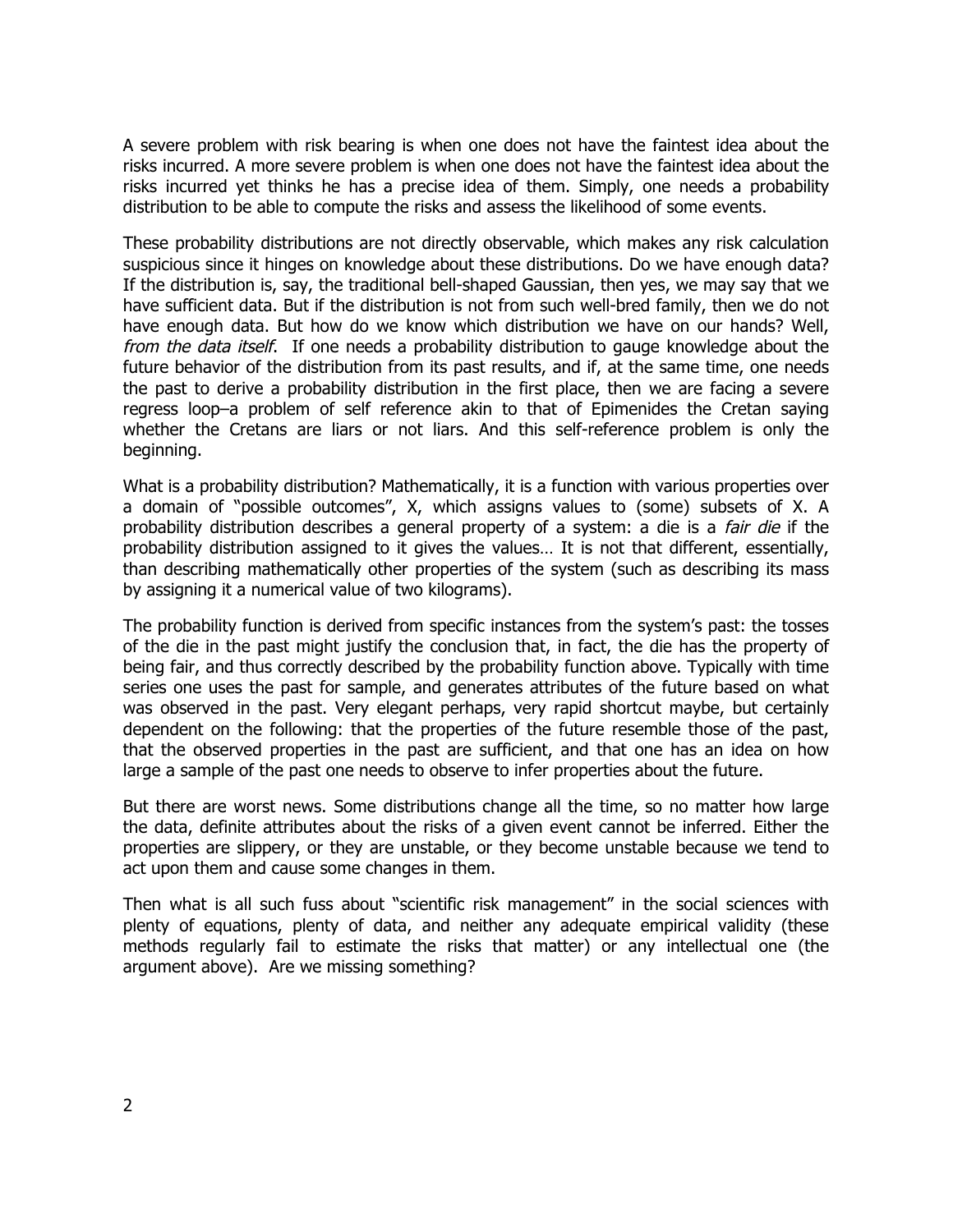An example. Consider the statement "it is a ten sigma event".<sup>3</sup>, which is frequently heard in connection with an operator in a stochastic environment who, facing an unforeseen adverse rare event, rationalizes it by attributing the event to a realization of a random process whose moments are well known by him, rather than considering the possibility that he used the wrong probability distribution.

Risk management in the social sciences (particularly Economics) is plagued by the following central problem: one does not observe probability distributions, merely the outcome of random generators. Much of the sophistication in the growing science of risk measurement (since Markowitz 1952) has gone into the mathematical and econometric details of the process, rather than realizing that the hazards of using the wrong probability distribution will carry more effect than those that can be displayed by the distribution itself. This recalls the story of the drunkard looking for his lost keys at night under the lantern, because "that is where the light is". One example is the blowup of the hedge fund Long Term Capital Management in Greenwich, Connecticut<sup>4</sup>. The partners explained the blowup as the result of "ten sigma event", which should take place once per lifetime of the universe. Perhaps it would be more convincing to consider that, rather, they used the wrong distribution.

It is important to focus on catastrophic events for this discussion, because they are the ones that cause the more effect –so no matter how low their probability (assuming it is as low as operators seem to believe) the effect on the expectation will be high. We shall call such catastrophic events *black swan events*. Karl Popper remarked<sup>5</sup> that when it comes to generalizations like "all swans are white", it is enough for one black swan to exist for this conclusion to be false. Furthermore, before you find the black swan, no amount of *information* about white swans – whether you observed one, 100, or 1,000,000 of them – could help you to determine whether or not the generalization "all swans are white" is true or not.

We claims that risk bearing agents are in the same situations. Not only can they not tell before the fact whether a catastrophic event will happen, but no amount of information about the past behavior of the market will allow them to limit their ignorance--say, by assigning meaningful probabilities to the "black swan" event. The only thing they can honestly say about catastrophic events before the fact is: "it might happen". And, if it *does* indeed happen, then it can completely destroy our previous conclusions about the expectation operator, just like finding a black swan does to the hypothesis "all swans are white". But by then, it's too late.

 $\overline{a}$ 

 $3\overline{)}$ . That is, an event which is ten standard deviations away from the mean given a Normal distribution. Its probability is about once in several times the life of the universe.

 $<sup>4</sup>$  Lowenstein 2000.</sup>

 $5\overline{5}$  We use "remarked" not "noticed"—Aristotle already "noticed" this fact; it's what he did with the fact that's important.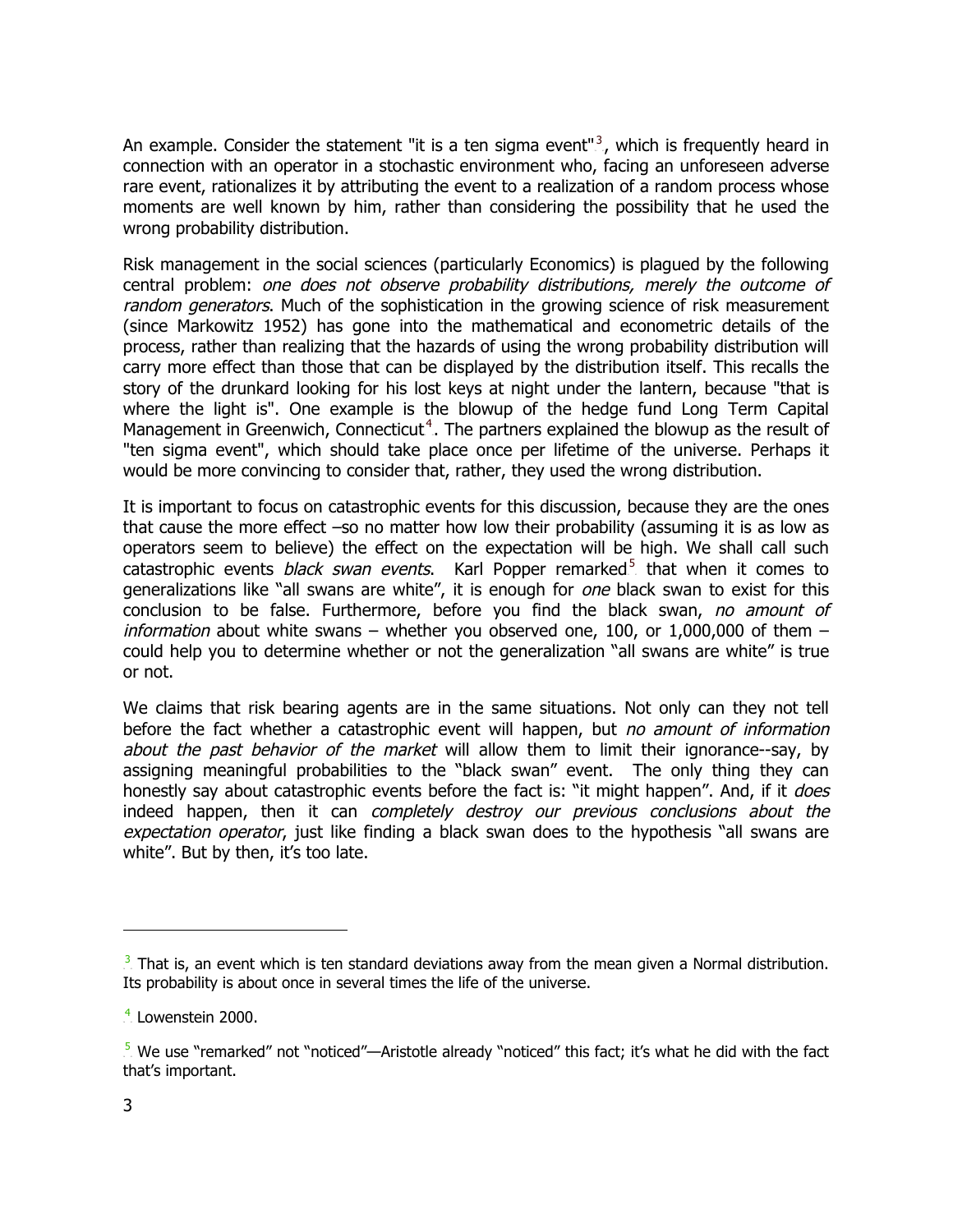Obviously, mathematical statistics is unequipped to answer questions about whether or not such catastrophic events will happen: it *assumes* the outcomes of the process we observe is governed by a probability distribution of a certain sort (usually, a Gaussian curve.) It tells us nothing about why to prefer this type of "well behaved" distributions to those who have "catastrophic" distributions, or what to do if we suspect the probability distributions might change on us unexpectedly.

This leads us to consider epistemology. By epistemology we mean the problem of the theory of knowledge, although in a more applied sense than problems currently dealt with in the discipline: what can we know about the future, given the past? We claim that there are good philosophical and scientific reasons to believe that, in economics and the social sciences, one cannot exclude the possibility of future "black swan events".

# **THREE TYPES OF DECISION MAKING AND THE PROBLEM OF RISK MANAGEMENT**

Suppose one wants to know whether or not P is the case for some proposition P – "The current president of the United States is George W. Bush, Jr."; "The next coin I will toss will land 'heads'"; "There are advanced life forms on a planet orbiting the star Tau Ceti".

In the first case, one can become certain of the truth-value of the proposition if one has the right data: who is the president of the United States. If one has to choose one's actions based on the truth (or falsity) of this proposition – whether it is appropriate, for example, to greet Mr. Bush as "Mr. President" – one is in a state of *decision making under certainty*. In the second case, one cannot find out the truth-value of the proposition, but one can find out the *probability* of it being true. There is – in practice - no way to tell whether or not the coin will land "heads" or "tails" on its next toss, but under certain conditions one can conclude that  $p('heads') = p('tails') = 0.5$ . If one has to choose one's actions based on the truth (or falsity) of this proposition – for example, whether or not to accept a bet with 1:3 odds that the coin will land "heads" – one is in a state of *decision making under risk*.

In the third case, not only can one not find out the truth-value of the proposition, but one cannot give it any meaningful probability. It is not only that one doesn't know whether advanced life exist on Tau Ceti; one does not have any information that would enable one to even estimate its probability. If one must make a decision based on whether or not such life exists, it is a case of *decision making under uncertainty*.<sup>6</sup> See Knight, 1921, and Keynes, 1937, for the difference between risk and uncertaintly as first defined.

j

 $6$  For the first distinction between risk and uncertainty see Knight (1921) for what became known as "Knightian risk" and "Knightian uncertainty". In this framework , the distinction is irrelevant, actually misleading, since, outside of laboratory experiments, the operator does not know beforehand if he is in a situation of "Kightian risk".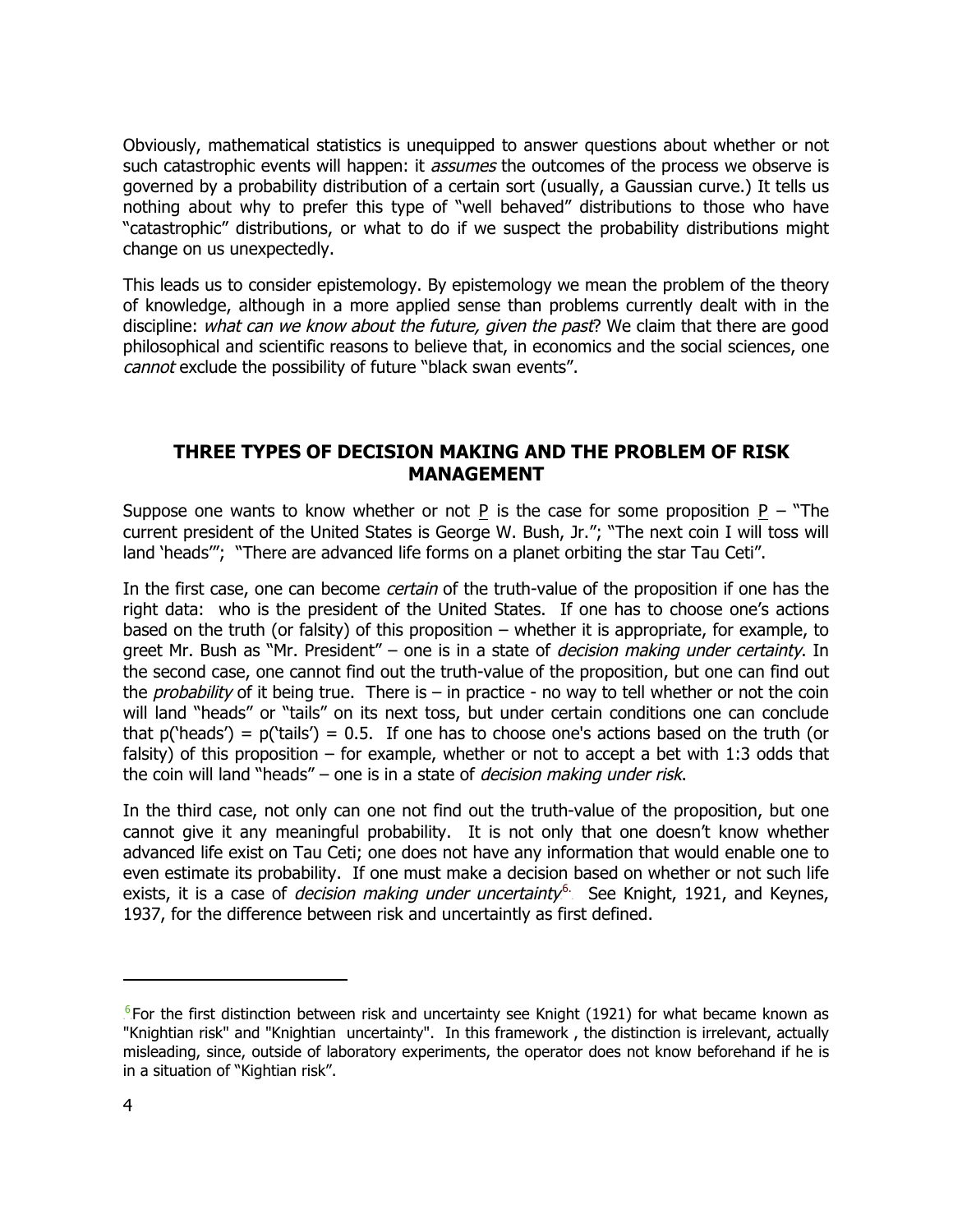More relevant to economics, is the case when one needs to make decisions based whether or not future social, economical, or political events occur – say, whether or not a war breaks out. Many thinkers believed that, where the future depends not only on the physical universe but on human actions, there are no laws – even probabilistic laws – that determine the outcome; one is always "under uncertainty". As Keynes(1937) says:

> By "uncertain" knowledge… I do not mean merely to distinguish what is known for certain from what is only probable. The game of roulette is not subject, in this sense, to uncertainty… The sense in which I am using the term is that in which the prospect of a European war is uncertain, or the price of copper and the rate of interest twenty years hence, or the obsolescence of a new invention… About these matters, there is no scientific basis on which to form any calculable probability whatever. We simply do not know!.<sup>8</sup>

Certainty, risk, and uncertainty differ not merely in the probabilities (or range of probabilities) one assigns to P, but in the strategies one must use to make a decision under these different conditions. Traditionally, in the "certainty" case, one chooses the outcome with the highest utility. In the "risk" case, one chooses the outcome with the highest expected utility.<sup>9</sup> In the (completely) "uncertain" case, many strategies have been proposed. The most famous one is the minmax strategy (von Neumann and Morgenstern, 1944; Wald, 1950), but others exist as well, such as Savage's "minmax of Regret" or "Horowitz's alpha". These strategies require bounded distributions. In the event of the distributions being unbounded the literature provides no meaningful answer.

j

 $\frac{7}{2}$ Queasiness about the issue of uncertainty, especially in the case of such future events, had lead Ramsey (1931), DeFinetti(1937), and Savage(1954) to develop a "personalistic" or "subjective" view of probability, independent of any objective chance or lack thereof.

 $8$ "We simply do not know" is not necessarily a pessimistic claim. Indeed, Shackle(1955) bases his entire economic theory on this "essential unknowledge" – that is, uncertainty - of the future. It is this "unknowledge" that allows for effective human choice and free will: for the human ability to create a specific future out of "unknowledge" by its efforts.

 $\frac{9}{2}$ These ideas seem almost tautological today, but this of course is not so. It took von Neumann and Morgenstern(1944), with their rigorous mathematical treatment, to convince the world that one can assign a meaningful expected-utility function to the different options when one makes choices under risk or uncertainty, and that maximizing this expected utility (as opposed to some other parameter) is the "rational" thing to do. The idea of "expected utility" per se is already in Bernoulli(1738) and Cramer(1728), but for a variety of reasons its importance was not clearly recognized at the time.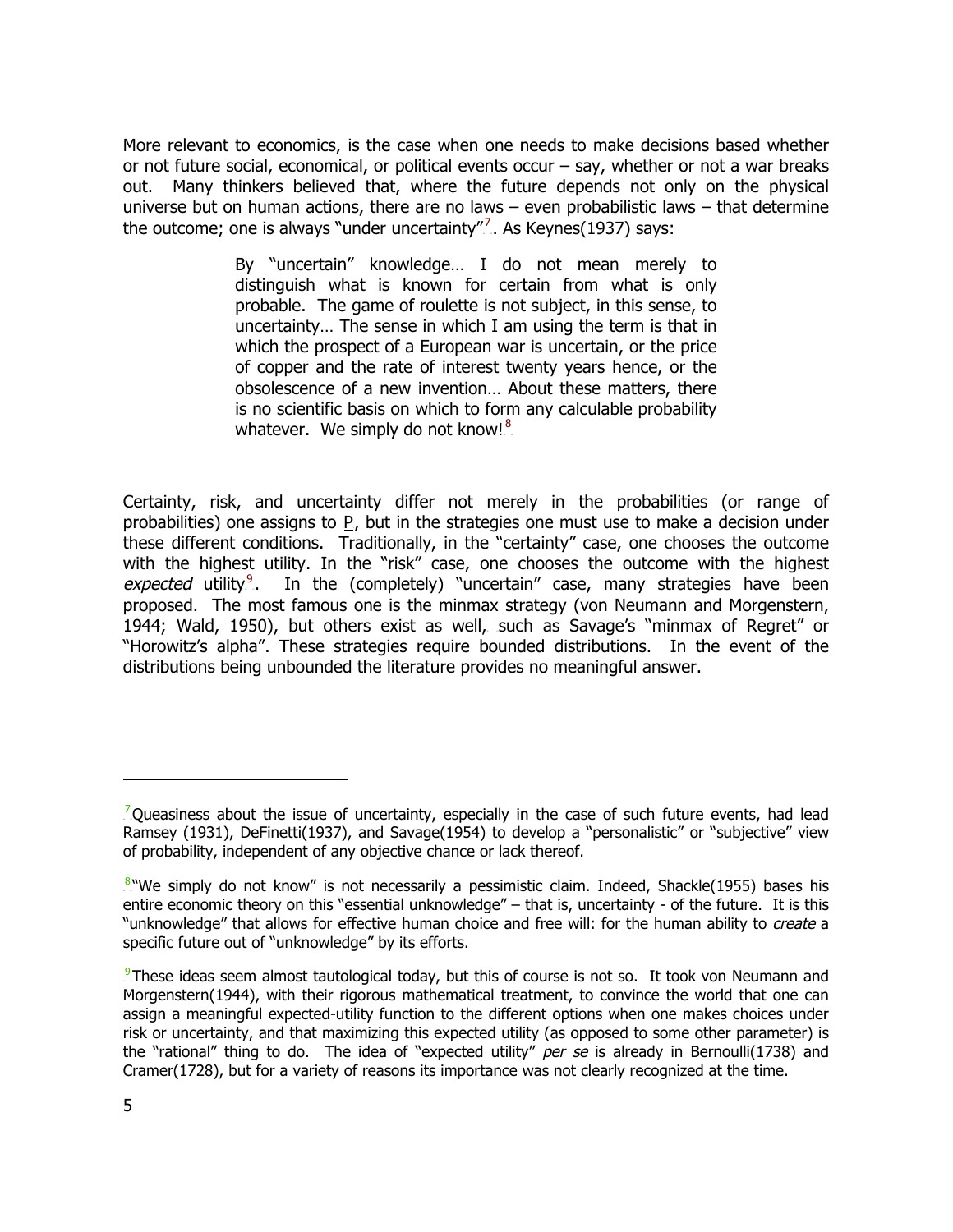# **THE CENTRAL PROBLEM OF RISK BEARING**

Using a decision-making strategy relevant to decision under risk in situations that are best described as cases of uncertainty, will lead to grief. If a shadowy man in a street corner offers me to play a game of three-card Monte, I will quickly lose everything if I consider the game a risk situation with  $p(winning) = 1/3$ . I should also consider the possibility that the game is rigged and my actual chances of winning are closer to zero. Being uncertain where in the range [0, 1/3] does my real chance of winning lies should lead one to the (minmax) uncertainty strategy, and reject the bet.

We claim that the practice of risk management (defined as the monitoring of the possibility and magnitude of adverse outcomes) subjects agents to just such mistakes. We argue below that, for various reasons, risk managers cannot rule out "catastrophic events". We then show that this ever-present possibility of black swan events means that, in most situations, Risk managers are *essentially uncertain* of the future in the Knightian sense: where no meaningful probability can be assigned to possible future results.

Worse, it means that in many cases no known lower (or upper) bound can even be assigned to the range of outcomes;

worst of all., it means that, while it is often the case that sampling or other actions can reduce the uncertainty in many situations, risk managers often face situations where no amount of information will help narrow this uncertainty.

The general problem of risk management is that, due to essential properties of the generators risk managers are dealing with, they are dealing with a situation of essential uncertainty, and not of risk.

To put the same point slightly more formally: risk managers look at collection of state spaces.<sup>10</sup> that have a cumulative probability that exceeds a given arbitrary number. That implies that a *generator* of a certain *general type* (e.g., known probability distribution: Normal, Binomial, Poisson, etc. or mere histogram of frequencies) determines the occurrences. This generator has specific parameters (e.g. a specific mean, standard deviation, and higher-level moments) that – together with the information about its general type – determine the values of its distribution. Once the risk manager settles on the distribution, he can calculate the "risk" – e.g., the probability - of certain states of the world in which he is interested.

In almost all important cases, whether in the "hard" or "soft" sciences, the generator is hidden,. There is no independent way to find out the parameters  $-$  e.g. the mean, standard deviation, etc. - of the generator except for trying to *infer it from the past behavior* of the generator. On the other hand, in order to give any estimate of these parameters in the first place, one must first *assume* that the generator in question is of a certain general type: that

 $\overline{a}$ 

 $10$ By "state-space" is meant the foundational Arrow-Debreu state-space framework in neoclassical economics.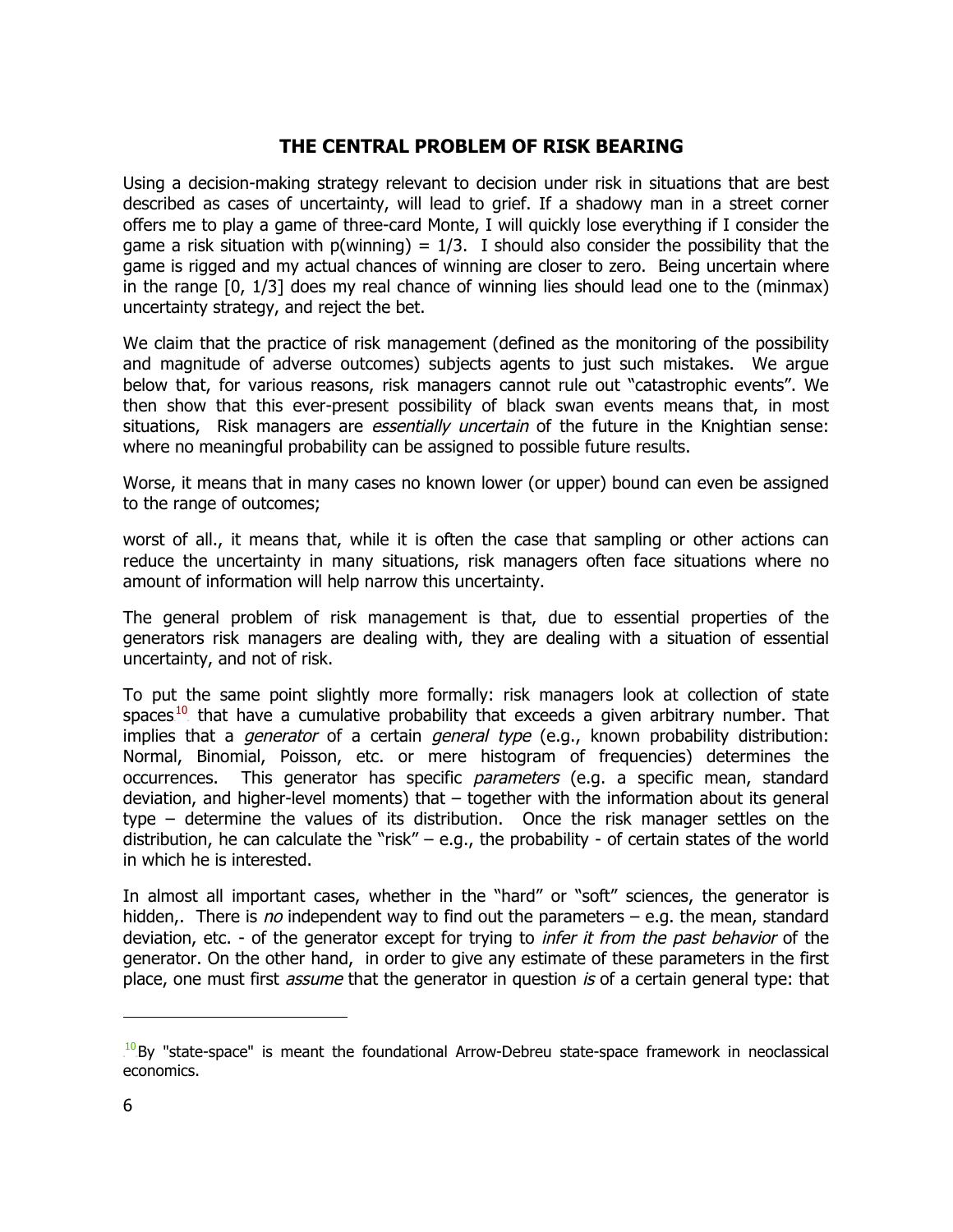it is a Normal generator, or a Poisson generator, etc. The agent needs to provide a joint estimation of the generator and the parameters.

Under some circumstances, one is justified in assuming that the generator is of a certain general type and that the estimation of parameters from past behavior is reliable. This is the situation, for example, in the case of a repeated coin toss as one can observe the nature of the generator and assess the boundedness of its payoffs.

Under other circumstances, one might be justified in assuming that the generator is of a certain general type, but not be justified in using the past data to tell us anything reliable about the moments of the generator, no matter how much data one has.

Under even more troubling circumstances, one might have no justification not only for guessing the generator's parameters, but also in guessing what *general type* of generator one is dealing with. In that case, naturally, it is meaningless to assign any values to the parameters of the generator, since we don't know what parameters to look for in the first place.

We claim that most situations risk managers deal with are just such "bad" cases where one cannot figure out the general type of generator solely from the data, or at least give worthwhile estimate of its parameters. This means that any relation between the risks they calculate for "black swan" events, and the *actual* risks of such events, may be purely coincidental. We are in uncertainty: we cannot tell not only whether or not  $X$  will happen, but not even give any reliable estimate of what  $p(\chi)$  is. The cardinal sin risk managers commit is to "force" the square peg of uncertainty into the round hole of risk, by becoming convinced without justification both of the generator type and of the generator parameters.

In the remainder of this paper we present the problem in the "Gedanken" format. Then we examine the optimal policy (if one exists) in the presence of uncertainty attending the generator.

# **Four "Gedanken" Monte Carlo Experiments**

Let us introduce an invisible generator of a stochastic process. Associated with a probability space it produces observable outcomes. What can these outcomes reveal to us about the generator – and, in turn, about the future outcomes? What – if anything – do they tell us about its mean, variance, and higher order moments, or how likely the results in the future are to match the past?

The answer depends, of course, on the properties of the generator. As said above, Mother Nature failed to endow us with the ability to observe the generator--doubly so in the case of social science generators (particularly in economics).

Let us consider four cases. In all of these cases we observe mere *realizations* while the generator is operated from behind a veil. Assume that the draws are generated by a Monte Carlo generation by a person who refuses to reveal the program, but would offer samples of the series.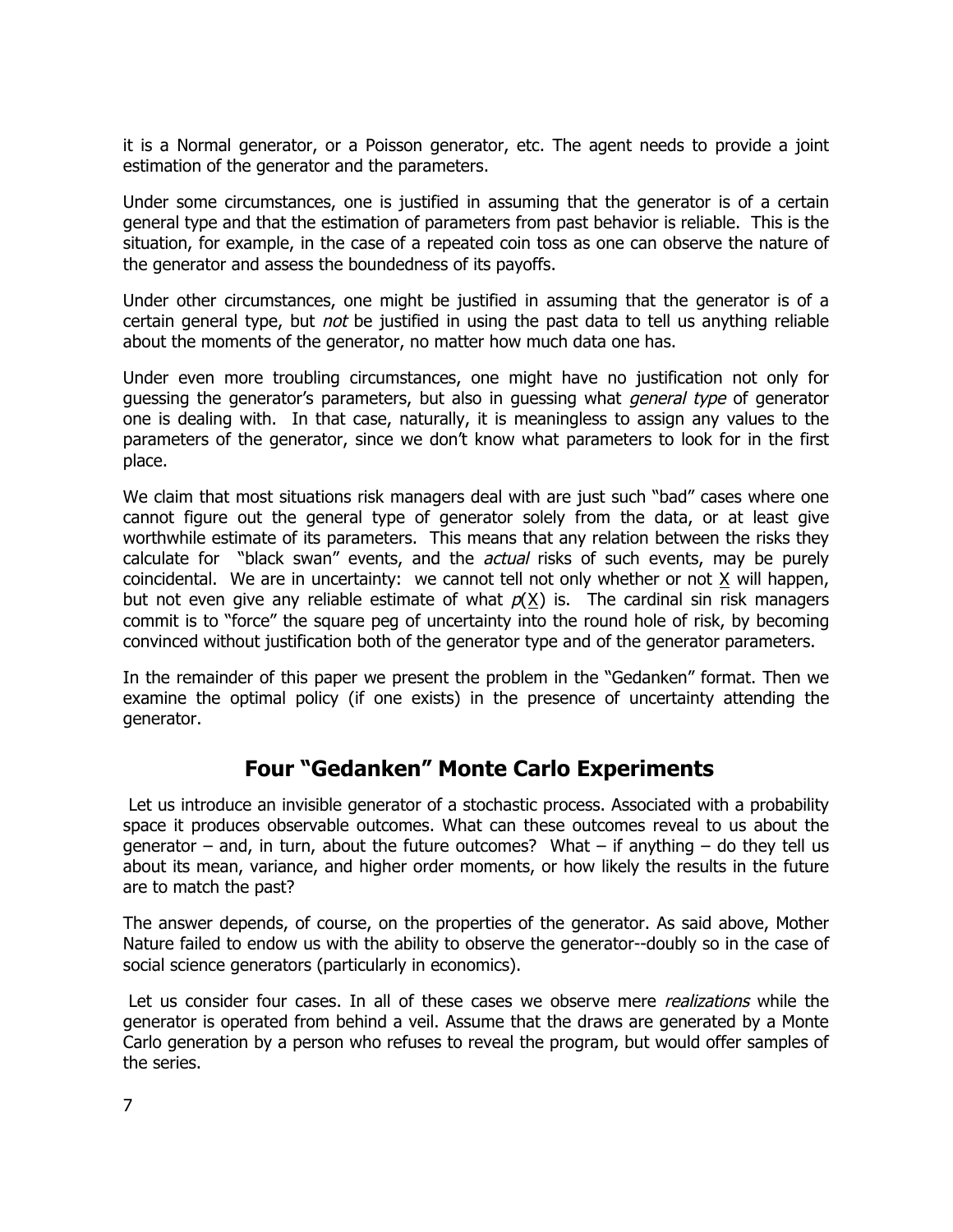| Gedanken | Probability<br>Space | <b>Selected Process</b>                         | Effect                                                                | Comments                      |
|----------|----------------------|-------------------------------------------------|-----------------------------------------------------------------------|-------------------------------|
|          | <b>Bounded</b>       | Bernoulli                                       | Fast convergence                                                      | "Easiest" case                |
| 2        | Unbounded            | Gaussian<br>(General)                           | Semi-fast<br>convergence                                              | "Easy" case                   |
| 3        | Unbounded            | Gaussian<br>$\pm$<br>jumps (mixed)              | Slow<br>convergence<br>(sometimes<br>too<br>slow) at unknown<br>rate. | Problems<br>with<br>solutions |
| 4        | Unbounded            | Lévy-Stable (with<br>$a \leq 1$ ) <sup>11</sup> | No convergence                                                        | No known solutions            |

Table 1: The Four Gedanken Experiments

# THE "REGULAR" CASE, TYPE I: DICE AND CARDS

The simplest kind of random process (or "chance setups" as they are sometimes called is when all possible realizations of the process are bounded. A trivial case is the one of tossing a die. The probability space only allows discrete outcomes between 1 and 6, inclusive.

The effect of having the wrong moments of the distribution is benign. First, note that the generator is *bounded*: the outcome cannot be more than 6 or less than 1. One cannot be off by more than a finite amount in estimating the mean, and similarly by some finite amount when estimating the other moments (although, to be sure, it might become a relatively large amount for higher-level moments) (note the difference between unbounded and infinite. As long as the moments exist, one *must* be off by only a finite amount, no matter what one quesses. The point is that the finite amount is *unbounded* by anything  $a$ priori. Give examples in literature—original one, preferably, E.).

Second, the bounded-ness of the generator means that there are no extreme events, There are no rare, low-probability events that any short run of the generator is unlikely to cover, but yet have a significant effect on the value of the true moments. There are certainly no "black swan" events—no outcomes whose result could destroy our previous estimates of the generator's moments no matter how much previous data we have. That is,  $E(X_n)$  (the observed mean) is likely to be close to  $E(X)$  (the "real") mean since there is no rare, 1-in-

 $\overline{a}$ 

<sup>&</sup>lt;sup>11</sup> More technically, Taleb shows in Taleb (2006) that the  $\alpha$ <1 is not necessarily the cutting point. Entire classes of scalable distributions converge to the Gaussian too slowly to be of any significance – by a misunderstanding of Central Limit Theorem and its speed of reaching the limit.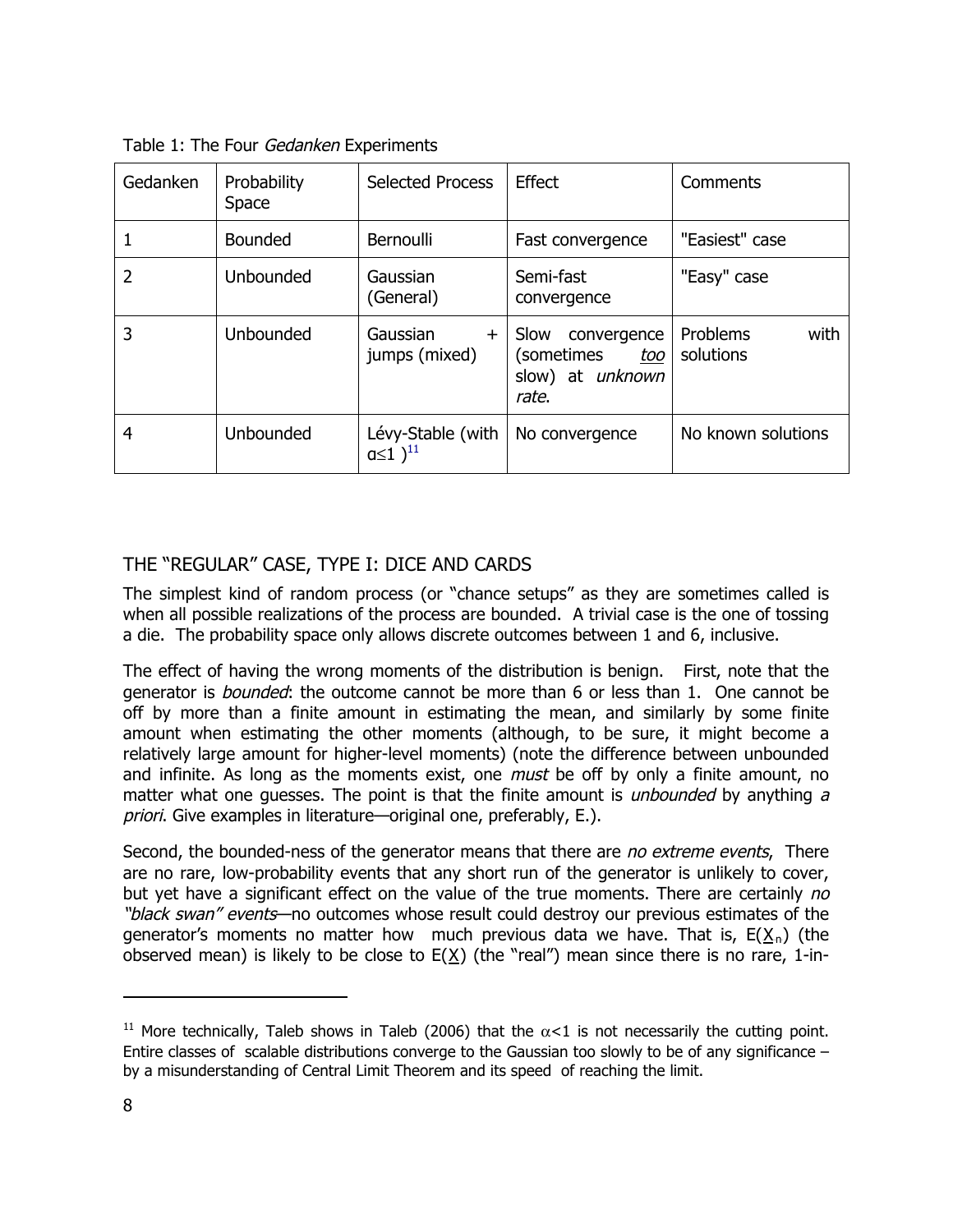1,000,000 chance of the die landing "1,000,000" – which would raise  $E(X)$  from the  $E(X)$  of a "regular" die almost by 1 but will not be in the observed outcomes  $x_1, x_2, ... x_n$  unless one is extremely lucky. (Make the example more mathematical.)

# **THE "REGULAR" CASE, TYPE II: NORMAL DISTRIBUTION**

A more complicated case is the situation where the probability space is unbounded. Consider the normal distribution with density function  $f_2$ . In this case, there is a certain >0 probability for the outcome to be arbitrarily high or low; for it to be >M or <m for arbitrary M, m∈R.

However, as M increase s and m decreases, the probability of the outcome to be  $>M$  or  $\leq m$ becomes very small very quickly.

Although the outcomes are unbounded the epistemic value of the parameters identification is simplified by the "compactness" arument used in economics by Samuelson.<sup>12</sup>.

A compact distribution, short for "distribution with compact support", has the following mathematical property: the moments M[n] become exponentially smaller in relation to the second moment $^{13}$  [add references to Samuelson.].

But there is another twist to the Gaussian distribution. It has the beautiful property that it can be *entirely characterized by its first two moments*<sup>14</sup>. All moments M[n] from n  $=\{3,4,...,\infty\}$  are merely a multiple of M[1] and M[2].

Thus, knowledge of the mean and variance of the distribution would be sufficient to derive higher moments. We will return to this point a little later. (Note tangentially that the Gaussian distribution would be the maximum entropy distribution conditional on the knowledge of the mean and the variance.)

From this point on—consider Levi more? Also induction more? These are the things that we need to add…

 $T^{\frac{13}{2}}$  A Noncentral moment is defined as  $M[n] \equiv \int_{\Omega} x^n \phi(x) dx$ .

 $14$ . Take a particle W in a two dimensional space W(t). It moves in random increments  $\Delta W$  over laps of time  $\Delta t$ . At times t+ $\Delta t$ , we have W(t+ $\Delta t$ )= W +  $\Delta W + V_2$   $\Delta W^2$  +  $1/6$   $\Delta W^3$  +  $1/24$   $\Delta W^4$  + ... Now taking expectations on both sides:  $E[W(t+\Delta t)] = W + M[1] + M[2]/2 + M[3]/6 + M[4]/24$ , etc. Since odd moments are 0 and even moments are a multiple of the second moment, by stopping the Taylor expansion at M[2] one is capturing most of the information available by the system.

j

 $12$ See Samuelson (1952).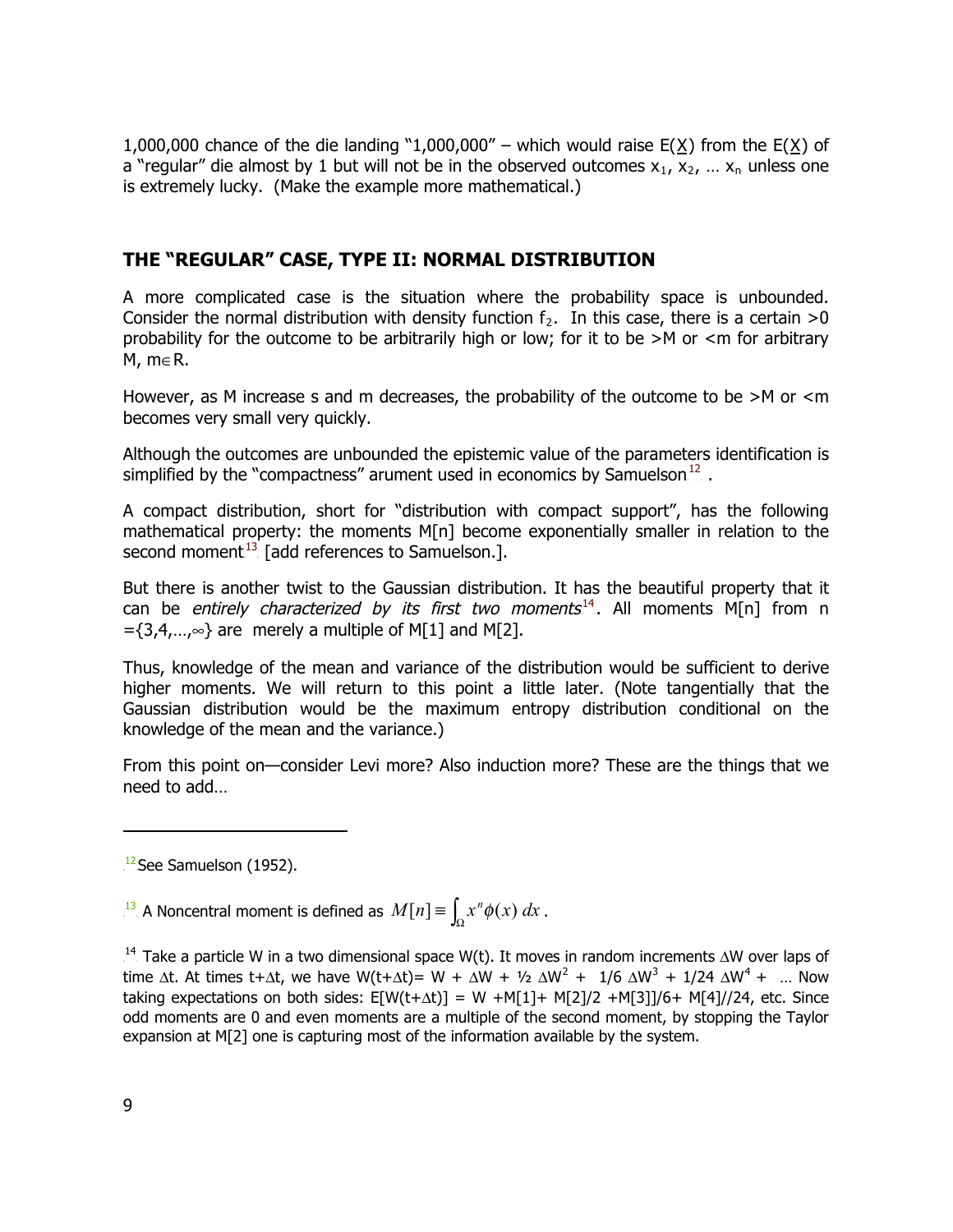Another intuition: as the Gaussian density function for a random variable  $x$  is written as a <u>(x−m)</u><sup>2</sup>

scaling of  $e^{-2\sigma^2}$  , we can see that the density wanes very rapidly as x increases, as we can see in the tapering of the tail of the Gaussian. The interesting implication is as follows: Using basic Bayes' Theorem, we can compute the conditional probability that, given that (x-

∫

2

 $-\infty$   $\phi\left(\frac{x-m}{\sigma}\right)$  $\frac{x-m}{x}$ 

 $1 - \int_0^2 \phi \left( \frac{x-m}{x}\right) dx$ 

 $\phi$   $\frac{\pi}{\sigma}$ 

 $\left(\frac{x-m}{x}\right)$ 

 $\frac{x-m}{x}$   $\Big|_{dx}$ 

⎠

=94%

⎝  $-\int^2 \phi\left(\frac{x-}{x}\right)$ 

⎝  $(x -$ 

 $\phi$   $\frac{\pi}{\sigma}$ 

∫

3 2

m) exceeds a given 2  $\sigma$  , that it falls under 3  $\sigma$  and 4  $\sigma$  becomes

and 
$$
\frac{\int_2^4 \phi \left( \frac{x-m}{\sigma} \right) dx}{1 - \int_{-\infty}^2 \phi \left( \frac{x-m}{\sigma} \right) dx} = 99.8\% \text{ respectively.}
$$

THE "SEMI-PESSIMISTIC" CASE, TYPE III: "WEIRD" DISTRIBUTION WITH EXISTING MOMENTS.

Consider another case of unbounded distribution: this time, a linear combination of a "regular" distribution with a "weird" one, with very small probabilities of a very large outcome.

For the sake of concreteness assume that one is sampling from two Gaussian distributions. We have  $\pi_1$  probability of sampling from a normal N<sub>1</sub> with mean  $\mu_1$  and standard deviation σ<sub>1</sub> and  $\pi_2 = 1$ -  $\pi_1$  probability of sampling from a normal N<sub>2</sub> with mean  $\mu_2$  and standard deviation  $\sigma_2$ .

Assume that N<sub>1</sub> is the "normal" regime as  $\pi_1$  is high and N<sub>2</sub> the "rare" regime where  $\pi_2$  is low. Assume further that  $|\mu_1| << |\mu_2|$ , and  $|\sigma_1| << |\sigma_2|$ . (add graph.) The density function  $f_3$ of this distribution is a linear combination of the density functions N1 and N2. (in the same graph, here:.)

Its moment-generating function,  $M_3$ , is also the weighted average of the moment generating functions  $M_1$  and  $M_2$ , of the "regular" and "weird" normal distributions, respectively, according to the well-known theorem in Feller  $(1971)^{15}$ . This in turn means that the

-

 $15$ . Note that the process known as a "jump process", i.e., diffusion + Poisson is a special case of a mixture. The mean m=  $\pi_1 \mu_1 + \pi_2 \mu_2$  and the standard deviation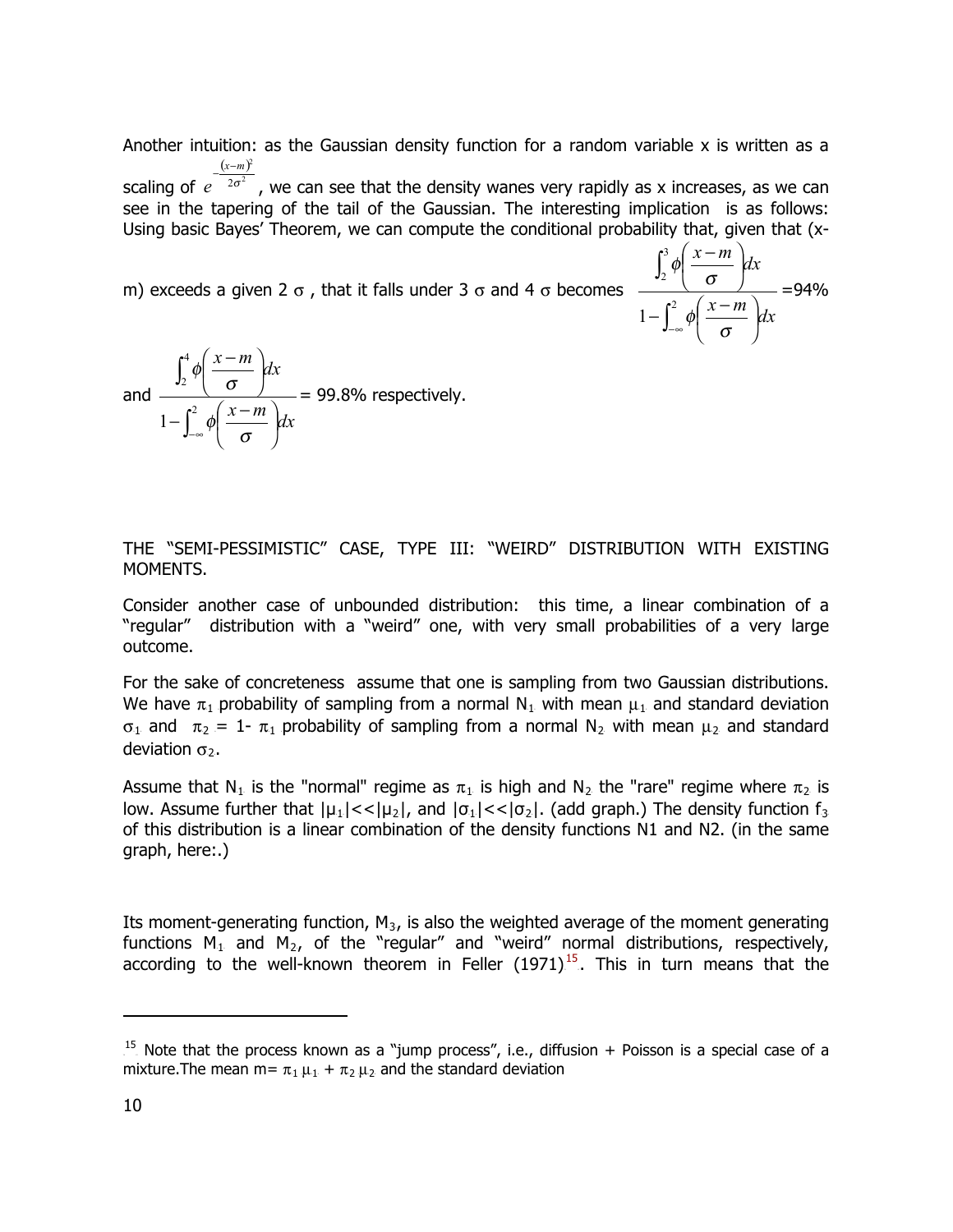moments themselves ( $\mu_3$ ,  $\sigma_3$ , ...) are a linear combination of the moments of the two normal distributions.

While the properties of this generator and the outcomes expected of it are much less "stable" (in a sense to be explained later) than either of the previous cases, it is at least the case that the mean, variance, and higher moments exist for this generator, Moreover, this distribution over time settles to a Gaussian distribution, albeit at an unknown rate.

This, however, is not much a of a consolation when  $\sigma_2$  or  $\mu_2$  are very large compared to  $\sigma_1$ and  $\mu_1$ , as assumed here. It takes a sample size in inverse proportion to  $\pi_2$  to begin to reach the true moments: When  $\pi_2$  is very small, say 1/1000, it takes at least 1000 observations to start seeing the contribution of  $\sigma_2$  and  $m_2$  to the total moments.

# **THE "PESSIMISTIC CASE: NO FIXED GENERATOR**

Consider now a case where the generator itself is not fixed, but changes continuously over time in an unpredictable way; where the outcome  $x_1$  is the result of a generator  $G_1$  at time  $t_1$ , outcome  $x_2$  that of generator  $G_2$  at later time  $t_2$ , and so on. In this case, there is of course no single density function, moment-generating function, or moment can be assigned to the changing generator.

Equivalently, we can say that the outcome behaves as if it is produced by a generator which has no moments – no definite mean, infinite variance, and so on. One such generator is the one with moment-generating function  $M_4$  and density function  $f_4$  – the Pareto-Lévy-Mandelbrot distribution.<sup>16</sup> with parametrization  $a<1$  providing all infinite moments, which is a case of the stable distribution "L" Stable (for Lévy-stable).

## **THE DIFFERENCES BETWEEN THE GENERATORS**

Suppose now that we observe the outcomes  $x_1$ ,  $x_2$ ,  $x_3...$   $x_n$  of generators of type (1)-(4) above, from the bound dice-throwing to the Pareto-Lévy-Mandelbrot distribution. What could we infer from that data in each case? To figure this out, there are two steps: first, we need to do is figure out the *mathematical* relation between the observed moments  $(E(X_n), E(Y_n))$ Var $(X_n)$ , etc.) and the actual moments of the generator. Then, we need to see what

$$
\sigma = \sqrt{\pi_1(m_1^2 + \sigma_1^2) + \pi_2(m_2^2 + \sigma_2^2) - (\pi_1 m_1 + \pi_2 m_2)^2}.
$$

-

 $16$ See Samorodnitsky and Taqqu(1994). It is interesting that the Pareto-Levy-Mandelbrot distribution is only known by its characteristic function, not its density which cannot be expressed in closed form mathematically, but only as a numerical inversion of the Fourier transform.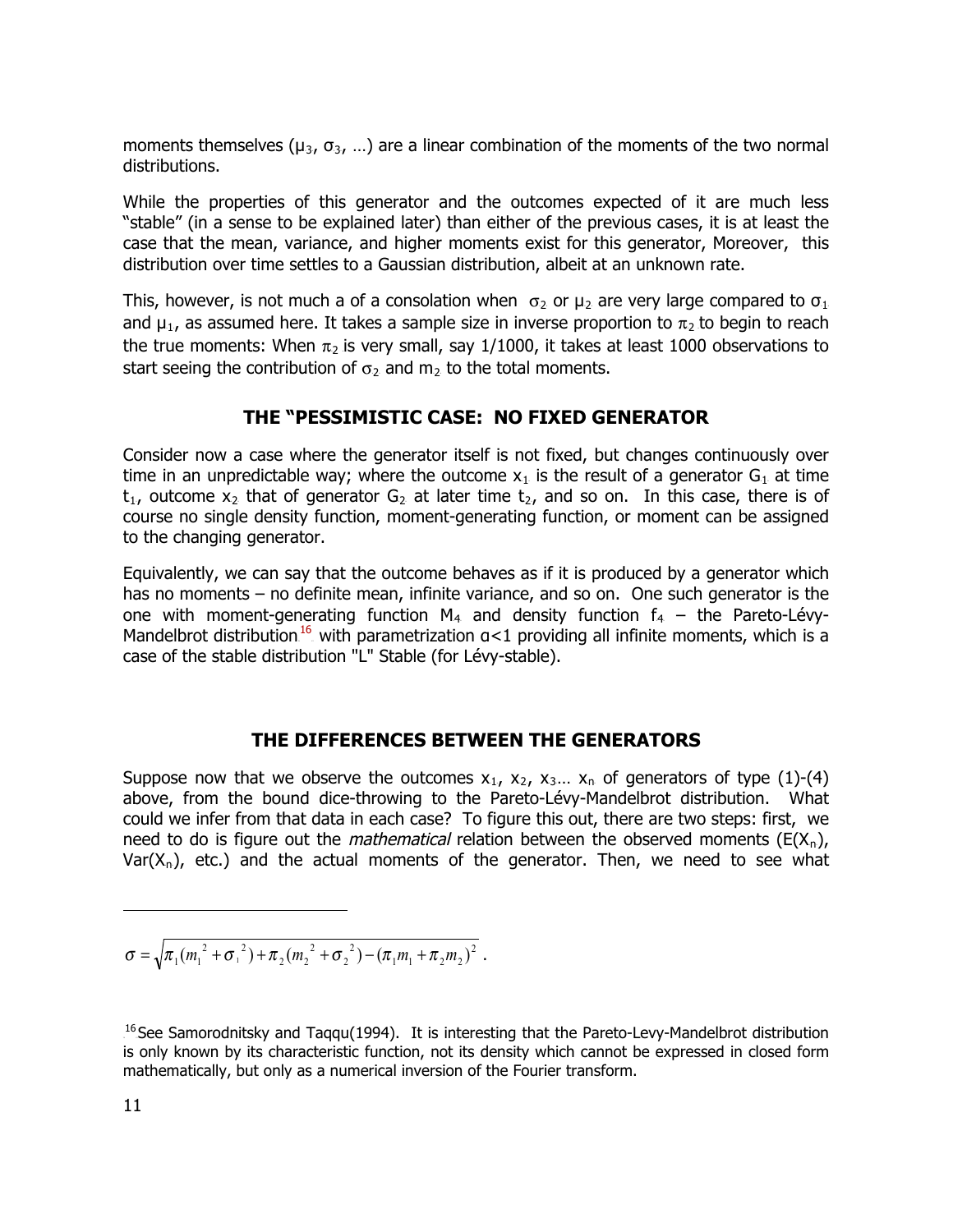epistemology tells us about the significance of these relations to out ability to *know* the actual moments.

# **THE FIRST AND SECOND CASES.**

In the first and second case, the moments of the generator (e.g.,  $E_1(X)$ , Var $_1(X)$ ,  $E_2(X)$ , Var<sub>2</sub>(X), and higher-level moments) can be quickly inferred from the observation of the actual outcomes.

For example, the observed first moment – the observed mean  $E(X_n) = (x_1+x_2+...+x_n)/n$  – quickly converges to the actual mean  $E_1(X)$  or  $E_2(X)$  as n increases. Same with the observed variance of the sample  $\{x_1...x_n\}$ , Var $(X_n)$ , converging to Var $_1(X)$  or Var $_2(X)$ . The same is also true with higher-level moments.

Let us illustrate this point—the fast convergence of the observed moments to the actual moments—by considering the first moment, or the mean. In the first case (the dice), the outcomes are bounded, so that we know that  $min(X) < x < max(X)$  for sure. In the second case (the Normal distribution) the outcomes are not bounded, but their probability decreases drastically as they vary from the mean.

That is,  $p_i(x)*x \rightarrow 0$  quickly as x increases to extreme values both in the case of the first and the second generator (that is, for i=1,2). In the first case this is due to the fact that  $p_1(x)=0$ for  $x$ <min(X) or  $x$ >max(X); in the second, because  $p_2(x)$  decreases much faster than the deviation of x from the mean.

This means that the effect of extreme values on the mean of the generator,  $E_i(X) =$  $\Sigma_{x}x^{*}p_{i}(x)$ , is negligible in both the bounded case (i=1) and the Normal case (i=2). That is,  $\Sigma_{\mathsf{x}} \mathsf{x}^* \mathsf{p}_\mathsf{i}(\mathsf{x}) \sim \Sigma_{\mathsf{x} \text{ not an extreme value}} \mathsf{x}^* \mathsf{p}_\mathsf{i}(\mathsf{x})$  for both generators.

Consider now the data we actually observe. Even if the low-probability extreme values of the generator (if such exist) are *not* observed at all in the outcomes  $x_1$ ,  $x_2...$   $x_n$ , the "experimental"  $E(X_n) = (x_1+x_2+...x_n)/n$  is *still* converging towards  $\Sigma_{x}$  not an extreme value  $X^*p_i(x)$ . This, as we said, will not differ much from the actual  $E_1(X)$  or  $E_2(X)$ . One does not, in other words, need to wait until a rare extreme event occurs, even if the possibility of such events exists, in order to get a reasonable estimate of the real  $E_1(X)$  or  $E_2(X)$  from the experimental  $E(X_n)$ .

For similar reasons, Var( $X_n$ ) will converge quickly to Var $_1(X)$  or Var $_2(X)$ , and the same for higher-level moments, even if  $x_1$ ,  $x_2$ , ...  $x_n$  does not include any of the extreme values that could occur  $-$  if any.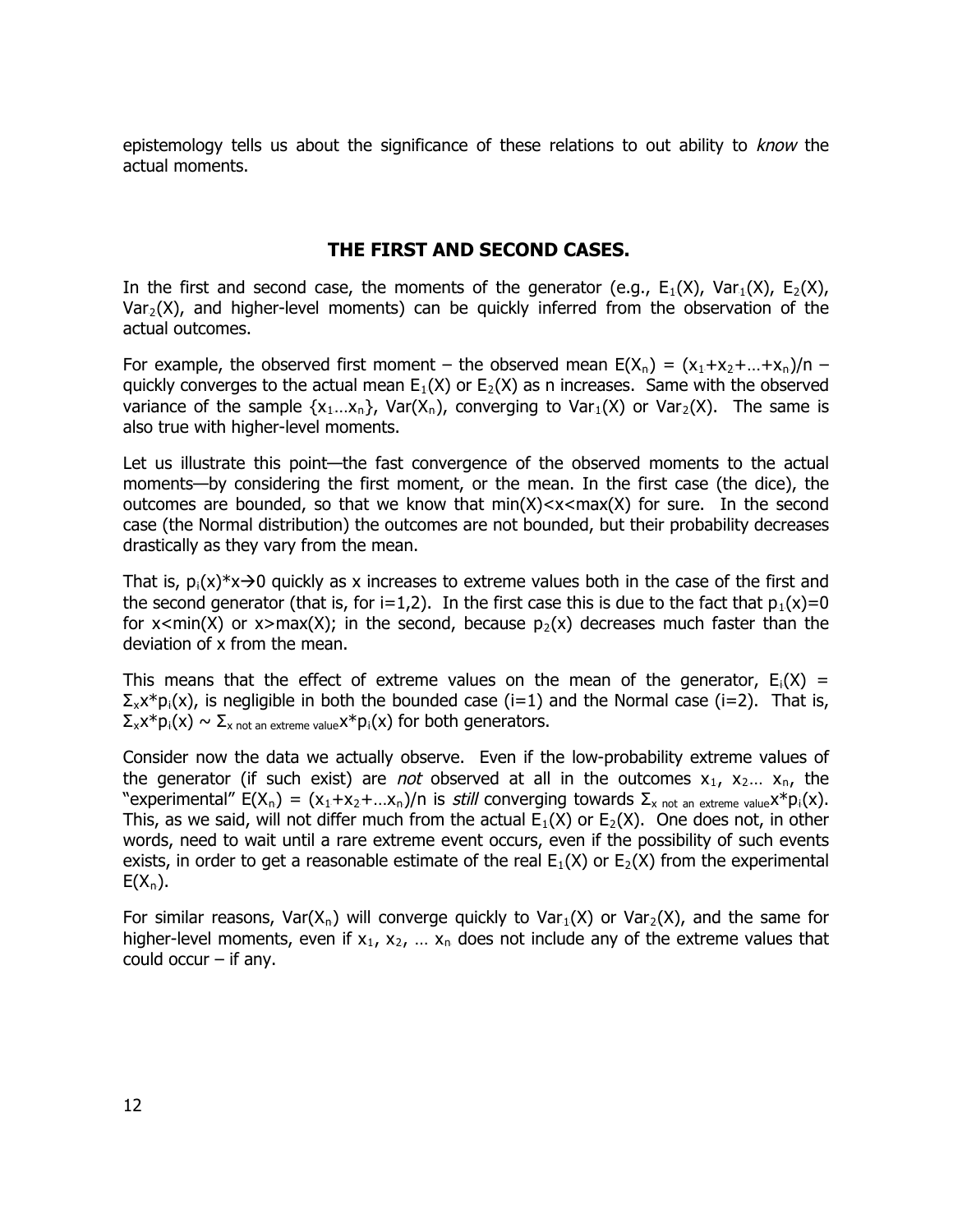# **THE "SEMI-PESSIMISTIC" CASE**

Suppose now that the generator which generated our data – outcomes  $x_1$ ,  $x_2,... x_n$  – is of the third type, the "semi-pessimistic" case of a linear combination between a Normal and Poisson distribution.

In this case, the extreme values of the generator are *not* negligible for the calculations of the generator's moment. That is since, while  $p_3(x) \rightarrow 0$  as x deviates greatly from the mean, it does not do so "fast enough" to make extreme values negligible. That is,  $p_3(x)*x$  does not  $\rightarrow$  0 as x becomes extreme.

In such situations,  $E_3(X) = \sum_x p_3(x)^*x \neq \sum_{x \text{ not extreme value}} p_3(x)^*x$ . Therefore, as long as the rare extreme events do not occur, the "experimental"  $E(X_n)$  is converging towards  $\Sigma_{x \text{ not}}$ <sub>extreme value</sub> $p_3(x)*x$  - which might be very different from  $E_3(X) = \sum_{x} p_3(x)*x$ .

In other words, the rare, extreme events need to *actually occur* before  $E(X_n)$  will be close to  $E_3(X)$  (if then). And similarly for Var( $X_n$ ) vs. Var $_3(X)$  and the higher-level moments.

This is seen by the fact that in such generators, the conversion is much slower. (add formula for the convergence in the first moment and second moment).

Furthermore, until extreme "black swan" results actually occur, the observed outcomes of the second (Normal) generator would be *indistinguishable* from the results of the third (Normal + Poisson) generator. We shall consider the implications of this later.

## **THE "PESSIMISTIC" CASE**

In the "pessimistic" case, things can be intractable. It is not that it is takes time for the experimental moments  $E(X_n)$ , Var $(X_n)$ , etc. to converge to the "true"  $E_4(X)$ , Var<sub>4</sub> $(X)$ , etc. In this case, these moments simply do not exist. This means, of course, that no amount of observation whatsoever will give us  $E(X_n)$ , Var(X<sub>n</sub>), or higher-level moments that are close to the "true" values of the moments, since no true values exist.

## **THE PROBLEM OF INDUCTIVE INFERENCE AND ITS RELATION TO THE MATHEMATICAL RELATIONS DISCUSSED ABOVE**

So far, we have just *described four generators* and saw the mathematical relation they imply between the value of the estimated moments and the actual moments (if they exist).

We now need to see how these properties affect the original question we considered: namely, under what circumstances can we use the data of the previous outcomes of the generator to establish the type of the generator and its parameters, and thus be able to predict the risk of future outcomes.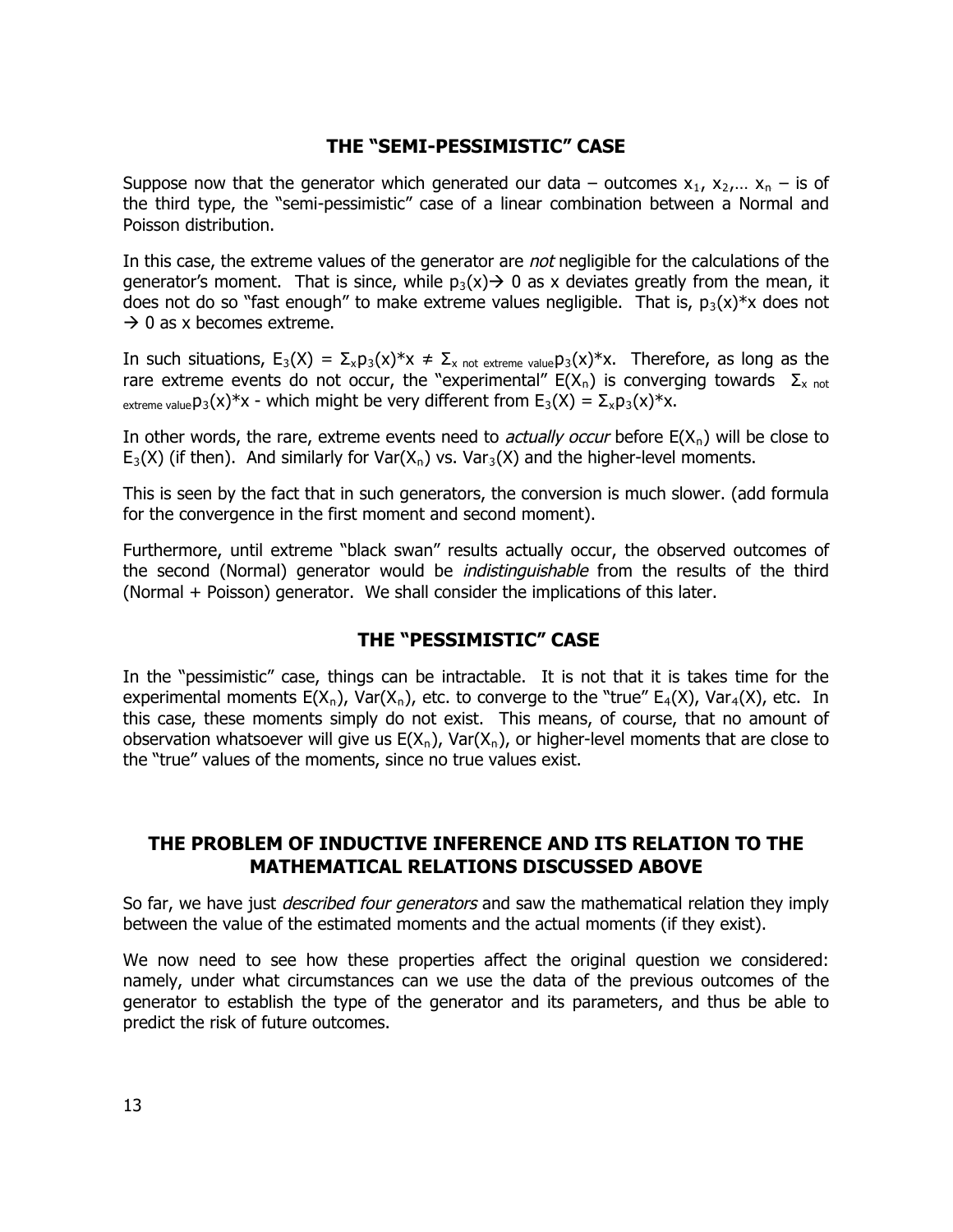It should be emphasized that while these two problems  $-$  the *mathematical relation* between the generator's true moments and the observed moments, on the one hand, and the ability to *predict the future outcomes* of the generator are closely related, they are by no means identical. The first one is a purely mathematical problem. The second is an epistemological problem.

One can never conclude much about the future solely from a small specific set of outcomes, our "experimental data". In the modern literature.<sup>17</sup>, a corpus of knowledge, suggesting availability of background information is always imperative.

For example, one cannot tell, from a million observations of a coin toss *alone*, that the coin has a certain probability of landing "heads" on the next toss. There is nothing "in the data" itself that excludes, for example, the possibility that the coin will land neither "heads" nor "tails" the next time, but will explode like a nuclear bomb. Despite the close mathematical relation between the observed and actual moments, unless we have the right "background information", we will not be able to make any *epistemological* conclusion from the data to the future behavior of the generator. The reason such outcomes as "will explode like a nuclear bomb" are excluded is that, in most case, we have the right kind of "background information" to exclude it  $-$  e.g., our knowledge of physics.

On the other hand, even if the generator is of the "pessimistic" Pareto-Lévy-Mandelbrot type above, the lack of *mathematical* relation between the observed moments and the real moments might not – in theory! – exclude one from making an *epistemological* conclusion about the future outcomes of the generator. If by some miracle, for example, we have an access to an angel that whispers in our ear the next outcome of the generator before it occurs, then part of our "background information" simply includes the generator's outcome, and we could tell what the outcomes would be.

However, such cases are usually of a fantastic nature—in most cases we deal with, as seen below, the mathematical information is necessary, but not sufficient, to reach the epistemological conclusions we are interested in.

THE IMPLIED BACKGROUND INFORMATION AND OUR CLAIMS

As we said we are interested here in the epistemological problem given a specific type of background information, which is the situation in practice when risk managers need to "show their stuff". We assume that the background information is such that:

Outcomes are created by some random generator;

That this random generator will continue to produce them in the future;

One does not have any independent way to estimate either the type of generator or its parameters except from the data of the previous outcomes, and that furthermore

-

 $17$  See for example Levi(1980), Kyburg(1974).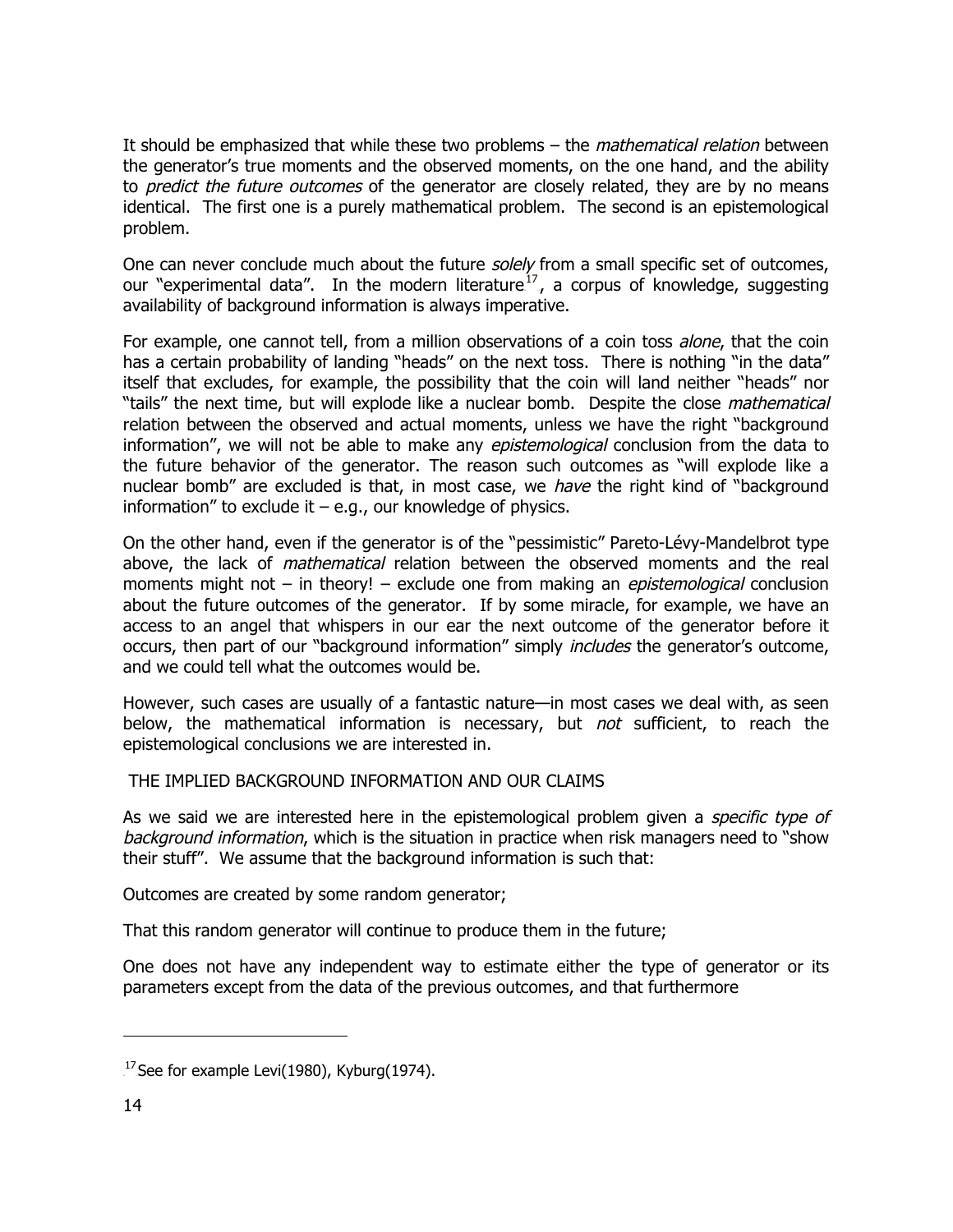The generator can be any one of the four different types of exclusive and exhaustive generators discussed above.

The first three assumptions are not controversial (where is this information coming from? Why is it agreed? Add references? E.). The fourth one is

Our epistemological question is: if the background information is as above, what if anything can we conclude about the moments of the generator (and, hence, about its future behavior) from 1). the observed past behavior of the generator, and 2). This background information? Our practical question is: when is it the case that, indeed, the generator can be of all four types, or at least of the "pessimistic" type, type 3 or 4?

We claim that:

1) If the generator can be or type 3 or 4 ("semi-pessimistic" or "pessimistic"), that is enough to *invalidate* our ability to conclude much from its past behavior to its future behavior; in particular, it makes it impossible for us to assign any specific probability to future outcomes, which makes the situation one of uncertainty, as claimed in the introduction above.

2) It is precisely in situations dealt with by risk managers where the generator *can be* of type 3 or 4.

# **THE PROBLEM OF INDUCTIVE INFERENCE: THE FIRST PART**

Let us begin, then, with the first part of the problem, the "if-then" part: namely, under what circumstances we can (or cannot) say something about the moments of the the generator  $if$ we know (or do not know) the background something about what the generator is, or what type it could be.

There are two possibilities. It might be that certain information about the moments is a deductive consequence of what I already know about it. For example, if I know that a generator's outcomes are bound between the values  $a$  and  $b$ , I know that the first moment is also so bound. This is not a matter of choice or decision: to be logically consistent, I must accept all such consequences the background information implies about the moments.<sup>18</sup>.

More complicated is the case of *induction*. Even when (as we always assume) all the deductive consequences of the background information are known, it might be that no specific value for the moments emerges. In that case, we are not forced to settle on a specific value for them. Nevertheless, we might conclude that under the circumstances, we

 $\overline{a}$ 

 $18$ . See also the distinction between "doxastic commitment" and "doxastic performance" in the section about induction and deduction, below.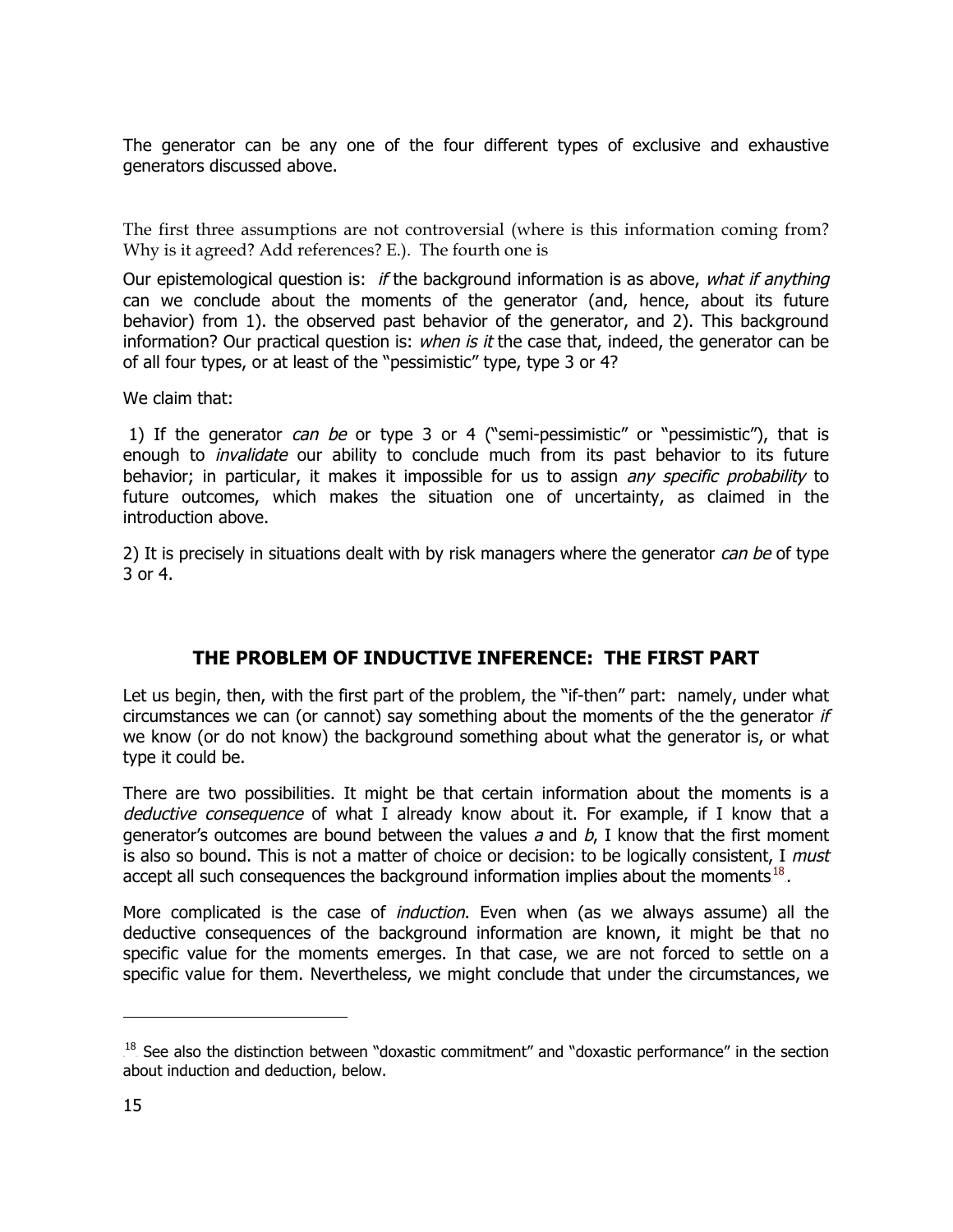are *inductively justified* in assigning the mean of the generator a certain value (say, "3.5" in the "fair die" case), and similarly for higher moments.

We discuss induction more specifically below, in a separate part. But before we begin this section, a short summary is necessary.

As Peirce showed, this is really a epistemic *decision problem*. I am given background information about the generator ("it looks like a die of some sort is tossed") and the previous outcomes ("the outcomes were 4, 4, 3, 2, 1"). I need to decide whether adding a new conclusion about the generator's moments to my beliefs based on this data is justified (say, "the die is a *fair* die", or more formally "the die's first moment is 3.5").

To solve the decision problem, as in all decisions problems, one needs to consider the *goal* (or goals) one tries to achieve, and the *options* one can choose from. To choose correctly means to choose the option that best achieves one's goals. Decision-making goals can be anything from winning a nuclear war to choosing a good restaurant The goals of inductive inference is (as James showed, below) to seek new information while at the same time avoiding error. Similarly, the available options can be anything from launching a Trident II missile to driving to the restaurant.. In inductive inference, the options are *adding new* claims to one's beliefs—in this case, claims about the value of a random generator's moments.

These two goals are in tension: the more information I accept, the more likely it is that one will mistakenly include error. The question is, what new claims give me the most information for the least risk if I add them. The result of the inductive inference—the solution of the decision problem—is *adding to one's beliefs the claim that best balances these goals*. Adding this claim is the inductive inference justified under the circumstances.

Note that the null claim—"add no new information"—is always available. If the optimal option is the null option, it means that the justified inductive inference is no inference. In our case it would mean that we are not justified in concluding anything about the generator's moments from our background information and past outcomes. As we shall see, this is often the case.

Note, further, that mere high probability, e.g. low risk of error, is *not* itself good enough for acceptance. Consider a lottery with a million tickets: the probability or each ticket winning is 1/1,000,000; but if we accept that this low probability, in itself, is enough to conclude that ticket n will not win, we reach the absurd conclusion that no ticket will win.

In what follows, we need to formalize and quantify the decision situation faced by the agent. For this we use the system developed by Levi. Other formalizations of epistemic decision-making in inquiry exist; in fact, one of the authors (Pilpel) is investigating the differences between these systems. But in the cases of risk management described below, all of them will recommend the same (pessimistic) conclusion.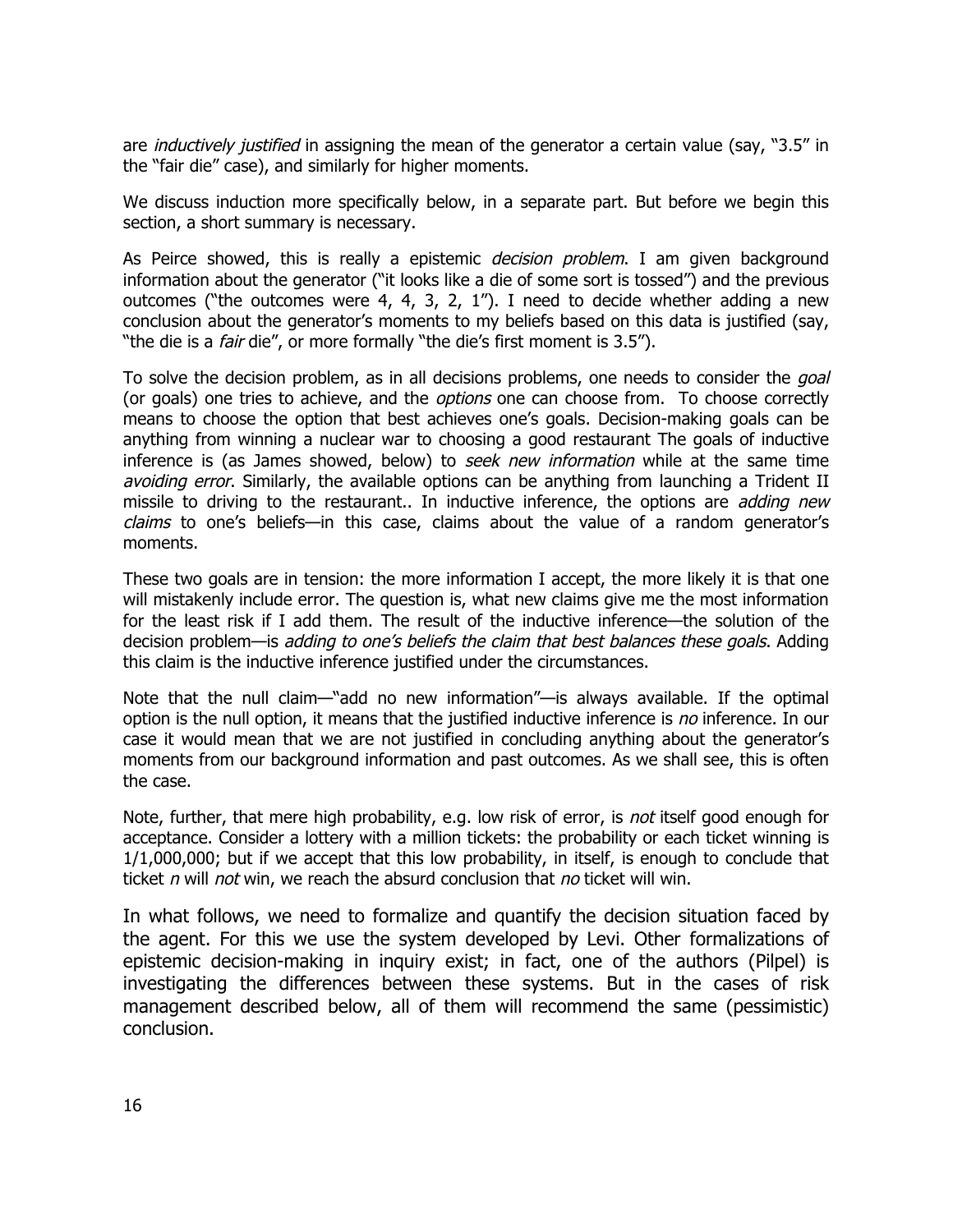# **TYPE #1 AND #2 GENERATORS**

Suppose that an angel came to us and told us the following: "the phenomena which you measured so far, with results  $x_1$ ,  $x_2$ , ...  $x_n$ , is produced by a generator which is bound (type 1 above) between  $a$  and  $b$ , or which gives a normal distribution (type 2 above). However, I will not tell you what the mean, variance, or higher moments are; this you need to figure out from that data." Could we do it?

# TYPE 1 GENERATORS: FORMAL TREATMENT

To answer, let us put things more formally, using Levi's notation (Levi, 1980, and also below). To simplify things, let us fix  $a$  and  $b$  as 1 and 6, and first consider a bounded generator (Type 1) with a finite number of outcomes—say a tossed die with outcomes  $\{1, 2, 3, 4, 5, 6\}$ . John, at time  $t_0$ , has to make a decision about the properties of this random generator. What can we say about this situation, epistemically?

# **THE CORPUS OF KNOWLEDGE: BACKGROUND INFORMATION AND EXPERIMENTAL DATA**

First of all, John has a *corpus of knowledge* (or belief), K<sub>John,t0</sub>. It includes the following information:

Background information John knows about the generator. As the angel said to John,  $K_{John, to}$  includes:

The outcomes of the dice throws are governed by a random generator defined by a probability function  $X:\{1,2,3,4,5,6\} \rightarrow [0,1].$ 

The outcomes of the generators are always one of the set  $\{1,2,3,4,5,6\}$ .

The generator's mean  $(E(X))$ , variance  $(Var(X))$ , and higher-level moments are fixed, both in the past and in the future.

John knows the laws of statistics, methods of statistical inference, and so on, e.g., the central limit theorem, etc.

John's corpus of knowledge K<sub>John,t0</sub> also includes the *outcomes of the previous trials* up to time  $t_0$ :

The first toss of the die had outcome  $x_1 \in \{1,2,3,4,5,6\}$ .

The second toss of the die had outcome  $x_2 \in \{1,2,3,4,5,6\}$ .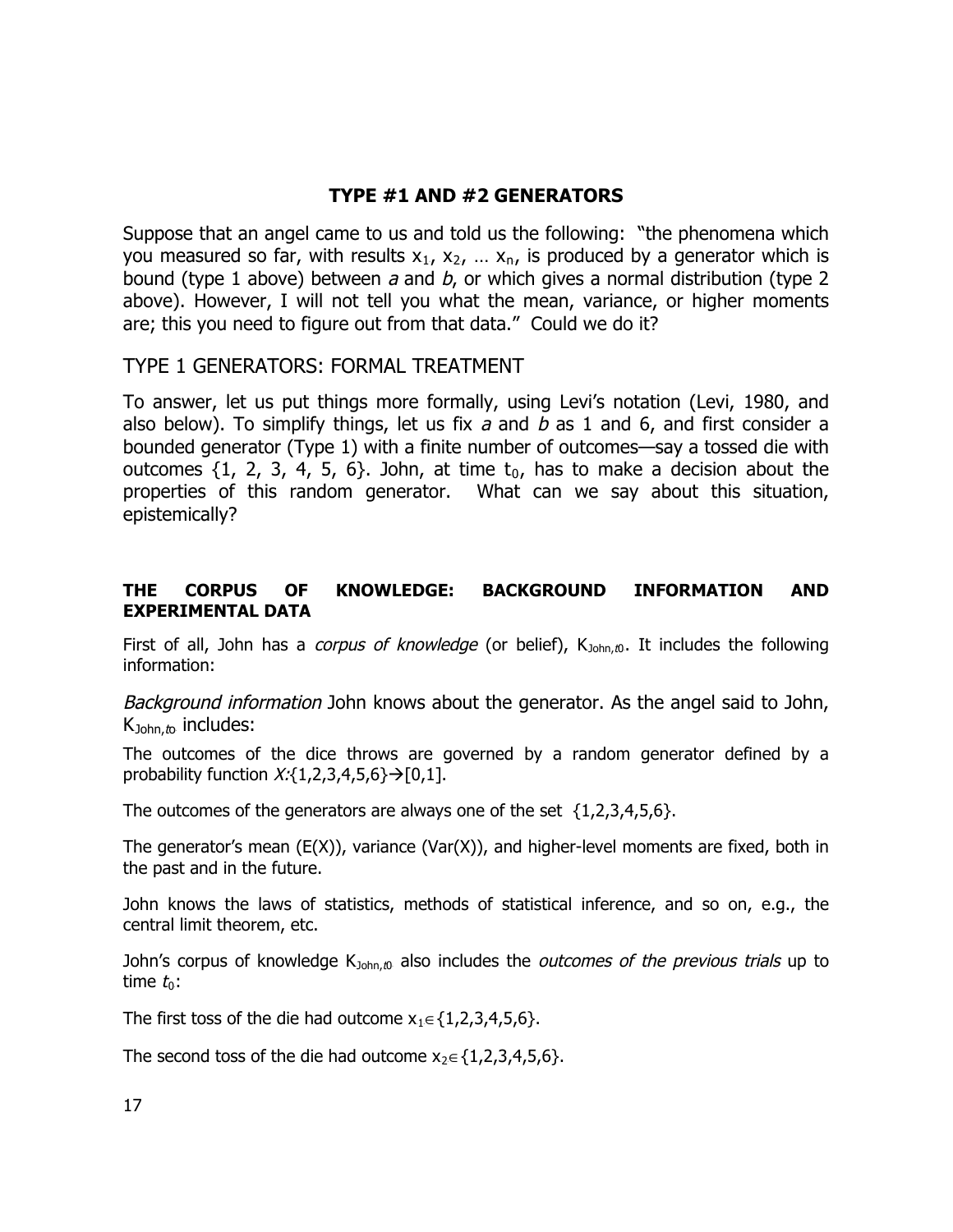…

….

n) The nth toss of the die (the last one before time  $t_0$ ) was  $x_n \in \{1,2,3,4,5,6\}$ .

We also assume something else of significant importance: that n is large enough for us to use the *normal approximation* for E(X<sub>n</sub>). We shall see the importance of this later.

The result of 1-n above and John's knowledge of statistics is that, of course, John has estimates of the first, second, and higher moments in his corpus:

The estimated first moment of X given the first n tosses (E(X<sub>n</sub>)) is (∑<sub>i</sub>x<sub>i</sub>)/n. Note that this itself is a random variable, dependant on both the properties of X and on n.

The estimated second moment given the first n tosses (Estimated variance, or Var $(X_n)$ ) is the square of the sample's standard error, or  $(\Sigma_i(X_i - E(X_i))^2)/((n-1)$ .

… and so on for higher-level moments.

Finally, John's corpus of belief includes (by definition, as seen below) all the deductive consequences of the above information. In particular, that  $1 \le E(X) \le 6$ ,  $0 \le Var(X) \le 25$  (=(6- $(1)^2$ ) (actually less, but we can afford to be generous here), etc.

However, John's corpus does not limit where E(X) can be *deductively* any more than that. It is not logically follow from the outcomes and the background information that  $E(X)$  is more specific than  $[1,6]$ .

John is engaged, at time  $t_o$ , in solving a decision problem: given the information above in K<sub>John,t0</sub>, can he give a reliable estimate of the moments of the generator X and thus, of its future behavior? To simplify, once more, we shall consider only the case of John estimating the first moment, E(X).

## **THE DECISION PROBLEM: THE OPTIONS**

To repeat, giving a reliable estimate of E(X) is another name for saying that John is *justified to infer* that  $E(X)$  is of a certain value—that it is a legitimate inductive inference. This is a decision problem; we need to first consider what options for inductive inference exist—that is, between what estimates of  $E(X)$  John *can* choose; then, to decide which one (if any) of those John *should* choose.

What are the options available? This depends both on what is deductively excluded by  $K_{John, t0}$  and the goals that interest John. In this case, we know that: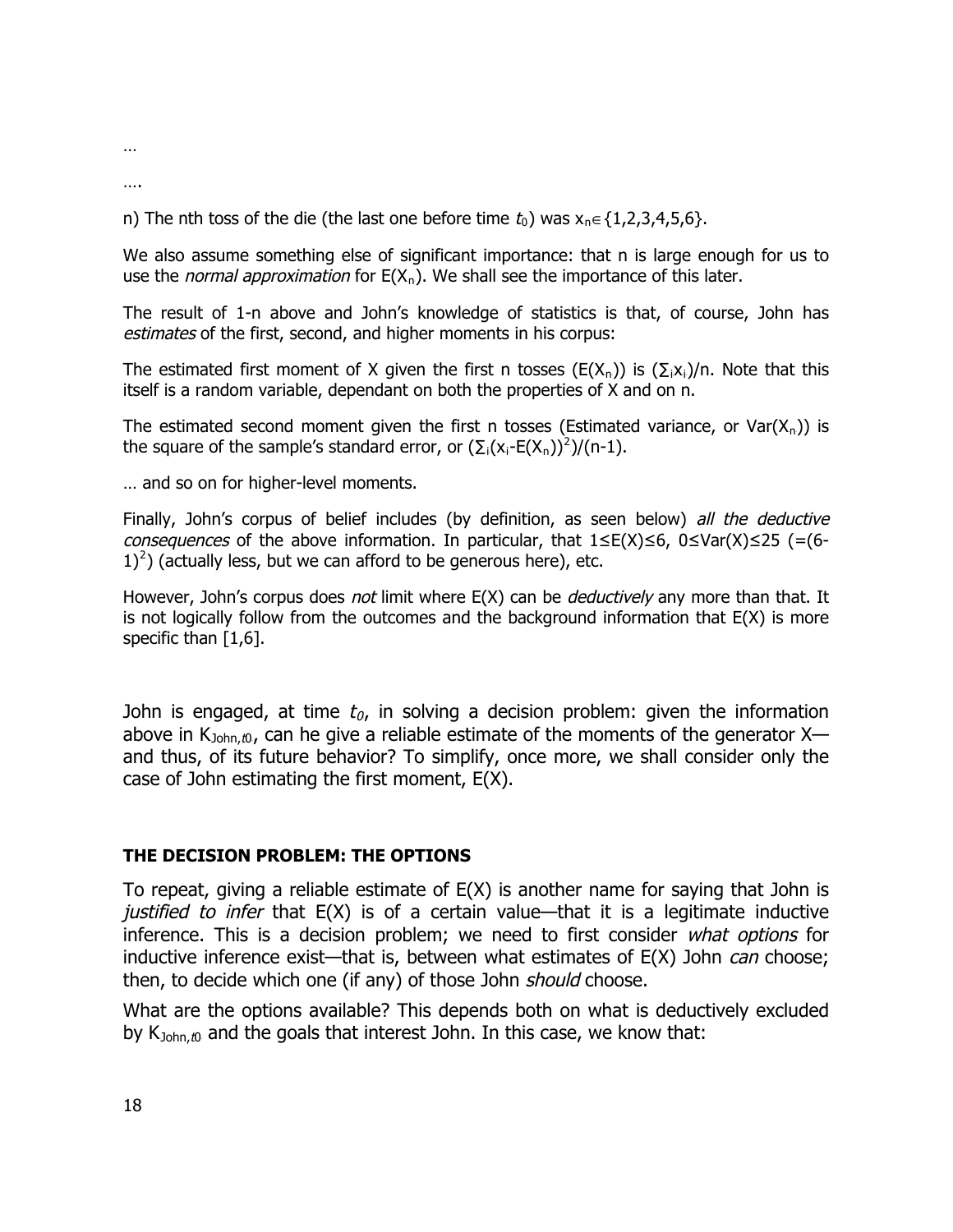K<sub>John,t0</sub>⊢1≤E(X)≤6. Whatever value John chooses as his estimate of E(X), it must be between 1 and 6 on pain of logical inconsistency.

From the statistics in  $K_{John,to}$  one knows that the estimate "E(X)=E(X<sub>n</sub>)" is the only one that is free from an built-in bias.

Now, we can limit the number of options John considers accepting or rejecting to a finite number (even to two). For a fixed  $\varepsilon_0$ , we can consider the two options as whether  $|E(X) E(X_n)|<\epsilon_0$  or not (H<sub>0</sub>). On this view, there are four options altogether: to accept that E(X) is at most  $\varepsilon_0$  from the observed E(X<sub>n</sub>), to accept that E(X) is  $\varepsilon_0$  or more from the observed  $E(X_n)$ , to accept both (which means that John decides to add information to  $K_{\text{John},\text{to}}$  that makes his beliefs inconsistent, by adding  $H_0 \wedge \neg H_0$ ) and to accept neither (that is, to add nothing to K<sub>John,t0</sub>, by "adding" the tautology  $H_0 \vee \sim H_0$ )

However, there is no need to a priori limit the number of possible options. There is a natural set of potential basic options, mutually exclusive and exhaustive (as they must be—see Levi, 1980), that are the most specific possible: namely the set  $\{U_x = \text{def} \,\text{``E(X)=x''} \mid 1 \le x \le 6\}.$ 

In this case, John has a total number of  $2^{\aleph}$  options: those that are defined by any sort of (measurable) subset of [1,6]. For example, John might decide that the strongest claim that he accepts is that  $E(X)$  is between  $\frac{1}{2}$  and 1 or between 4 and 5; that is, John accepts the infinite disjunction  $(v_{0.5\le i\le 1}U_i)\vee(v_{4\le i\le 5}U_i)$  as true, but does not accept anything more specific. Note that the previous "basic" option  $H_0$  is a non-basic one, the disjunction  $v_{E(Xn)}$ ε0<j<E(Xn)+ε0 $\mathsf{U}_\mathrm{j}$ .

In particular, John still has the weakest option—accept only the disjunction  $v_{1 \leq i \leq 6}U_{i}$ , that is, that 1≤E(X)≤6, which is already in K<sub>John,t0</sub> and therefore a null addition; and there is a single strongest option—accepting the disjunction v<sub>.</sub> c, that is, to accept that *none* of the basic hypotheses  $U_i$  are true. This means to accept that  $E(X) \notin [1,6]$ , in contradiction with information already in  $K_{John,0}$  that it is; that is, the strongest option is to add a contradiction.

#### **THE DECISION PROBLEM: RISK OF ERROR**

The next issue to consider in the decision problem is the risk of error by accepting any of the options, and, in particular, the basic options. The risk of error, from the agent's point of view, is the probability that it is wrong.

Since we are dealing with the infinite case, we must deal not with probability itself (for every basic option,  $p(U_j) = p(E(X)) = exactly$  j) is 0), but with the *density function, f*, which in turn determines the probability for any measurable set. Can John estimate this density function? The laws of statistics tell us that John can do so.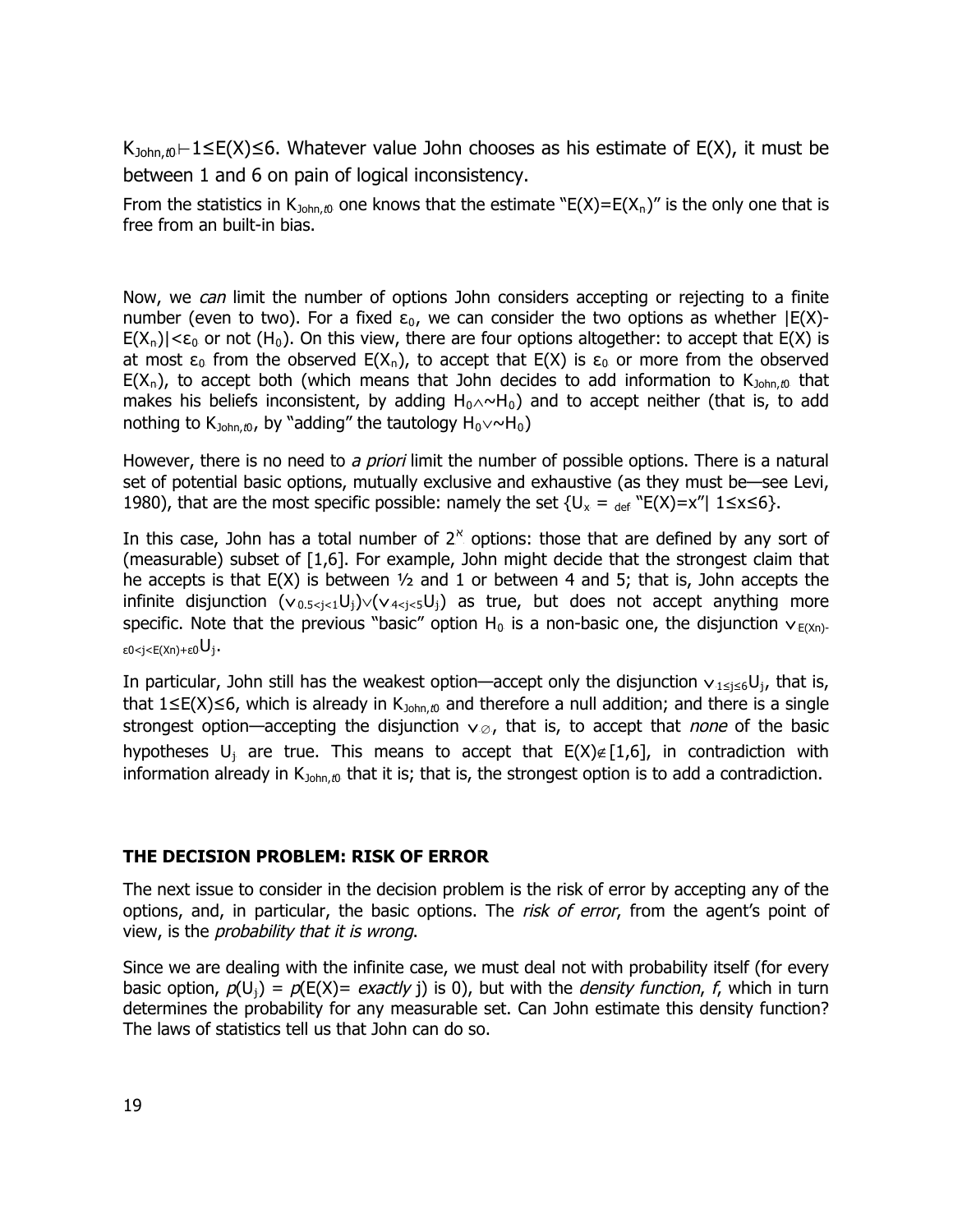The calculations themselves can be found in any statistics textbook. Here is a short sketch: for a "large enough" n (n>30), the random variable  $X_{-n}^* =_{def} (\sum_{j=1 \text{ to } n} X_{+})/n$  behaves roughly like a normal variable (due to the central limit theorem) with mean E(X) and standard deviation of  $\sigma_{\mathsf{x}}/\sqrt{n}$ . We do not know what  $\sigma_{\mathsf{x}}$  itself is, of course (the generator's moments are hidden from us) but, since  $\sigma_{\chi}$  is bounded from above—if by nothing else, then by sqr((6-1)<sup>2</sup>)=5, in this case—there is a known upper limit to the standard deviation of  $X^*_{n}$  is for every n. So, for every n, the laws of statistics tell John that he can assume that  $X_n$ 's density function is roughly that of a normal random variable with a mean E(X) and (maximal) standard deviation of (in this case)  $5/(\sqrt{n})$ .

(For smaller n, one needs to use Gossett's "Student-t" distribution, but we can assume n is large enough. Also that the normal approximation of  $X^*_{\cdot n}$  is unbounded—it can go to, say, -1000 or +1,000,000—while the "real"  $X^*_{n}$  is the observed average of n die tosses, and must be bound between 1 and 6; but, again, for a "large enough" n the tails will be so close to 0 as to make no difference. Finally, one can estimate  $\sigma_x$  by using s = sqr[( $\sum_{i=1}$  to n( $x_i$ - $E(X_n))^2/(n-1)$ , the sample's standard error, which would usually be much smaller than 5; but we can afford to take the "worse case scenario" here.)

What, then, are the *allowable* probability functions, Q<sub>John,t0</sub>, John can consider (for a given n) as possibly representing the actual density function of the probability of the real E(X) being at a certain point around the observed  $E(X_n)$ ? It is a family of normal distributions with mean  $E(X_n)$  and maximal variance 5/ $\sqrt{n}$ . So, the density functions are:

Allowable density functions for John at time  $t_0$ :  $Q_{\text{John},t0} = \{f_v \equiv N(E(X_n), v) | 0 < v < 5/\sqrt{n}\}.$ 

Note that the agent can use the laws of statistics to reach conclusions about the probabilities partially because the original random variable X describing the generator does not change wth time. Therefore, the risk of error John takes (given a fixed density function  $f$  and n) if John accepts the infinite disjunction  $(v_{0.5 < i < 1}U_i) \vee (v_{4 < i < 5}U_i)$  as true (that is, adds it to  $K_{\text{John},\text{to}}$ ) but does not accept anything more specific, is 1- $(\int_{[0.5,1]} f(x)dx + \int_{[3,4]} f(x)dx)$ , that is, 1-the probability of it being the case that  $E(X)$  is in that range.

#### **THE DECISION PROBLEM: INFORMATIONAL VALUE**

Now we come to *informational value*. What informational value should be assigned to every  $\mathsf{U}_\dagger$ ?

According to it (Levi 1980) the informational value of an hypothesis, Cont(H), is inversely correlated with a probability function,  $M(H)$ : the higher the "probability" of an hypothesis, the less information it carries. This must be so, if we want certain basic properties of information value to hold: say, that the informational value of a tautology is the minimal possible one, or that the Cont(A∨B)  $\leq$  Cont(A), Cont(B)  $\leq$  Cont(A∧B).

Note that: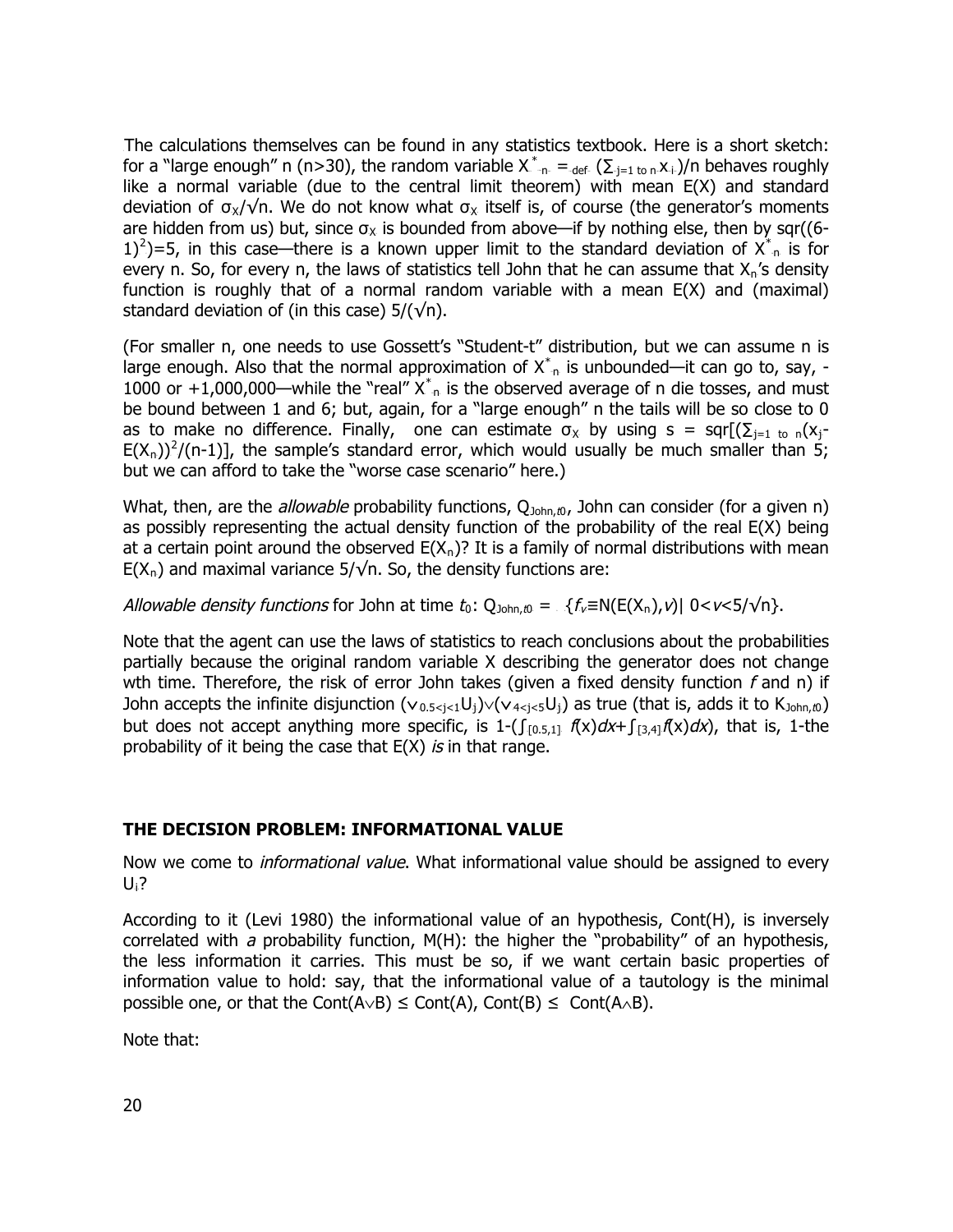M is not the same as the probability function that the agent assigns to the hypothesis being true, unlike what Popper (1950) and others believed. On the view advocated by Peirce, James, and Levi, informational value is not merely a way to say that something is improbable; probability and informational value are distinct characteristics.

The inverse proportion between M(H) and Cont(H) can take several forms: say, Cont(H)= $_{\text{def}}1/M(H)$ , Cont(H)= $_{\text{def}}$ -(log(M(H))), etc. Levi prefers the simple Cont(H)=1-M(H), for reasons not crucial to this discussion (for the record, in this way his version of information content mimics in certain respects Savage's "degrees of surprise", see Savage (1953), Levi (1980).)

There is here a natural suggestion: that every U<sub>i</sub> have an equal informational value: it is precisely as informative, or as specific, to say that  $E(X)$  is 0.453 as it is to say that it is 0.991. That means that the M-function, as well, must be "the same" for every  $U_i$ . Since we are dealing with the infinite case, any M-function would give probability 0 to every  $U_i$ , so we need to look at the density function: we wish the density function  $m$  of the M-function to be the constant one. In this case, we have  $m=0.2$  over [1,6].

On this view, the informational value of every hypotheses H is  $1-M(H)$ , that is,  $1-0.2*(H's)$ measure). For example, if John accepts the infinite disjunction  $H = (v_{0.5 < j < 1}U_j) \vee (v_{4 < j < 5}U_j)$  as true (that is, adds it to  $K_{John,t0}$ ) but does not accept anything more specific, John gains informational value of Cont(H) = 1-M(H) = 1-( $\int_{[0.5,1]} 0.2 dx + \int_{[3,4]} 0.2 dx$ ).

To illustrate, here is a graph of the  $m$ -function and a few of the potential density functions:

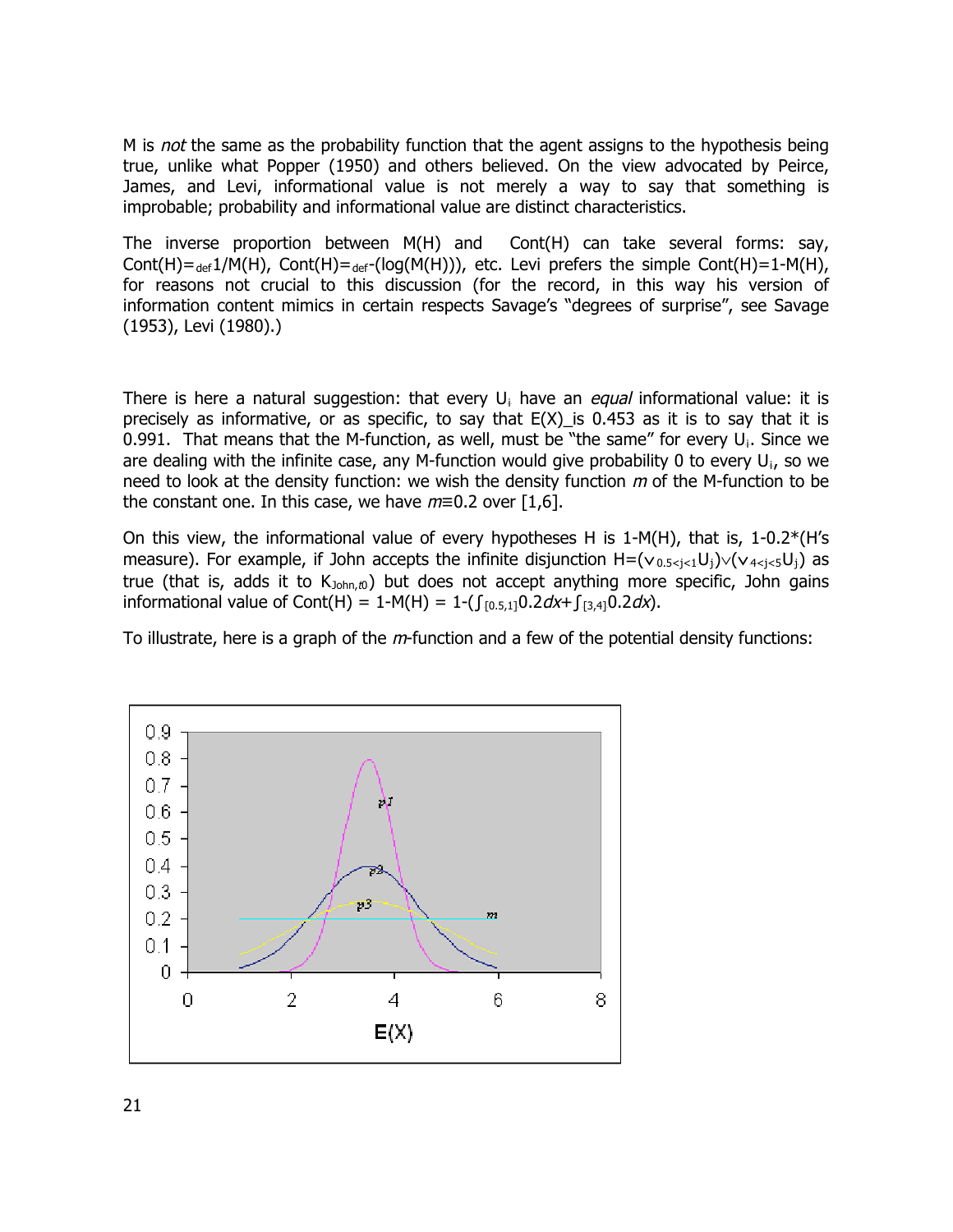# **THE DECISION PROBLEM: THE OPTIMAL INDUCTIVE STRATEGY**

#### THE DECISION PROBLEM: STAGE 1: THE FORMULAS

As always, we follow Levi(1980). Levi recommends to accept an hypothesis where the information value (defined by Cont(H), etc.) is big enough to justify the risk of error (defined by  $p(H)$ , etc.)

How does one determine what is a "small enough" risk of error or a "large enough" informational value? Levi (1980) concludes that the way to go is as follows:

Rejection Rule: if U<sub>i</sub> is a basic option,  $p(\mathsf{U}_i)$  is the credal probability (e.g., the probability the agent assigns to  $U_i$  being true) of  $U_i$ , and  $M(U_i)$  the probability function determining its informational value Cont(U<sub>i</sub>) =<sub>def</sub> 1-M(U<sub>i</sub>), the agent should *reject* U<sub>i</sub> (e.g., add ~U<sub>i</sub> to their corpus of knowledge) if and only if  $p(U_i) < qM(U_i)$ , where  $0 < q < 1$  is the agent's "boldness index".

Let us consider this for a moment. To *accept* hypothesis U<sub>i</sub> is the same thing as *rejecting*  $\sim U_i$ ; and Cont(U<sub>i</sub>)=1-M(U<sub>i</sub>)=M( $\sim U_i$ ). For a fixed p function and fixed q, the higher the informational value Cont(U<sub>i</sub>), the higher M(~U<sub>i</sub>), and the more likely that ~U<sub>i</sub> will be rejected—that is, U<sub>i</sub> accepted. That is, the higher the informational value of U<sub>i</sub>, then—ceteris paribus—the more likely it is to be accepted.

Similarly, On the other hand, for a fixed Cont(U<sub>i</sub>) and q, the higher  $p(U_i)$ , the lower  $p(\sim U_i)$  = 1- $p(U_i)$ . This means that it is more likely that  $p(\sim U_i)$  will be lower than qM( $\sim U_i$ ); that is,  $\sim U_i$ will be rejected, or U<sub>i</sub> accepted. The more probable U<sub>i</sub>, the more likely it is (*ceteris paribus*) to be accepted.

Now, what is q? This depends on the agent and the situation. For a fixed  $p$  and M functions, the higher q is, the more options are rejected, and the smaller (and more specific) the number of remaining options. The agent is therefore bolder in accepting the risk of error for information. The lower q is, the less options are rejected, and the larger (and less specific) the number of remaining options.

There is no *a priori* reason to fix q at a specific number. However, as Levi shows, q should never be 0 (let alone below), since this would mean the agent might hesitate and not accept options even if they carry no risk of error (e.g., they have probability  $=1$ ). And q should never be 1 (or above), since that would mean the agent might accept to their beliefs options that carry a risk of error for sure (e.g., have probability  $= 0$ ).

In the infinite case, as in here, one cannot use the probability functions themselves, since for every basic option  $U_j$ ,  $p(U_j) = M(U_j) = 0$ , and therefore for every q the inequality does not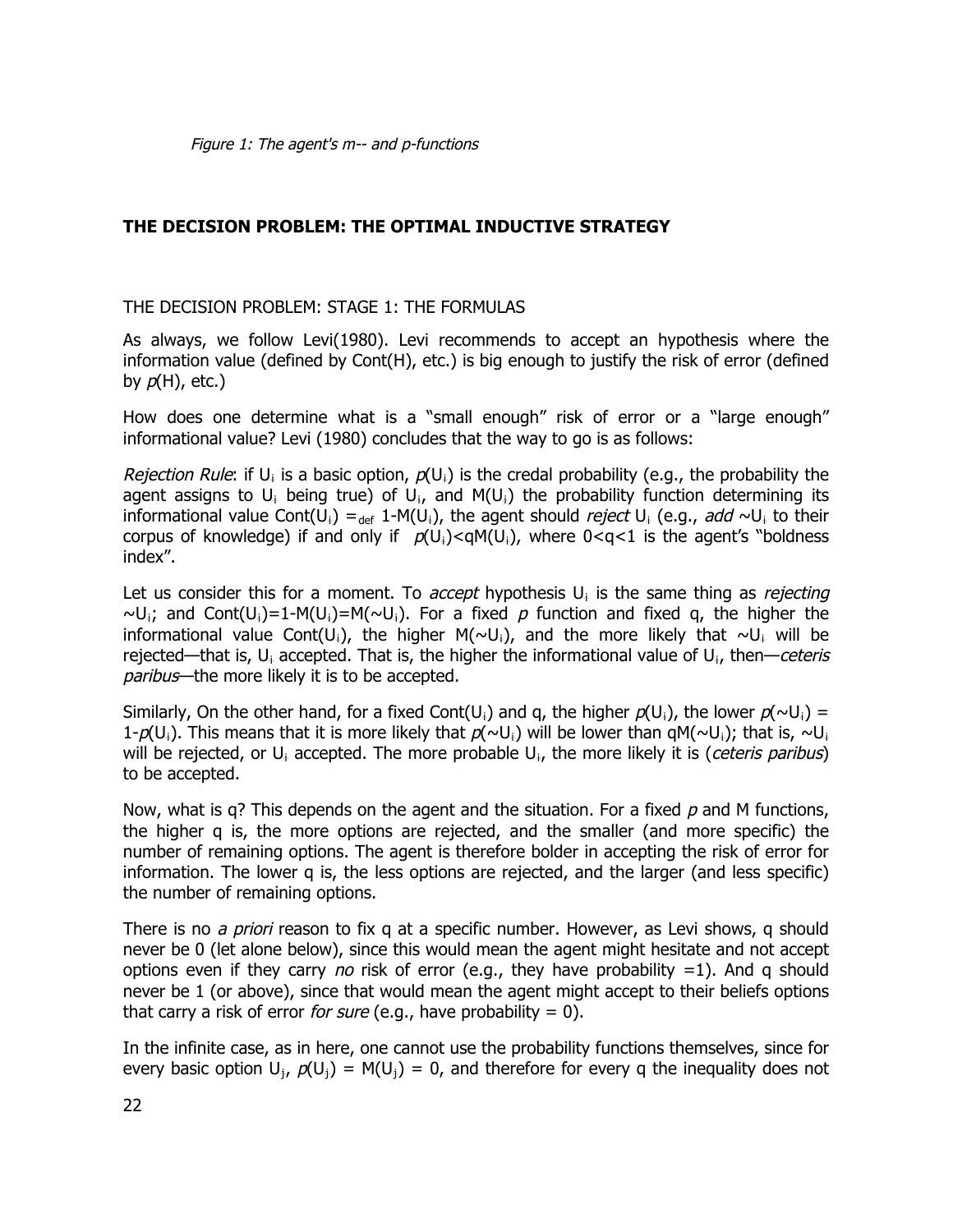hold (it is 0<0). The natural extrapolation (see also Levi, 1980, esp. 5.10, 5.11) is, in this case, to consider the density functions: to reject  $U_j$  for  $1 \le j \le 6$  if and only if  $f(j) < qm(j)$ , that is, if and only if  $f(i) < 0.2q$ .

This means that, for a specific q and f, there is a "cutoff point  $\varepsilon_0$ , where  $f(E(X_n)-\varepsilon_0) =$  $f(E(X_n)+\epsilon_0) = 0.2q$ ; John should rejects the tails re the value of f is below 0.2q, that is, the agent adds the information that the value of E(X) is between  $E(X_n)$ -ε<sub>0</sub> to  $E(X_n)$ +ε<sub>0</sub> to  $K_{John,t0}$ .

#### THE DECISION PROBLEM, STAGE 2: E-ADMISSIBLITY AND SUSPENDING JUDGMENT

Things, however are not that simple, for two reasons: first, John has more than one possible density function, and they do not always give the same recommendation. Second, once it is decided by John what he should add to his belief given a specific density function, the question is: which one of those to actually recommend?

An option that is recommended by a specific probability function the agent considers legitimate is called by Levi an E-admissible option. In this case, the set of E-admissible options for John are:

{Add to K<sub>John,t0</sub> that (E(X<sub>n</sub>)-ε( $f$ )≤E(X)≤E(X<sub>n</sub>)+ε( $f$ )| for every  $f \in Q$ <sub>John,t0</sub>, ε( $f$ )=<sub>def</sub> distance from E(X<sub>n</sub>) where  $f(\varepsilon(f))$ =0.2q}

It is easy to see that this set is a set of stronger and stronger options, depending on what the variance of the allowable density function is, since the set of density functions is the normal density functions with mean  $E(X_n)$  and standard deviation from 0 to 5/ $\sqrt{n}$ , as said above. This means that if f is a "spread out" function (with a relatively high variance),  $ε(f)$  is relatively large and John only accepts, given that  $f$ , that the true value of  $E(X)$  is between relatively far apart  $E(X_n)-\varepsilon(f)$  and  $E(X_n)+\varepsilon(f)$ . if f is a "concentrated" function (with a low variance),  $ε(f)$  is correspondingly smaller and John accepts a stronger claim—that the real value of E(X) is within a narrower range.

So much for the E-admissible options. Which one to choose? Levi suggests (Levi, 1980) a rule for ties:

Rule for ties: If an agent has two E-admissible options  $E_1$  and  $E_2$ , and it is reasonable to suspend judgment between them (accept  $E_1 \vee E_2$ )—that is, in particular, that  $E_1 \vee E_2$  is itself Eadmissible—then one should choose the E-admissible  $\mathsf{E}_1 \mathord{\sim} \mathsf{E}_2$  over either the E-admissible  $\mathsf{E}_1$ or the E-admissible  $E_2$ .

In this case, all the possible options are arranged by logical strength from the weakest (accept only that E(X) is between  $E(X_n)-\epsilon$  to  $E(X_n)+\epsilon$  when  $\epsilon$  is when the density function  $N(E(X_n,5/\sqrt{n})$ =0.2q) to the strongest (accept that  $E(X_n)=E(X)$  exactly; that is, to consider the limit case where the normal distribution has variance 0). Of any two options, one implies the other, so that their disjunction is simply the weaker option. The rule for tie tells us to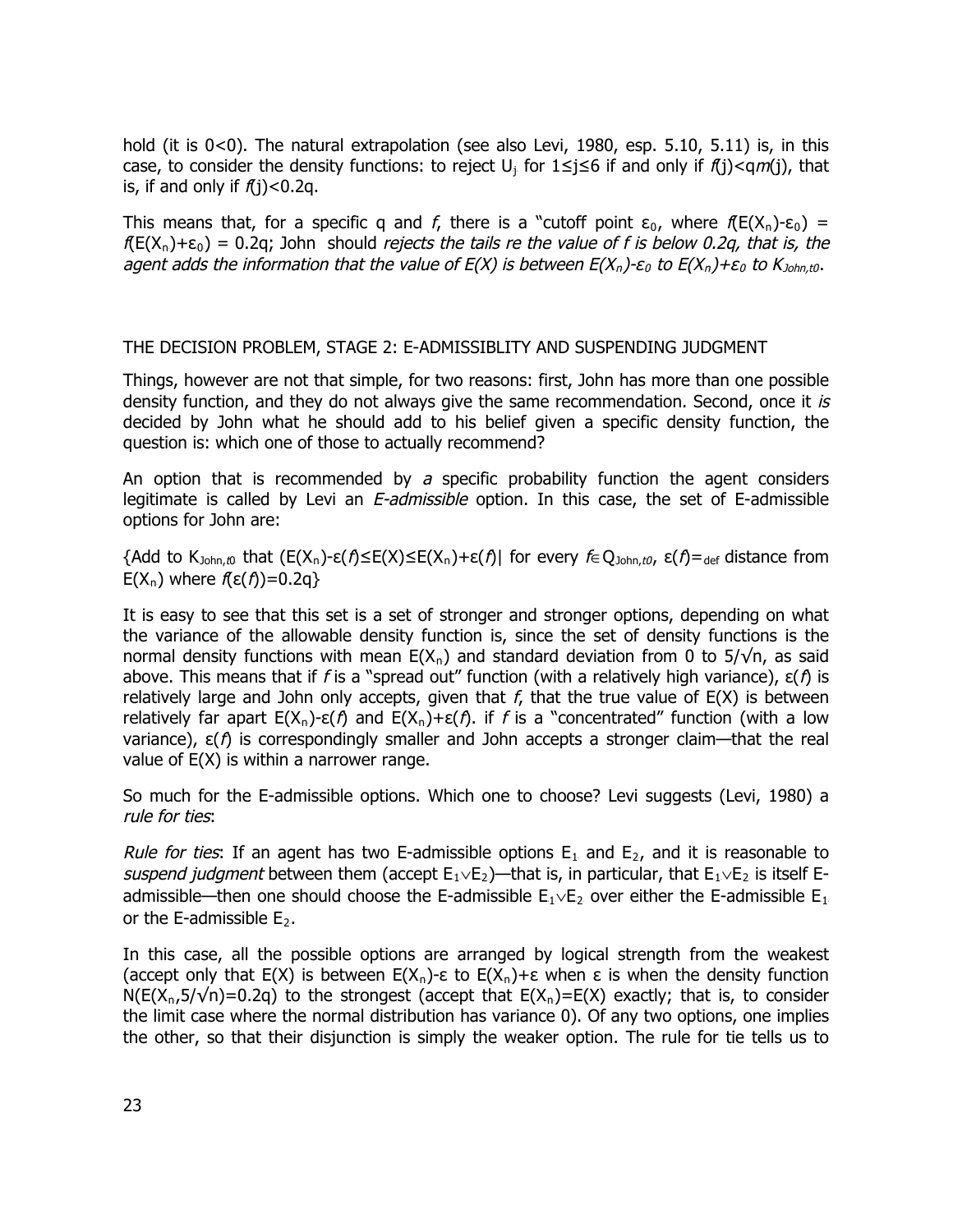take the total disjunction—in this case, the *weakest* possibility. So, in sum, John accepts that:

**John's Acceptance, stage 1:** Adds to K<sub>John,t0</sub> the fact that E(X<sub>n</sub>) is between E(X<sub>n</sub>)-ε and E(X<sub>n</sub>)+ε when ε is when the density function N(E(X<sub>n</sub>,5/√n)=0.2q.

#### THE DECISION PROBLEM, STAGE 3: ITERATION

However, we are still not done. Now that John accepted certain claims to be true, says Levi, John needs to *iterate* the inductive inference. John's new K,  $K_{John, t1}$ , is the deductive closure of K<sub>John,t0</sub> and the disjunction  $\vee_{x|E(Xn)\text{-}\varepsilon 0\leq x\leq E(Xn)+\varepsilon 0}$ ("E(X)=x"). Or, in Levi's symbolism, John expanded his corpus to a larger one, holding more beliefs. In Levi's symbolism, if  $H_1 =_{def}$  $\vee_{x|E(Xn)-ε0\leq x\leq E(Xn)+ε0}$ ("E(X)=X"):

 $K_{John, t1} = K_{John, t0}$ <sup>+</sup><sub>H1</sub>.

John's probability functions, in  $Q_{\text{John},\text{to}}$ , also change: also change: they are now the set of conditional probabilities, given that John added the disjunction that  $E(X)$  is between  $E(X_n)$ -ε and E(X<sub>n</sub>)+ε to his beliefs. (Levi calls this the *conditionalization commitment*. See Levi, 1980.) That is, John's new probability functions at time  $t_1$ , is:

 $Q_{John,tl} = \{p | p(x) = q(x|H1)$ , for every  $q \in Q_{John,tb}\}$ 

The informational value function also changes. It becomes determined by the conditional, new M-function, which is 0 outside  $[E(X_n)-\varepsilon_0, E(X_n)+\varepsilon_0]$  and  $1/2\varepsilon_0$  inside this interval.

John now has a *stage 2 decision problem*: which, if any, of the options  $U_x = "E(X)=x"$ , for  $x \in [E(X_n)-\epsilon_0, E(X_n)+\epsilon_0]$ , with these new probability and content functions, should he reject?

As before, one does the calculations and sees that one should reject just those  $U_x$ 's where the weakest conditional density function, N(E(X<sub>n</sub>), 5/√n) given that x is between E(X<sub>n</sub>)-ε and E(X<sub>n</sub>)+ε, is below qm(x)—that is, q(1/2ε<sub>0</sub>).

Possibly some more hypotheses will get rejected. If there are some, then John needs to yet again add more information to his beliefs—add to  $K_{\text{John},t1}$  the fact that E(X) is not farther away from  $E(X_n)$  thant some  $\varepsilon'$ , (0< $\varepsilon'$ <ε). Then, John needs once more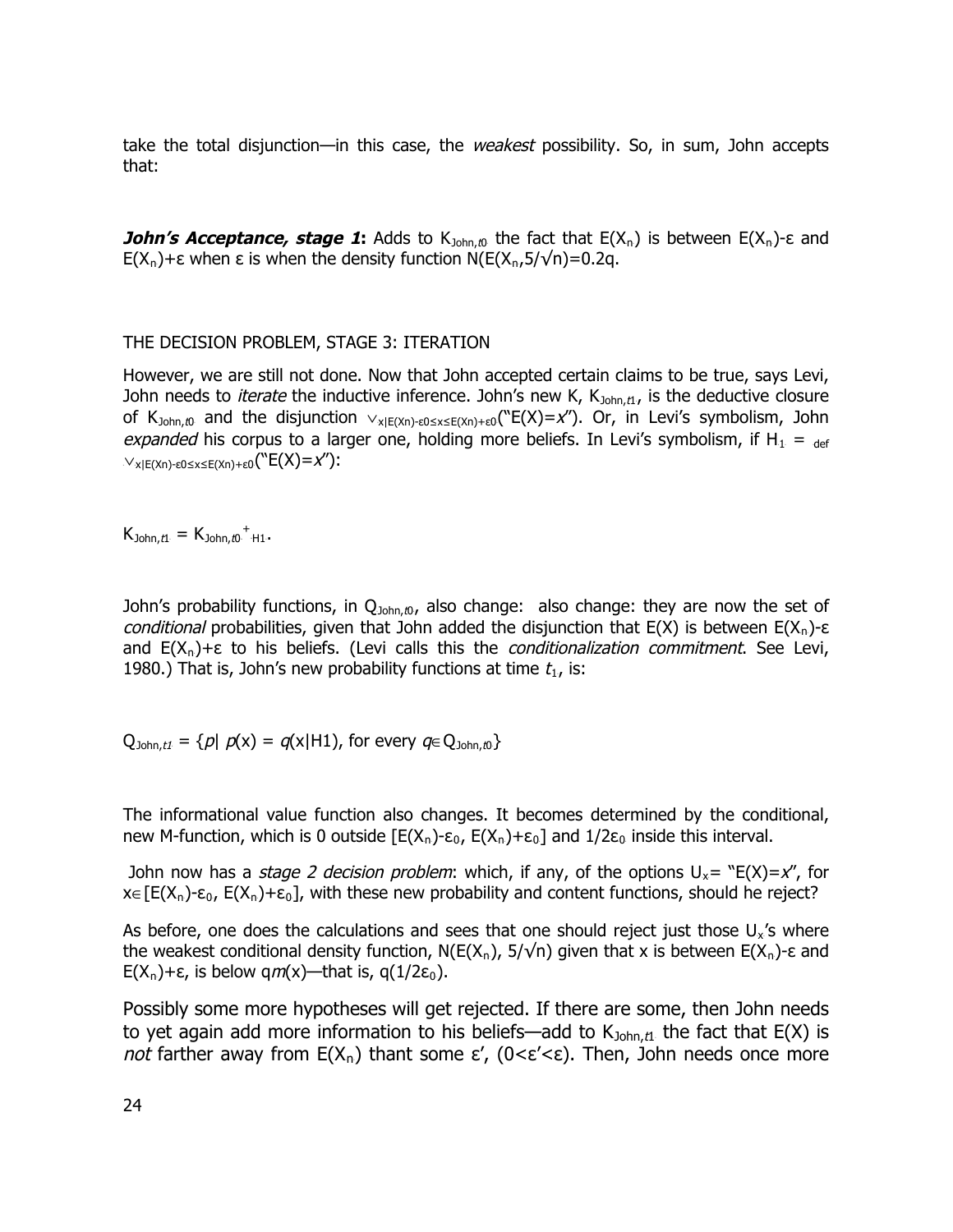iterate—conditionalize  $Q_{John,t2}$  based on  $Q_{John,t1}$  given the new rejections, make M defined by the new  $m=1/2\varepsilon'$ , and so on.

This process continues indefinitely. John solves a series of decision problems given  $K_{\text{John, 0}}$ , K<sub>John, t1</sub>, K<sub>John, t2</sub>, ... each saying that E(X) is at most ε, ε', ε'', ε''' ... away from E(X<sub>n</sub>), with the conditional  $Q_{John, to}$ ,  $Q_{John, tl}$ ,  $Q_{John, t2}$ , ..., each based on the previous one and the new information added, with the new m density function being  $1/5$  (the original one),  $1/2\varepsilon$ ,  $1/2\varepsilon'$ , 1/2ε'', 1/2ε''' …, etc.

It can be shown that eventuall—and perhaps even the first time—John will reach a certain K<sub>John,t\*</sub>, Q<sub>John,t\*</sub>, with the strongest claim in K<sub>John,t\*</sub> being that E(X) is at most  $0<\epsilon^*$  away from  $E(X_n)$ , m being 1/2 $\varepsilon^*$ , where the recommendation is not to reject any more hypotheses. John, as it were, rejected all the he could reasonably reject.

JOHN'S FINAL DECISION

The final recommendation—the strongest—is:

**John's Acceptance, stage 1:** Adds to K<sub>John,t0</sub> the fact that E(X<sub>n</sub>) is between E(X<sub>n</sub>)-ε<sup>\*</sup> and  $E(X_n)+\varepsilon^*$  when  $0<\varepsilon^* \leq \varepsilon$ ,  $\varepsilon$  being the value where John's original density function, the (unconditional)  $N(E(X_n), 5/\sqrt{n}) = 0.2q$ .

#### **DISCUSSION**

The result of the inductive decision problem is "John's acceptance", above. That is, induction recommends that John, in this situation, and for a given n and q, accept that E(X) is in the range described by "John's Final Decision".

In practice, this means two things:

Unless q is very small, then for any n that is not too small (say, n≈30 or so, or higher, as we assume) the range that John accepts as possible value for  $E(X)$  is relatively small, even if one uses the maximum possible estimation of  $X^*_{n}$ 's standard deviation, that is, 5/ $\sqrt{}$ n.

If one uses the standard estimation of  $X^*_{-n}$ 's standard deviation (the standard error), then ε, even after only one iteration, will be even smaller, since the weakest (most spread out) density function John considers in the first case will be  $N(E(X_n), s/\sqrt{n})$ , with s the standard error, not N(EX<sub>n</sub>), 5/√n), and s<5—and thus N(E(X<sub>n</sub>), s/√n) would reach 0.2q faster (closer to  $E(X_n)$ .

Successive iterations of the decision problem might lead the agent to reject even more hypotheses, eventually settling on the claim that  $E(X)$  is in  $[E(X_n)-\varepsilon^*, E(X_n)+\varepsilon^*]$ , with 0<ε<sup>\*</sup>≤ε.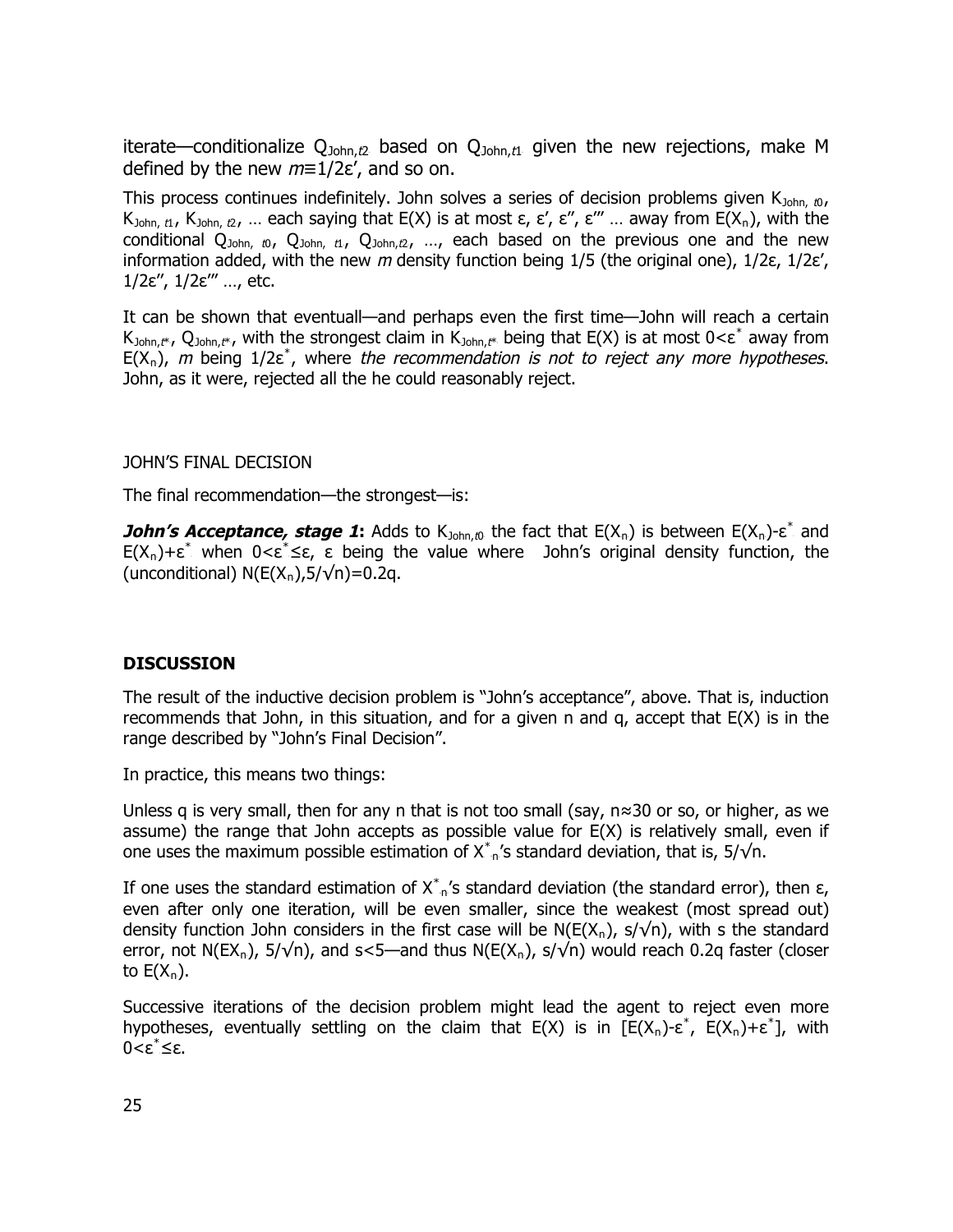(2) and (3), in this case, are almost unnecessary, however. For a reasonably large n—one large enough to use the normal approximation for  $X^*_{-n}$ —even doing *only one iteration* of the decision process and using the *maximal possible size* of  $X^*_{n}$ 's standard deviation would usually significantly limit what is accepted.

In short, So when one has a type 1 generator, John *can* tell, pretty quickly, quite a bit about the value of the generator's moment,  $E(X)$ . John is *justified in inductively accepting* that it is within a range,  $\varepsilon$ , that is small to begin with in most circumstances (as 1 above says) and gets smaller quickly as the number of observations increases.

Note, also, an important point. First, obviously information about the previous outcomes of the generator is essential for the agent to reach the conclusion. But the law of statistics could only be used *because* we have background information about the type of generator we have here—a "well-behaved" one.

# TYPE 2 GENERATORS: NORMAL DISTRIBUTION

### **BACKGROUND INFORMATION**

Type 2 generators are similar to type 1 generators, as we shall see, with a few difference. Again, to fix the discussion, let us presume that the generator is normal, with (actual) moments  $E(X)$ , Var $(X)$ , etc. As before, let us assume that John is trying to estimate the first moment, or what  $E(X)$  is.

The background information is very similar to the one with the case of the bounded distribution, of course with the change that John knows that the generator is normal, not bounded. In particular, John knows that  $E(X)$  and  $Var(X)$  are fixed and will remain so in the future, and the laws of statistics. John also knows, due to these laws, that the (same) estimates (E(X<sub>n</sub>), Var(X<sub>n</sub>)) are the only ones of the generator's moments that do not have a built-in bias.

When it comes to the data, John knows what the past outcomes  $(x_1, ..., x_n)$  of the generator were. As before, let us consider the first moment E(X) and John's estimation of it.

### **DIFFERENCES FROM BOUNDED DISTRIBUTION—AND WHY IT DOESN'T MATTER IN THIS CASE**

There are two things that can ruin it for John. In the bounded case, there were no extreme events, first, and  $\sigma_x$  was bounded from above by a known quantity. In the normal case, it *could* be that an extreme event would be observed in  $x_1$ , ...  $x_n$ , and significantly "throw off" E(X<sub>n</sub>). Or, if  $\sigma_x$  is extremely large, it might take a very large n to get E(X<sub>n</sub>) to converge to E(X). In both cases, even for a large n,  $E(X_n)$  could still be significantly different from E(X).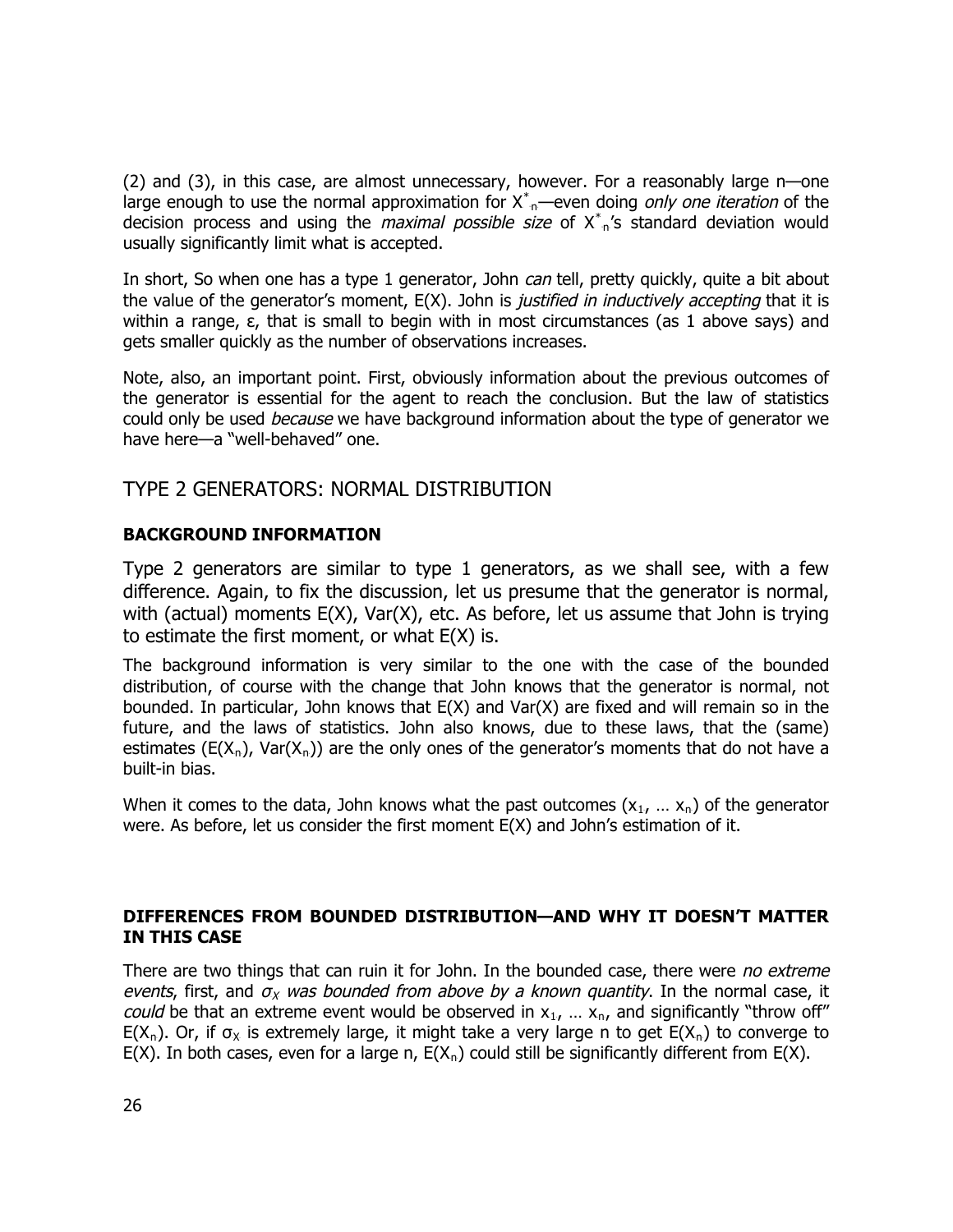Consider, however, what we are trying to achieve in the first place. We are not claiming that  $all$  "well behaved" generators—e.g., all normal distributions—can be easily "worked on" in practice, no matter what their properties or what the outcomes in the past happened to be. If the normal distribution has a very large variance, it will indeed take a lot of time for that pattern to emerge. If an extreme 10- $\sigma$  event dis in fact occur, the estimate E(X<sub>n</sub>) will be off from  $E(X)$  for a while.

But such occurrences are *observable*: John will see them occurring in the outcomes, and know to be care in reaching conclusions about the future. Our problem is not with the "bad" generators (large  $\sigma_{\mathrm{X}}$ ) or "bad" outcomes (10- $\sigma$  events) that wear their "badness" on their sleeves, that is, in the outcomes already observed. We are concerned here with exactly the opposite: what we can say about a generator when it is assumed that the outcomes do look good—that is, when  $\sigma_X$  is small and no extreme events occured in the past.

So we can assume that the outcomes  $do$  "look good": that  $\sigma_X$  is relatively small and that no 10-σ events occurred. We want to know: given these outcomes, what can the agent deduce, if anything, about the qualities of the generator? In this case, quite a lot.

As above, the random variable X<sup>\*</sup><sub>n</sub> behaves normally, with random variable X<sup>\*</sup>-<sub>n-</sub> =<sub>-def-</sub> ( $\Sigma_{j=1 \text{ to }}$  $n_x\lambda_i$ )/n behaves roughly like a normal variable (due to the central limit theorem) with mean E(X) and standard deviation of  $\sigma_{\mathsf{x}}/\sqrt{n}$ . We do not know what  $\sigma_{\mathsf{x}}$  itself is, of course (the generator's moments are hidden from us) but we can estimate it, since one can estimate  $\sigma_{\mathsf{x}}$ by using s = sqr[ $(\sum_{j=1 \text{ to } n} (x_j-E(X_n))^2/(n-1)]$ , the sample's standard error. This means that we can assume (presuming, again, that n is "large enough" as above) that the density function of  $X^*_{n}$  is N(E(X), sqr[( $\Sigma_{j=1 \text{ to } n}(x_j$ -E(X<sub>n</sub>))<sup>2</sup>/(n-1)]/ $\sqrt{n}$ ). This is a Normal distribution that, as n increases, becomes more and more "centralized" since its  $\sigma$   $\rightarrow$  0 as fast as 1/ $\sqrt{\ }$ n.

In this case, then, John has *one* probability function that determines how probable it is that the actual E(X) is within a certain range of the observed  $E(X_n)$ :

John's density function, f:  $N(E_n(X), sqr[(\sum_{j=1}^{n} to n(x_j-E(X_n))^2/(n-1)]/ \sqrt{n}).$ 

(Of course, we could have used this technique to minimize the set of allowable probability functions in the bounded case, as well. But we deliberately did not, to show that even if we do allow many probability functions that create a "worst-case scenario" in the bounded situation, John can *still* tell us much about the generator's moments. It also gave us a way to illustrate the rule for ties and E-admissability and to the iteration process, which will be important later on.)

#### **INFORMATIONAL VALUE: SOME COMPLICATIONS**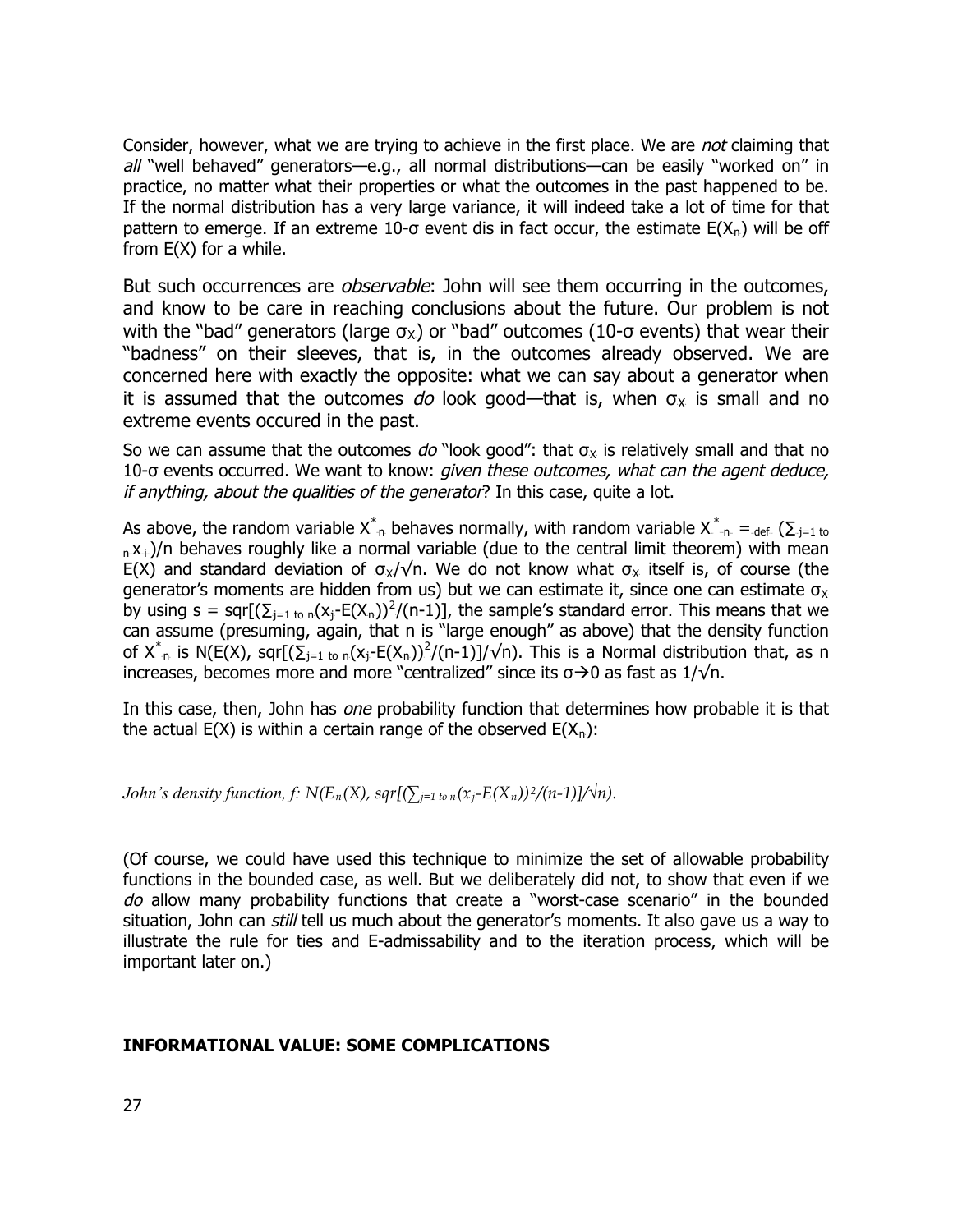Assigning an M-function (and therefore an informational value function) is a bit more complicated this time. M's density function cannot be the constant function  $m$  whose integral over the possible range—( $-\infty$ ,  $+\infty$ )—is equally to 1, since there is no such function (the integral is 0 for  $m \equiv 0$  and diverges otherwise). There is, simply put, no way for an agent to assign "equal informational value" to "E(X)=x" for every  $x \in \mathbb{R}$  and still have the informational value be based on a probability function.

What, then, should M be? There are several possibilities. The one we use—due to our concern with "extreme events"—is as follows. Consider some large  $L_0$ , and the range  $[E(X_n)-L_0, E(X_n)+L_0]$ . There is an infinite number of hypotheses of the value of E(X) within this range (namely,  $U_x =_{def} "E(X)=x"$  for every  $x \in [E(X_n)-L_0, E(X_n)+L_0],$ and two additional hypothesis:  $U =_{def} "E(X) < E(X_n) - L_0",$  and  $U^+ =_{def} "E(X_n) + L_0 < E(X)".$ The M-function that determines the content function will give both of these hytpotheses some the hypothesis U<sup>\*</sup> some probability,  $p^2$  and  $p^2$ ; we can assume they are the same,  $p_0$ .

We can be careful and assume that, first,  $L_0$  is large (relative to the standard error of the sample, s)—say, 10s in length; the reason is that we want these hypotheses to represent extreme possible values of  $E(X)$ . We also assume that U and U<sup>+</sup> are very informative—that is, that  $p_0$  is very small. Within [E(X<sub>n</sub>)-L<sub>0</sub>, E(X<sub>n</sub>)+L<sub>0</sub>], we assume that M is determined by the usual, fixed density function  $m$ ; only this time its integral of the  $2L_0$  integral isn't 1, but 1s $\rho_0$ . So John's M-function is defined as:

 $M(U^+) = M(U^-) = p_0$ ;  $m \equiv (1-2p_0)/2L_0$  over the range  $[E(X_n)-L_0, E(X_n)+L_0]$ .

#### **THE DECISION PROBLEM**

As usual, the agent should *reject an hypothesis U if and only if*  $p(U) < qM(U)$ —or, in the case of point hypotheses, use the density functions of  $p$  and M, repsectively: *reject the hypothesis* U if and only if  $f(U) < qm(U)$ . On this view, we have:

Reject UD if and only if  $p(U^-) < qM(U^-)$ : reject UD if and only if  $\int_{-\infty}^{+\infty}$  to  $E(Xn)-L0$  [N( $E_n(X)$ , sqr [( $\Sigma_{j=1}$  to  $\int_{R_n} (x_j - E(X_n))^2 / (n-1) \, J/\sqrt{n}) \, dz \, \langle \alpha \rho_0 \rangle$ 

Reject U<sup>+</sup> if and only if  $p(U^+) < qM(U^+)$ : reject U<sup>+</sup> if and only if  $\int_{E(Xn)+L0}$  to +∞[N(E<sub>n</sub>(X), sqr[( $\sum_{j=1 \text{ to } n}$ (x $_j$ -E(X $_n$ )) $^2$ /(n-1)]/ $\sqrt{n}$ )]*dz* <q $\rho_0$ 

Reject  $U_x$  for  $x \in [E(X_n)-L_0, E(X_n)+L_0]$  if and only if  $f(U_x) < qm(U_x)$ , that is, if and only if the value of the normal curve,  $N(E_n(X)$ , sqr $[(\sum_{j=1 \text{ to } n}(x_j-E(X_n))^2/(n-1)]/\sqrt{n})] < q(1-2p_0)/2L_0$ .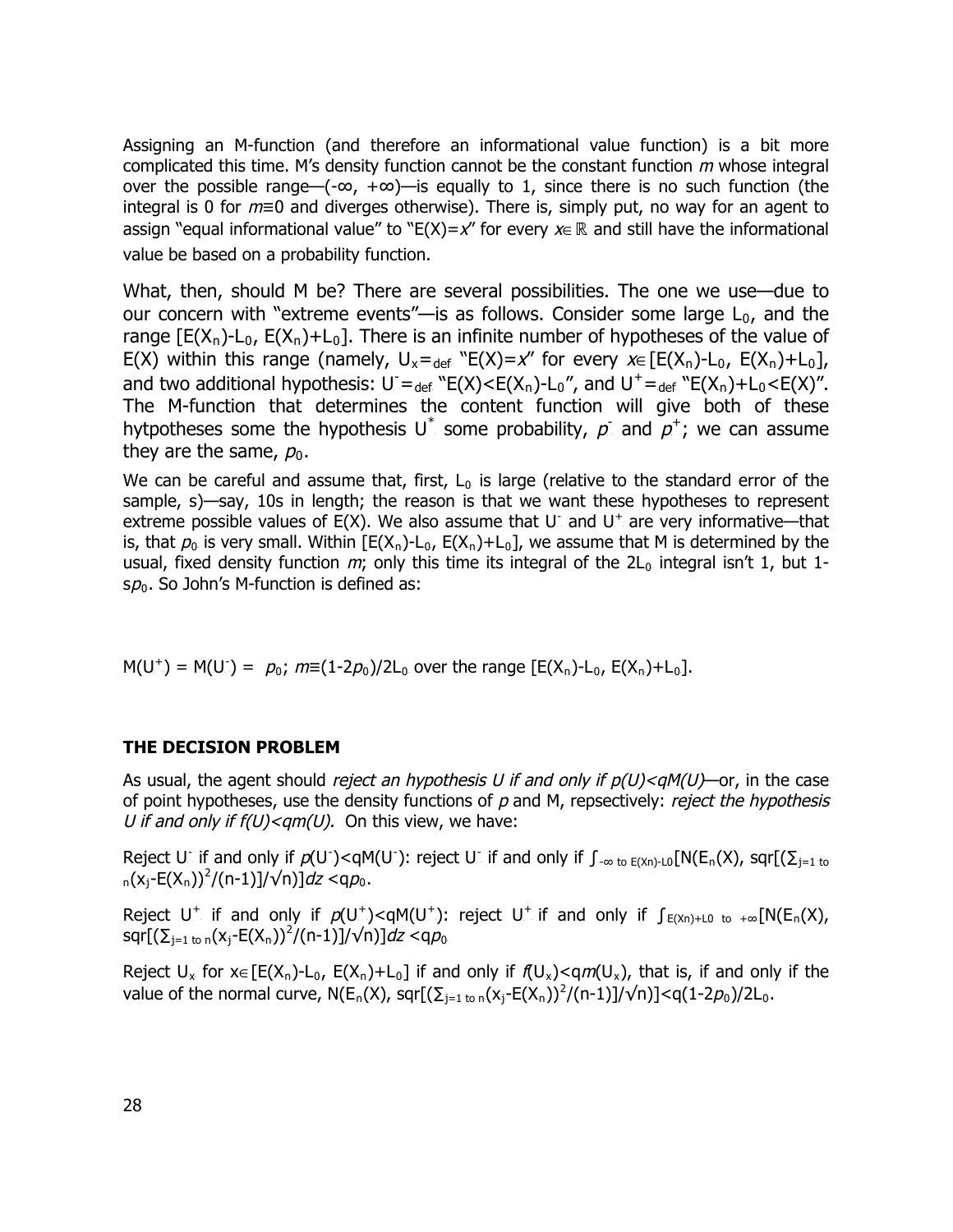Let us consider the possibilities. Suppose as above that  $L_0$  is large and that  $p_0$  is small. Nevertheless, unless  $p_0$  or q are very small indeed, the  $\int_{-\infty}$  to  $E(Xn)$ -LO $[N(E_n(X))$ , sqr $[(\sum_{j=1}$  to n $(X_j - E(X))$ E(X<sub>n</sub>))<sup>2</sup>/(n-1)]/ $\sqrt{n}$ ]dz is going to be far smaller than  $p_0q$ , since it is the "tail end" of a normal distribution that is many standard deviations away from the mean. So both UD and  $U^+$  will be rejected.

Now consider the middle case (3). What we have here is precisely the same situation as in the "bounded" case—with the small difference that the  $m$ -function is somewhat smaller than the m-function in the bounded case over the same range, since  $m \equiv (1 \text{-} sp_0)/2L_0$  and not simply 1/2L<sub>0</sub>, for m must account for the possibility of UD and U<sup>+</sup>.

We know how to solve this problem. In fact, it is even easier, since we have a fixed probability function and not a set of such functions. Following the exact same steps as in the bounded case, we get that, after the first iteration:

**John's first step:** John should reject U<sup>-</sup>, reject U<sup>+</sup>, and those hypotheses "E(X)=x" in the range  $[E(X_n)-L_0, E(X_n)+L_0]$  such that  $f(x) < qm(x)$ , or  $N(E_n(X), s/\sqrt{n}) < q(1-2p_0)/2L_0$ , when s is the standard error, that is, sqr[ $(\Sigma_{j=1 \text{ to } n}(x_j-E(X_n))^2/(n-1)]$ . In other words, John should *accept* into K $_{\mathrm{John,~t0}}$  the claim that E(X)∈[E(X<sub>n</sub>)-ε, E(X<sub>n</sub>)+ε], when ε is where the density function  $\mathsf{N}(E_n(\mathsf{X}),\,\mathsf{s}/\sqrt{n}){=}q(1{\text -}2p_o)/2L_o.$ 

As before, even in this first step, if n is large enough for  $X_{n}^{*}$  to use the normal approximation in the first place, ε will be small. And, in addition, for the same reasons as above, it might be that further iterations will allow John to reject even more hypotheses, and accept:

**John's Final Inductive Conclusion:** John should accept that  $E(X) \in [E(X_n)-\varepsilon^*, E(X_n)+\varepsilon^*],$ when  $0 < \epsilon^* \leq \epsilon$ ,  $\epsilon$  being the value where the (original) density function of the probabilities,  $N(E_n(X), s/\sqrt{n}) = q(1-2p_0)/2L_0.$ 

We see, then, that even if the generator is unbounded, John can usually justifiably conclude that its E(X) is within a narrow range, as long as the number of observations is large enough to apply the usual laws of statistics (e.g., the assumption that  $X^*_{\cdot,n}$  is normal). The mere fact that the generator's moment E(X) could be any value, including a very large one, does not require John to take that possibility seriously. And the same, as before, holds mutatis mutandis for higher-level moments of the generator.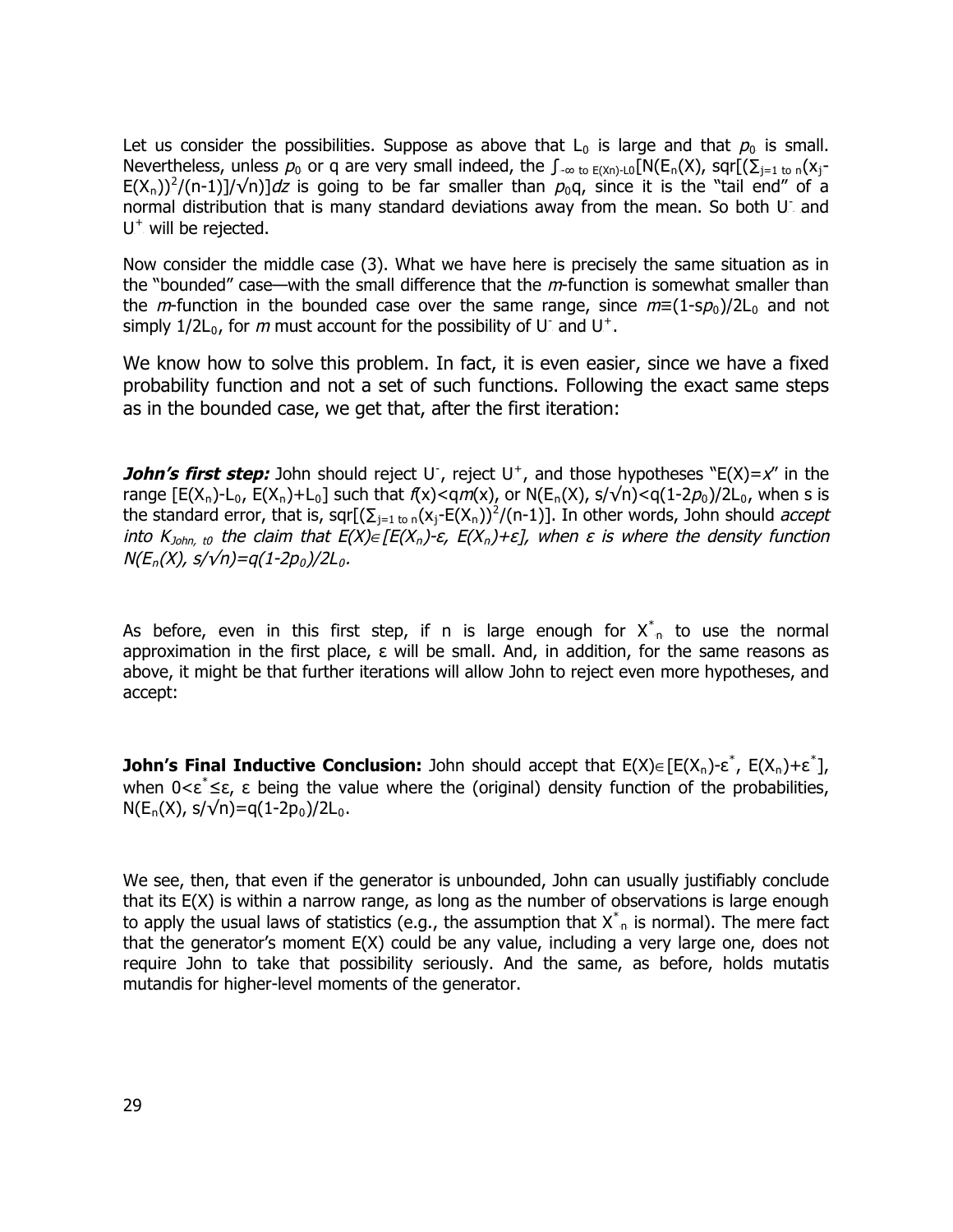# **TYPE #3 GENERATORS – PART 1.**

The problem is that in most cases, the agent does *not* know that the generator is of type I or type II. The agent so *assumes*, but for no better reason than the fact that it is easy to reach seemingly "exact" results with such an assumption.

Suppose, for example, that so far the daily change in a stock's price have been limited to the range between 0 and 10 points. Is there any reason to suspect that it will not move 1000 points one way or the other in the future? If we *knew* the generator that was producing the stock's movements was normal, perhaps. But often we do not know it.

Suppose that an angel told us: "the phenomena you are observing is generated by a generator of type #3. It is a combination of a "regular" Normal distribution and a Normal distribution that gives us very large results with very low probabilities. I will not tell you what the mean, variance, or other moments of this generator are, however. You will have to figure them out from the data." What could we say about the mean, variance, and higher moments of this generator by looking at the data? Very little indeed – at least as long as no catastrophic "black swan" event had in fact occurred.

The reason is that in the case of such a distribution, most of the value of the moments comes from the rare and improbable "black swan" events that are due to the extreme Normal distribution, and not the regular and non-catastrophic events that are due to the Normal distribution. As long as no such catastrophic events occurs, we only know a "negative" point: that the observed moments  $E(X_n)$ , Var $(X_n)$ , etc. are not close to the actual moments  $E(X)$ , Var $(X)$ , etc. But that is all we know, no matter how much (non-catastrophic) data we have. We cannot say anything about what the size of the difference is until we actually observe such catastrophic events.

Let us put this in more formal epistemic form. Again, let us presume that John wishes to evaluate what E(X) is. And, once more, consider what John knows.

From the background information, John knows what the outcome of the generator so far has been. John also knows the laws of statistics. Furthermore, John knows that the generator is of the form  $X = (1-p)X' + pX''$ , where  $E(X') < E(X'')$  and  $p < 1$ . But John does *not* know what  $p$  is, or what  $E(X')$ ,  $E(X'')$  are.

In addition, John knows that no extreme events occurred. That is, John knows that all the outcomes so far have been from X'. Can John estimate E(X)?

The answer is negative. To estimate  $E(X)$ , the agent needs to do two things: 1) estimate p, given that no events from X" occurred, and 2) estimate  $E(X'')$ . While p can be estimated, in fact, the fact that we have no information about about  $E(X'')$  precludes more deliberate information.

How does John estimate  $p$ ? Let us ignore the values of the outcomes and consider a simplification: the outcome is either due to generator X' (with probability  $1-p$ ) or due to generator X" (with probability  $p$ ). To help out John, and simplify the calculation we will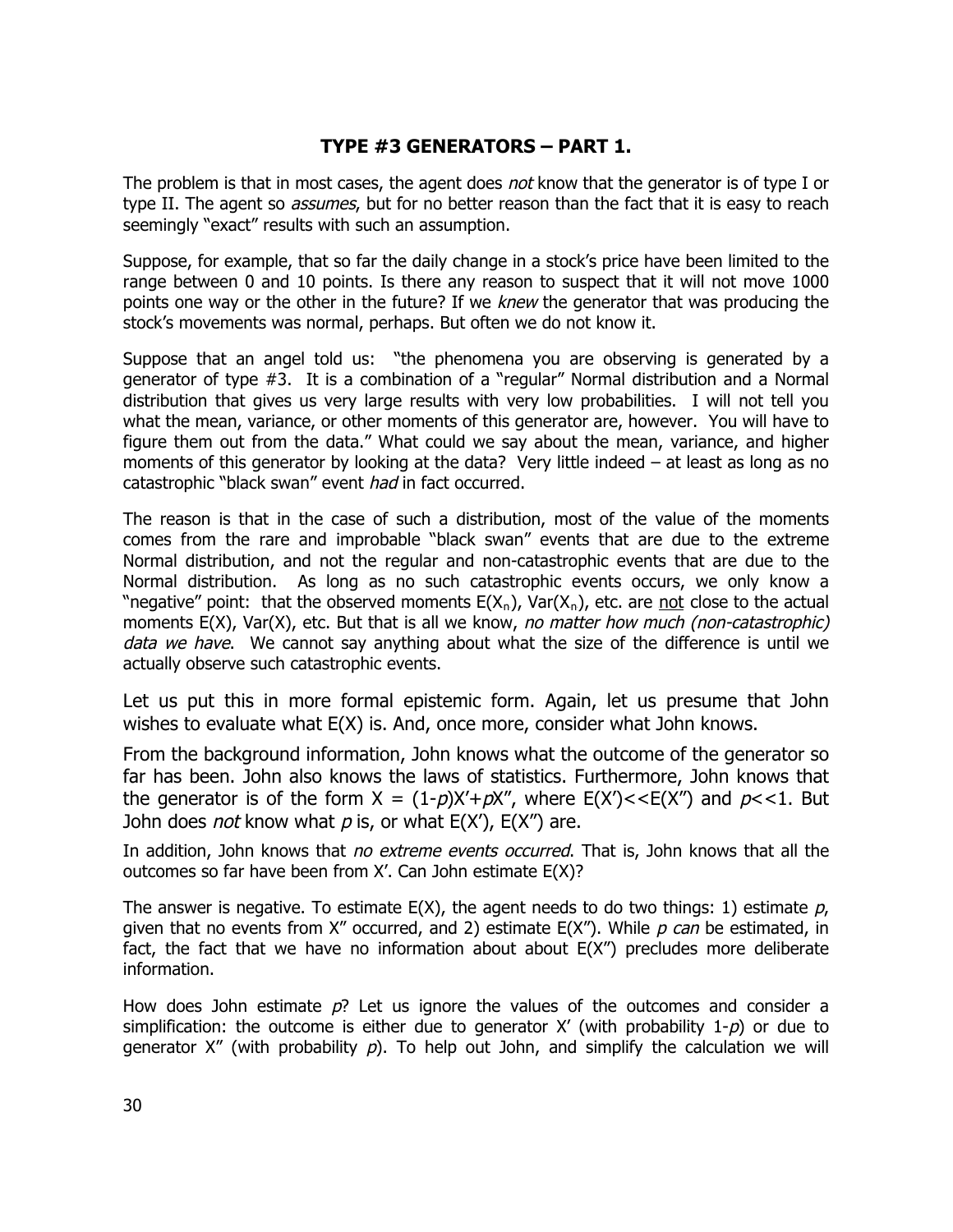assume that he knows (by psychic means, perhaps) whether an outcome is from X' or X". The question is: what is  $p$ ?

#### **STEP 1: EVALUATING p**

John, here, has an obvious set of options ( $p$  from 0 to 1), with an obvious M-function (namely,  $m\equiv 1$ ). John has a set of outcomes of length n which we know produces the p event exactly 0 times. For every p, this means that the probability of this occurring is  $(1-p)^n$ .

Now, when do we reject an hypothesis? We reject the hypothesis  $U_x ({}^{\circ}p = x^{\prime\prime}$  if and only if  $q(U_x)$ <qM(U<sub>x</sub>), or, in this case, (1-x)<sup>n</sup><q; that is, John will fail to reject only such x's such that  $(1-x)^n \ge q$ , or that  $1-x \ge q^{1/n}$ , or  $-x \ge q^{1/n}$ -1, or  $x \le 1-q^{1/n}$ . That is, John accepts that the real p is in the range (0,1-q<sup>1/n</sup>]; as n increases, and  $q^{1/n}$   $\rightarrow$  1 (since 0<q<1), this range becomes smaller and smaller.

#### **STEP 2: EVALUATING E(X")**

So far so good. However, John has no information at all about E(X"), and therefore cannot limit E(X) in any way, even with this information about p.

The problem is this. Consider evaluating  $E(X'')$  given the outcomes,  $E(X_n)$ —or, more precisely,  $E(X_n')$ . First, what are the options John has? John is interested in is as before. John is interested in whether or not the real  $E(X)$  (=(1-p) $E(X) + pE(X)$ ) is close, or not close, to the observed  $E(X_n)$  (=E( $X'_n$ )). This means that John can use the same options as before: namely, for a given  $L_0$  which is large in relation to the standard error of the sample, John has  $U = "E(X") < E(X_n) - L_0"$ ;  $U^+ = "E(X") > E(X_n) + L_0"$ , and  $U_x = "E(X") = x"$  for  $E(X_n)$ - $L_0$ ≤x≤E(X<sub>n</sub>)+L<sub>0</sub>.

John is interested in is as before. John is interested in whether or not the real  $E(X'')$  is close, or not close, to the observed  $E(X_n)$ . This means that John can use the same options as before: namely, for a given  $L_0$  which is large in relation to the standard error of the sample, John has  $U = "E(X) < E(X_n) - L_0", U^+ = \text{have } M(U^+) = M(U^-) = p_0; m \equiv (1-2p_0)/2L_0 \text{ over the }$ range  $[E(X_n)-L_0, E(X_n)+L_0].$ 

Consider, however, what the allowable probability functions about E(X) being in any range are. But John has no data at all—no observations—about X", only about X'. So there is no way to evaluate  $E(X'')$ . To put it differently, since there are no observations, any probability density function from -∞ to +∞ is in John's Q<sub>John,t0</sub>. This, of course, is always the case when one has literally no observations of the parameter.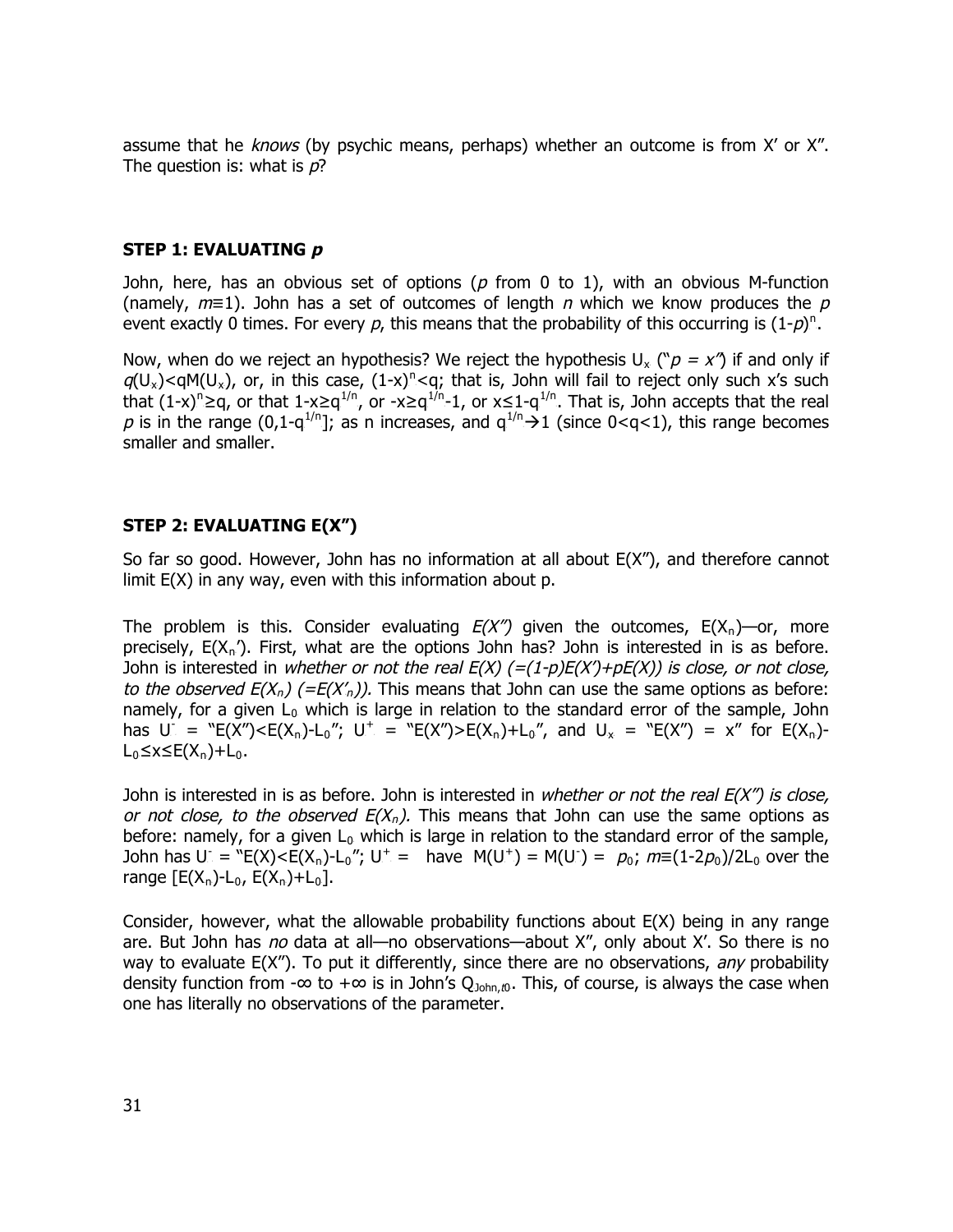Consider now the situation. For any given density function f,  $U_x$  in  $[E(X_n)-L_0, E(X_n)+L_0]$  will be rejected if and only if the density function  $f(x) < q(1-2p_0)/2L_0$ ; for UD and U<sup>+</sup>, if and only if  $\int_{-\infty}$  to  $E(Xn)$ -L0 $f(z)$ dz <q $p_0$  or  $\int_{E(Xn)+L0}$  to  $+\infty$  $f(z)$ dz <q $p_0$ , respectively.

But since all probability functions, all  $f_s$ , that is, are allowed, for every one of the hypotheses, U and U<sup>+</sup> included, there are some probability functions that recommend rejecting it and some that recommend accepting it. In particular, there is always some probability functions (for example, f≡the M-function itself!) that will recommend rejecting *no* hypothesis.

What to do? We can use Levi's rule of ties. Since every possible strategy from rejecting no hypothesis to rejecting all but one (it is impossible to reject all of them, as seen above, since that means adding an inconsistency to  $K_{John, t0}$ , which is never recommended, see Levi, 1980 about "deliberate inductive inference", Ch. 5), that is, they are all E-admissible, the rule of ties recommends using the disjunction of all of them—the hypothesis "reject nothing"—as long as it is "reasonable" (e.g., itself at least E-admissible.) This is the case, as we've just seen.

Finally, there is the case of iteration. But in this case, since nothing is rejected, there is no iteration—the first action ("add nothing") is the final one that is recommended to John. There is no reason to conditionalize the probability functions or M, since nothing is added to  $K_{John, to}$  in the first place.

So the recommended strategy is:

**John's Recommended Inductive Inference for E(X"):** Remain in complete suspense about E(X"); accept nothing stronger than "E(X")∈ ℝ".

## **STEP 3: EVALUATING E(X) = (1-p)E(X')+pE(X")**

Now John is finally ready to evalute  $E(X)$  itself. Could, perhaps, the fact that at least  $p$  can be bounded by the agent be of use? The answer is negative. For if there is no information at all about  $E(X'')$ , then there is similarly no information about  $(1-p)E(X')+pE(X'')$ .

The reason is that the evaluating of  $E(X'')$  is undounded—it can be anything as far as John is concerned—so that the fact that it is multiplied by a small  $p$  is of no consequence. John cannot exclude the possibility that E(X")=1,000,000p, or 10<sup>100</sup>p, for that matter.

To put it somewhat more formally, consider any probability function  $g$  which supposedly gives us the definition of how  $E(X) = (1-p)E(X') + pE(X'')$  is distributed around ℝ. It is easy to find some other probability function, g'', such that if g'' is the distribution of E(X'') in ℝ, then g is that of  $E(X)$ . The fact that p is small doesn't mean that  $E(X)$  must be small; if g (say)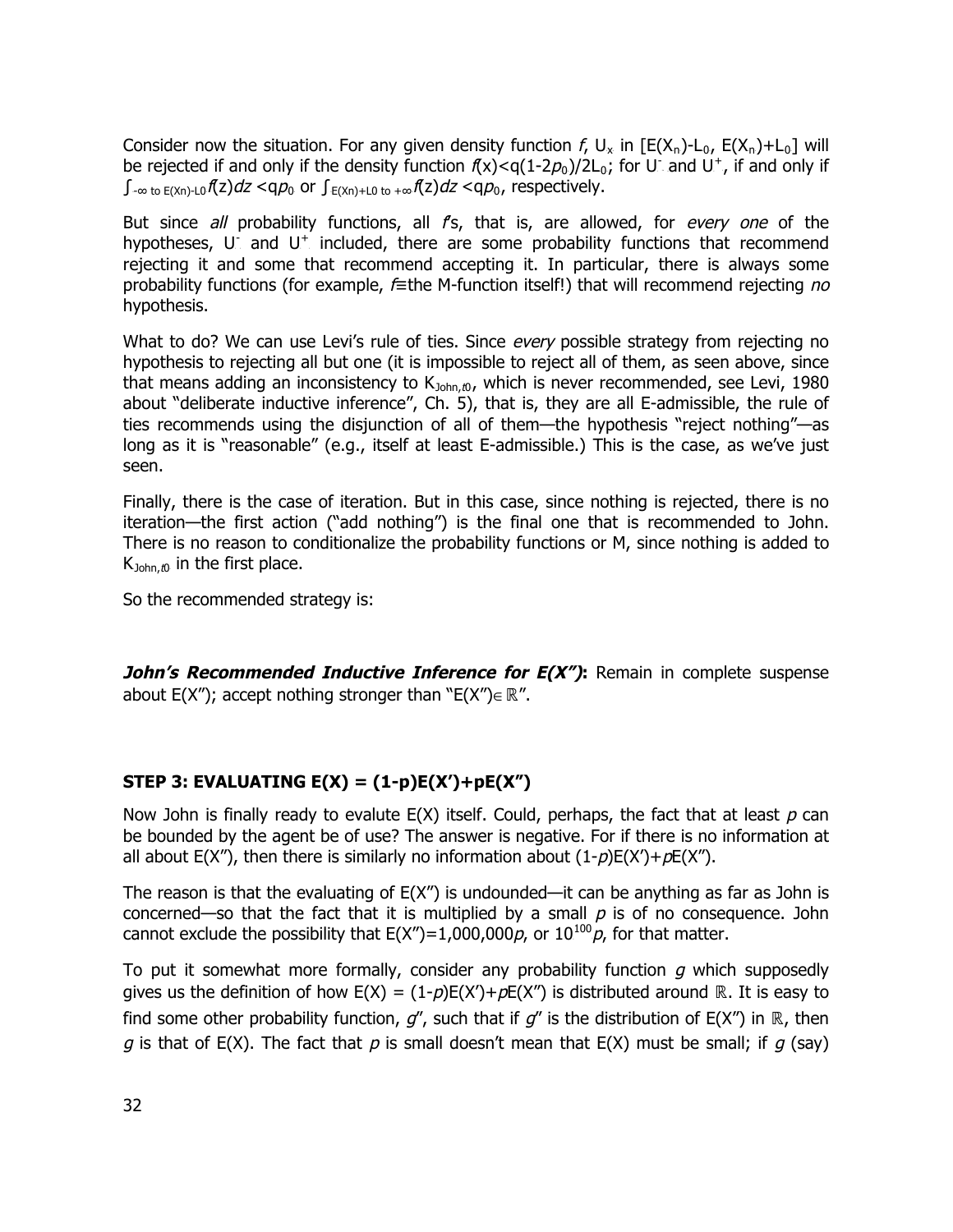says that the likelihood of the average of E(X) is distributed around 1,000,000, just choose a  $g''$  where the likelihood is that  $E(X'')$  is distributed around 1,000,000/p.

So John's possible functions for the likelihood of  $E(X)$  being anywhere in ℝ is still all of the possib le probability functions. And for the same reasons as above:

*John's Recommended Inductive Inference for E(X)***: Remain in complete suspense** about  $E(X)$ ; accept nothing stronger than " $E(X) \in \mathbb{R}$ ".

In conclusion: even if we *know* that a certain generator is a type 3 distribution, before a catastrophic event occurs we cannot say anything about the difference between the observed E(X<sub>n</sub>) and E(X), the observed Var(X<sub>n</sub>) and Var(X), or any other observed moment and the "real" one. Before such an event occurs, extrapolating from past data to future behavior of such a system is worthless.

Here we see that the mathematical information is *necessary* for reaching the epistemological conclusion. To conclude that the future is like the past we must know that the mathematical equality  $E(X) \sim E(X_n)$  (and the same with other moments) will hold. If we know that this mathematical relations does not hold, then naturally we cannot make any epistemological conclusion about the future based on the past in that case.

## **TYPE #4 GENERATORS – PART 1**

Things are even worse with type 4 generators, for obvious reasons. If an angel tells us that a certain generator is a type 4 one (Pareto-Lévy-Mandelbrot), we know that no relation between the observed moments  $E(X_n)$ , Var $(X_n)$ , etc. and the "real" moments of the generator exist – for the very good reason that there are no such moments.

## **TYPE #3 AND #4 GENERATORS – PART 2**

But things are even worse than that. We have just seen that if we know that the generator is of type 1 or type 2, we can rely on the observed moments to be close to the "real" moments. We also showed that if we know that the generator is of type 3 or type 4, the observed moments (at least before a catastrophic "black swan" event occurs) are worthless in finding the values of the real moments.

But all these scenarios assume that we know what type the generator is. Suppose we  $don't$ know what it is, and want to see if the data helps us figure this out? In that case, the mathematical equality between the observed and actual moments, even if it holds (even if the generator, that is, is in fact of type  $#1$  or  $#2$ ), might not be enough to reach any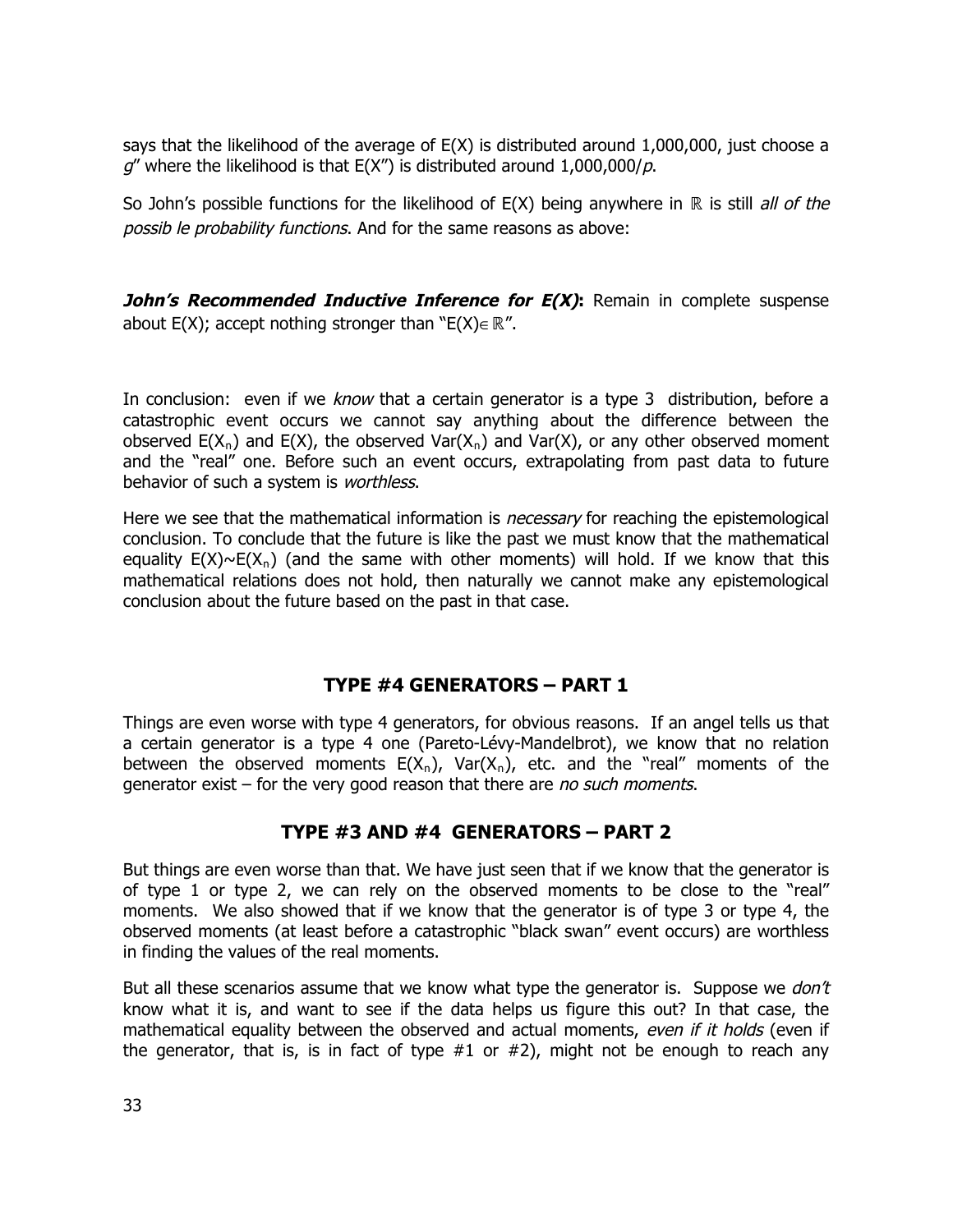epistemological conclusions about the similarity of the past to the future. The mathematical equality is necessary, but not sufficient.

Consider the following situation. Suppose an angel tells you that a certain generator is either type 2 (Normal) or type 3 distribution (a mixed combination of Normal and Poisson). Consider the data  $x_1$ ,  $x_2$ , ...  $x_n$ . As long as no catastrophic "Poisson event" had actually occurred, the data would be *indistinguishable* between type 2 and type 3 generators, since all the outcomes of the type 3 generator would still be due to the "Normal" part of its distribution. We will not be able to tell due to anything in the data whether it is one or the other.

More generally, suppose that an angel tells us that a certain outcome *might* be due to a generator of type 3 or 4, as well as a type 1 or 2 generators. Does any amount of data tell us anything about whether or not this is true, before a "black swan" event happens? No, since until a low-probability catastrophe actually occurs, *if* the generator is in fact of type 3 or 4, the data would look *indistinguishable* from that of a generator of type 1 or 2, as we've just seen.

So if we *don't know* that the generator is *not* type 3 or 4, then our data is *just as worthless* in assessing the future behavior of the generator as if we knew that it is type 3 or 4. This is not because  $E(X_n)$ , Var $(X_n)$  and so on *must* be far from the "real"  $E(X)$ , Var $(X)$ , etc. (if they exist), but because we can never tell from the data whether they are or not before a catastrophe happens. And if we don't know the moments, *ipso facto* we don't know anything about the probabilities of the generator's outcomes, which depend for their calculation on these moments. We cannot tell anything about the risk of any future outcome. We are in a situation of *decision making under uncertainty*.

In summary, for the epistemic inductive inference from the past outcomes to the future ones to be worthless, we need not know that the generator is of the "dangerous" type: it need not be the case that  $E(X) \neq E(X_n)$  (or the same for the other moments). It is enough *not* to know that it is not of that type. In such a situation, a "black swan" could surprise it at any moment – and we wouldn't be able to tell whether it would happen or not until after the fact. The mathematical equality  $E(X)=E(X_n)$  is of no use to us if we cannot know in advance that it holds before a catastrophic event occurs.

## **COULD SUCH GENERATORS EXIST?**

This entire discussion would have remained completely theoretical if it was not the case that the situations risk managers deal with *could* involve the "bad" types of the generators  $-$  that is, unless epistemic assumption #4 above holds.

We have seen above that many economists dismiss the possibility of assumption #4. we claim that, unfortunately, in economical situations generators of this type can occur. Physical systems (as Mandelbrot says—add references) must be of the "benign" type – type 1 or 2, or, more specifically, of type 1 (a "bounded" generator). The laws of physics bound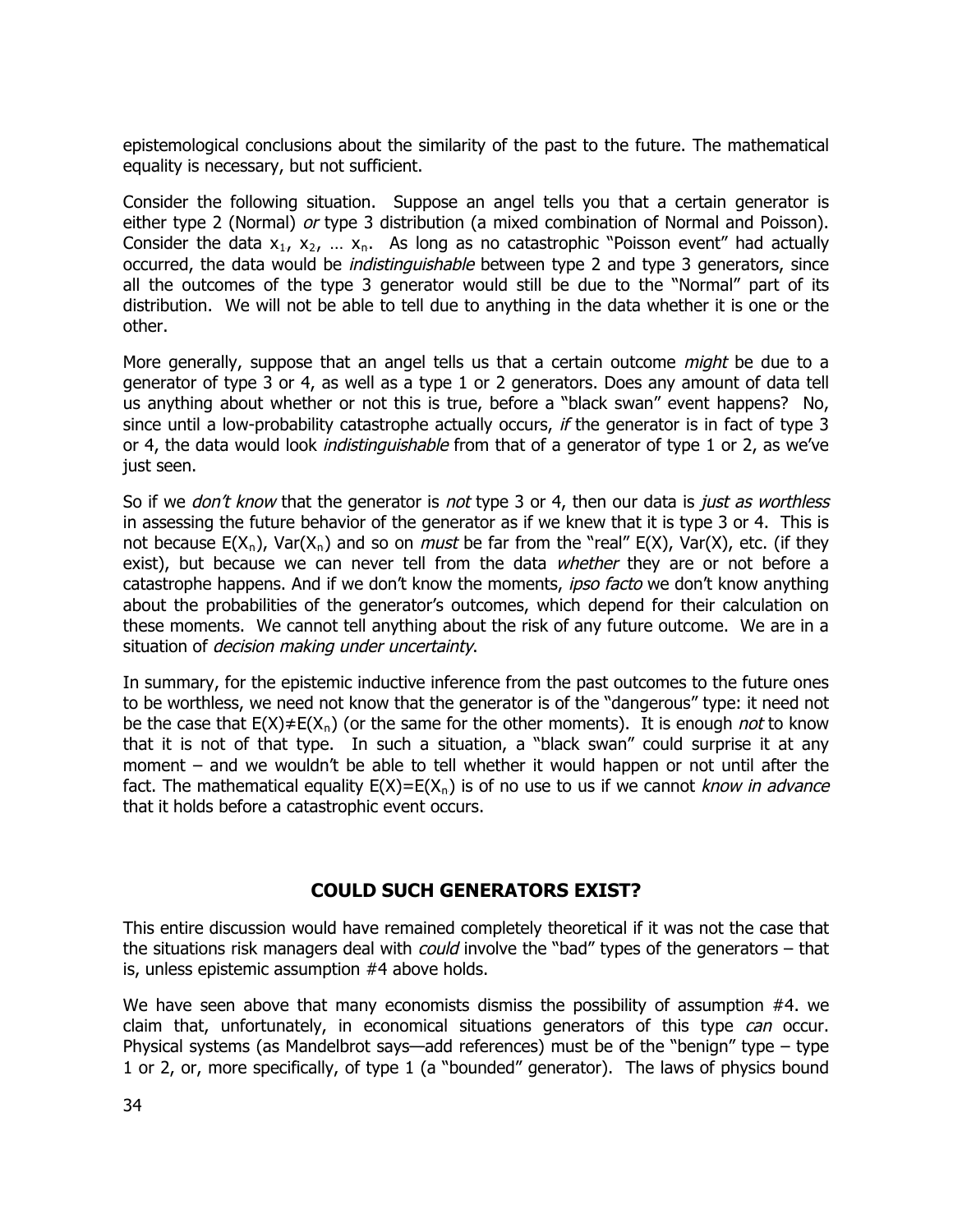their values – specifically, the amount of energy in the system, the entropy of the system, and other such physical characteristics cannot move beyond a certain range (add other references except for Mandelbrot, e.g., his sources.).

Social systems, as well, are bounded. If nothing else, there is a lower bound for the "worse possible outcome" – namely, death. This is not because nothing can be worse from the individual's point of view than his or her own death, but because one can (almost?) always avoid such circumstances by choosing suicide instead. (Is this the case??? Perhaps erase this??? What about "infinite badness" like Hobbes believed???)

In physical and social systems, therefore, it is often the case that we can tell in advance, due to external, purely deductive reasons, that the "generator" must be bounded and therefore (relatively) benign; we can therefore use the past data for inductive inference about the future, as we seen above.

In many *financial* systems, however, this is not the case (references?). There are potential events in many such systems that would cause losses (or gains) that are, in theory, unbounded. To convince oneself of this, one need only look at a simple "option": the possibility exists of losing an infinite amount of money combined with the fact that such probability may remain unknown by us. (References.)

This is not to say, of course, that death is somehow "better" than losing a lot of money, or that gaining or losing an infinite (or very, very, large) amount of money is physically possible. The point is, rather, that in the case of a physical system one knows that one can describe the system with a bounded (or, at worse, a compact-supported) generator, while if we look at a financial system this cannot be promised. (Remove this paragraph, perhaps? Or give more references?)

# **THE RECOMMENDED STRATEGY IN SUCH SITUATIONS, AND "LONG-TERM CAPITAL" REVISITED**

The conclusion of this epistemological excursion is as follows: in such situations, we are in an essentially "uncertain" situation.

If we must make decisions in such a situation, our best bet is to use a strategy suited to "uncertainty". Minmax (or similar strategies) will not work, because of unboundedness. (references to the strategies of uncertainty—perhaps again?) "Forcing" oneself to use a specific probability value will lead to grief: it is useless to protect oneself against the risk of a certain outcomes when you really have no reason to give it *any* specific probability.

Note in particular that the well-known device of taking "safety margins" will not work. Suppose that one is willing to take a one-in-a-million risk of bankruptcy, but – in order to "hedge" one's bets – only makes trades that (according to his or her calculations) have a one-in-a-trillion chance of going so badly as to lead into bankruptcy. Will taking such a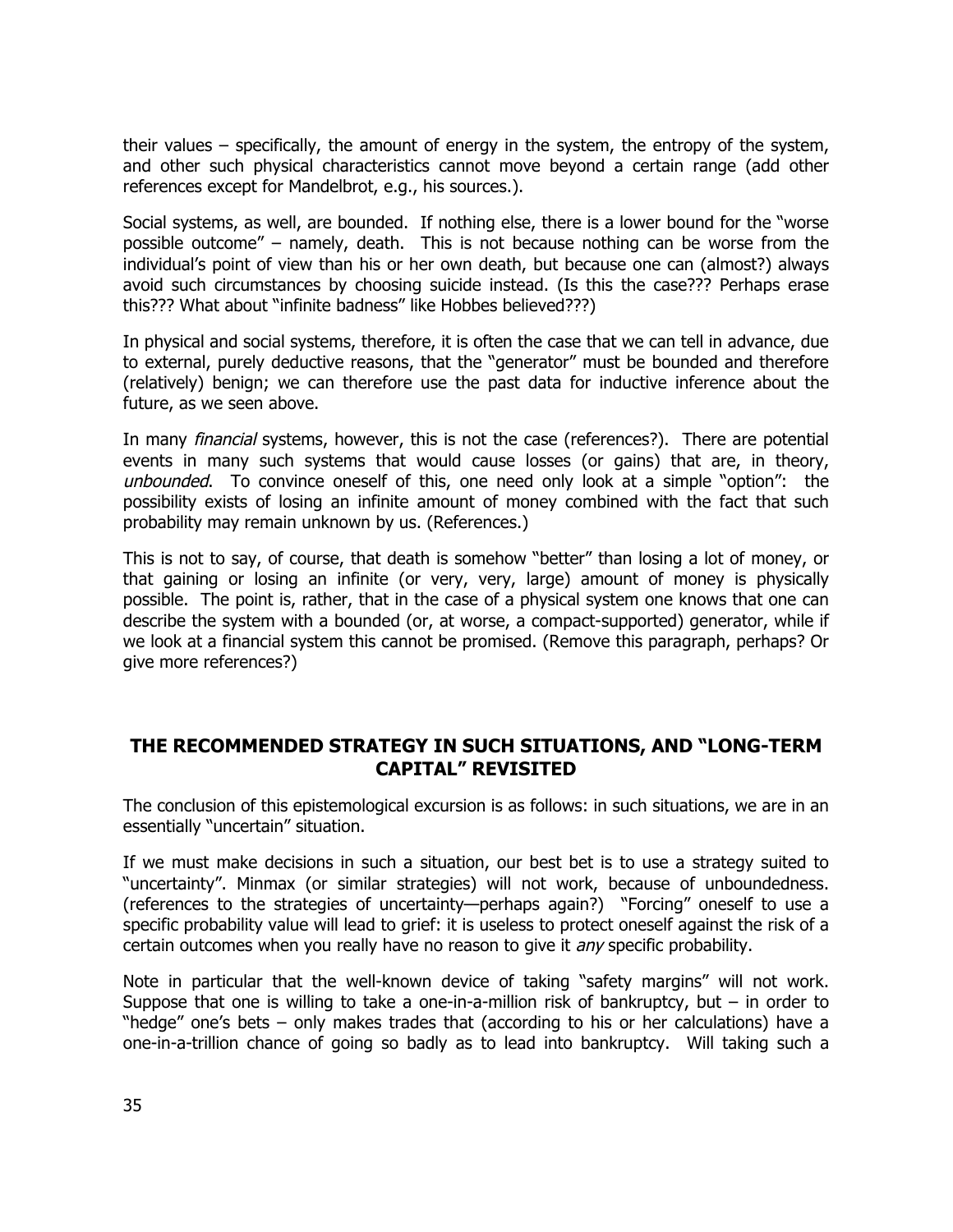ludicrous "safety margin" – a factor of  $1,000,000$  – help the risk manager avoid bankruptcy in such situations?

The answer is no. Taking such "safety measures" is a reasonable device if one knows that the generator if of one of the "benign" types, e.g. type 1 or 2, and therefore one knows that one is justified in making assumptions about the probabilities of events happening in the future using the observed parameters as approximations for the actual parameters of the generator, but might not be completely sure about the *exact values* the parameters should have. In other work, this would work in cases where one knows one can safely describe the situation as one of decision making under risk, although one is not sure exactly what risk.

In a situation where the generator might be of type 3 or 4, however, one doesn't simply have a vague idea of what the risk is; one has no idea what it is, and cannot assign any value to it. Taking only "trillion-to-1" bets against bankruptcy is worthless in such a situation since the assessment of the risk of a certain trade  $as$  trillion-to-1 is worthless in the first place. There is no 'there' there: the calculated "million to one safety margin" doesn't correspond to anything in reality. (Add something or is this ehough?)

We have no real base to give credence to this estimation; the relaxing number "a trillion to 1" has only psychological significance in such a situation – as the occurrence of the "impossible" 10- $\sigma$  event in the case of "Long Term Capital" shows. It is not as if a 10- $\sigma$  event actually occurred. Rather, the belief that it is a  $10$ - $\sigma$  event was based on the *unjustified* conclusion that the generator involved is of the benign type in the first place.

Therefore, the risk managers did not consider the possibility of the generator being of the third or fourth type, where events that *would be* 10- $\sigma$  events *if* the generator were of the benign type, actually occur far more frequently.

Our only recourse in such situations is Popper's solution: to wait for the "black swan", and make sure that we are not destroyed by it. (Add more about Popper here—the falsification requirement. I am not sure that this is really our "only recourse". Again, look at strategies under uncertainty for detail—P.)

## **SUMMARY**

In this chapter, we have tried to show the essential problem of risk management is forcing situations of decision making under uncertainty into the straightjacket of decision making under risk.

We showed this in a few steps: :

First, we showed that certain random generators have a "bad" relation between their observed moments and their actual moments. This is a purely mathematical issue.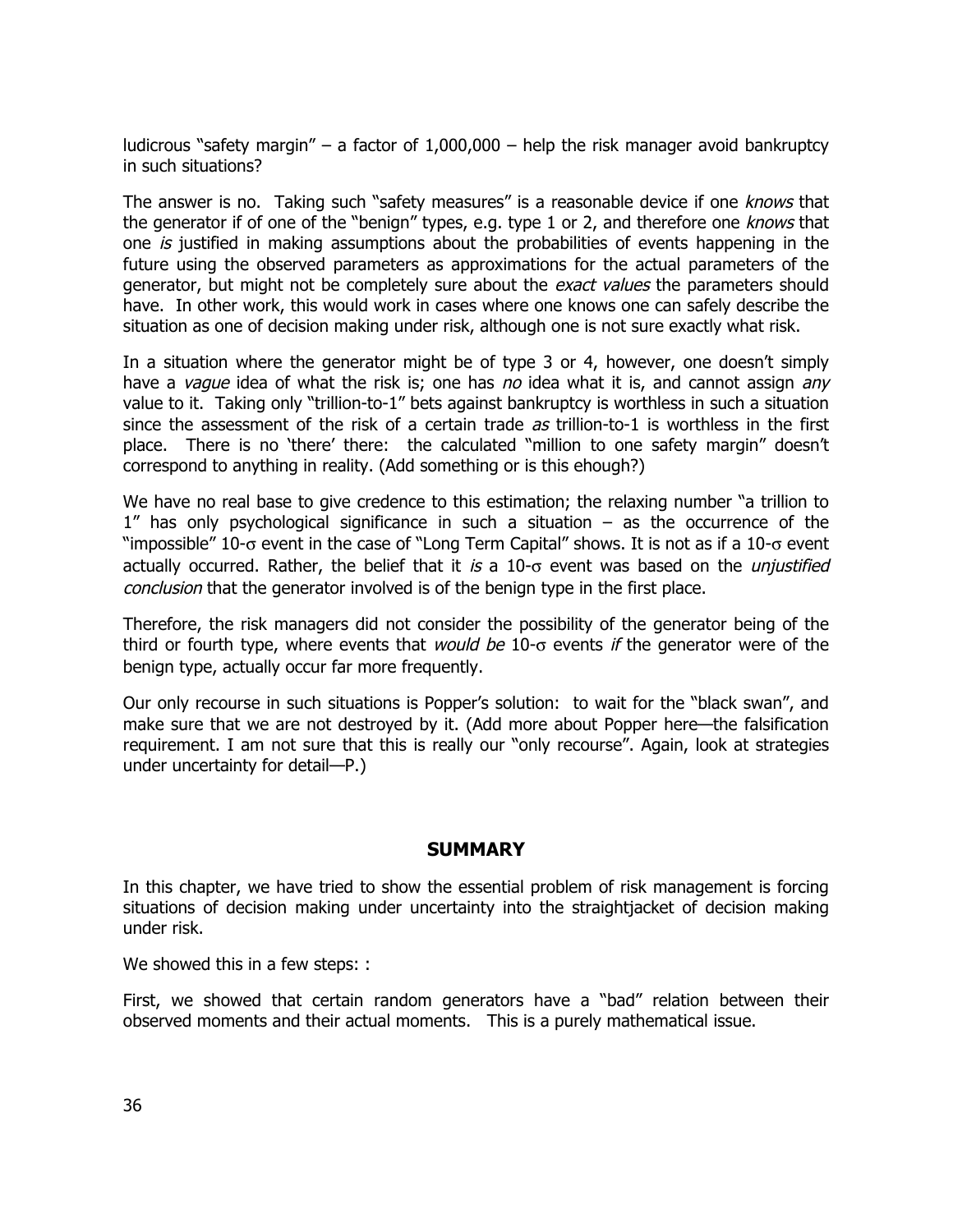Second, we have shown if one's background information satisfies certain conditions, then if such generators are not ruled out, the mere possibility that they are the generator one is dealing with sabotages any attempt to assign specific values to the "real" moments of the generator, due to the "black swan" problem  $-$  the possibility of rare extreme events which have a large influence on the moments. This is an epistemological issue.

Third, this forces us This forces us to conclude we are in a situation of *decision making* under uncertainty. This is a decision-theoretic matter.

Fourth, we showed that, in fact, the situation risk managers deal with are precisely those where such generators cannot be ruled out. This is a scientific issue: it has to do with the different nature of physical and economic systems.

Fifth closely related to the third issue, we showed that common "avoidance" procedures – taking only what seems like "very low" risks – will not work, since the implicitly assume the situation is one of decision making under risk in the first place. Even "usually" procedures for decisiom making under uncertainty – minmax, minamx regret, etc. – will not work, since the "bad" generators are not bound.

Finally, we show that in such situation, the only thing we can do is protect ourselves against the black swan –and recognize that we may not know much about it. This is the (type of strategy) strategy, which is applicable to this sigtuation.

### **REFERENCES**

Add References, of course.

Bernoulli, D. (1738), Specimen Theoriae novae de Mensura Sortis, in Commentarii Academiae Scientiarum Imperialis Petropolitanae 5 , St. Petersburg, 175-192.

Cramer, G. (1738), letter to Nikolaus Bernoulli, published by Bernoulli.

De Finetti, Bruno (1937), La Prevision: ses lois logiques, ses sources subjectives. In Annales de l'institut Henri Poincare, 7, 1-68.

Feller, W. (1971), An Introduction to Probability Theory and Its Application (Vol. II; 2nd ed.), New York: Wiley.

Keynes, John Maynard (1937), The General Theory. In Quarterly Journal of Economics, Vol. LI, 209-233.

Knight, Frank (1965, 1921), Risk, Uncertainty and Profit, Harper Torchbook Edition, New York: Harper and Row.

Levi, Isaac (1980), The Enterprise of Knowledge, Cambridge, MA: MIT Press.

Luce, R. Duncan and Raiffa, Howard, (1957), Games and Decisions: Introduction and Critical Survey. New York: John Wiley and Sons.